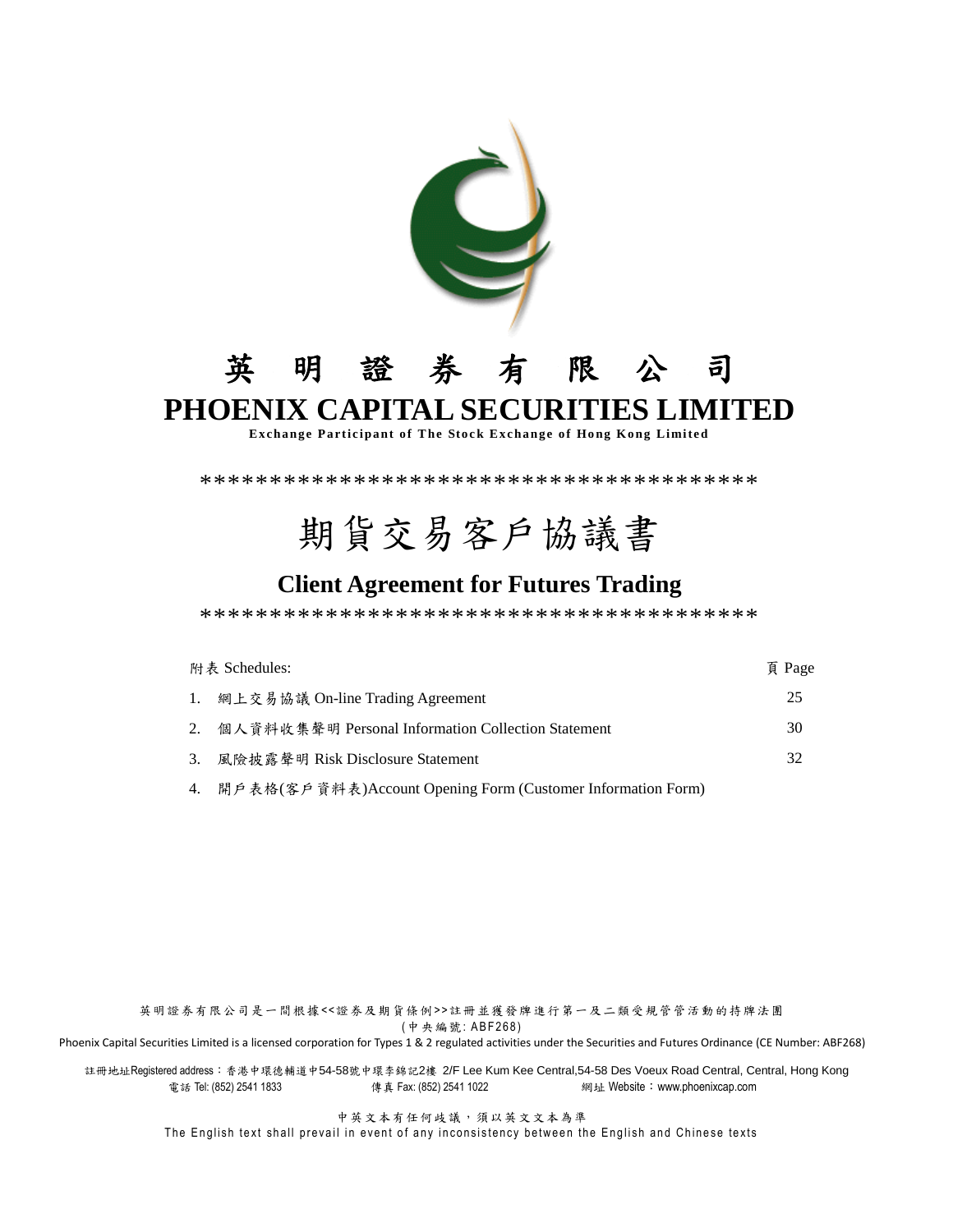## **CLIENT AGREEMENT FOR FUTURES TRADING** 期貨交易客戶協議書

**THIS AGREEMENT** is made the date started in the Account Opening Form effective immediately upon execution is entered into 本協議由下列雙方於開戶表格所列簽署之日起即行生效

#### **BETWEEN**

- (1) **Phoenix Capital Securities Limited**, a company incorporated in Hong Kong with its principal place of business at 2/F Lee Kum Kee Central,54-58 Des Voeux Road Central, Central, Hong Kong and a corporation licensed for Type 1 and Type 2 regulated activities under the Securities and Futures Ordinance ("**SFO**")with CE no.**ABF268** and a Futures Commission Merchant of the HKFE (hereinafter referred to as "**PCSL**"); and
- (甲) 英明證券有限公司(以下稱「英明證券」),為一間在香港註冊成立的公司,其主要營業地址為香港中環德輔 道中 54-58 號中環李錦記 2 樓,並為根據《證券及期貨條例》就第一類及第二類受規管活動獲發牌的持牌法團 (CE 編號:**ABF268**),及香港期交所之期貨委託商人;及
- (2) The party whose name, address and details are set out in the Account Opening Form (hereinafter referred to as the "**Client"**).
- (乙) 當事方(以下稱「客戶」),其名稱、地址和相關資料列於開戶表格中。

## **WHEREAS** 鑒於:

- (1) The Client is desirous of opening one or more non-discretionary account(s) with PCSL as the Client may decide from time to time for the purpose of entering into contracts of all kinds for futures and options trading. 客戶欲於英明證券開設一個或多個非全權委託戶口以便不時訂立各種期貨及期權買賣合約。
- (2) PCSL agrees that it will from time to time at the request of the Client and at its discretion allow the Client to open one or more non-discretionary account(s) with PCSL and will maintain such account or account(s) to be designated by name(s), number(s) or otherwise for the Client for the purpose of futures and options trading. 英明證券同意不時應客戶的要求及酌情准許客戶於英明證券處開設一個或多個非全權委託戶口,並將為客戶維 持按名稱、編號或其他方式指定的戶口以便進行各種期貨及期權買賣交易:

## **NOW IT IS HEREBY AGREED** as follows:- 現同意下列各項

#### **1. DEFINITION AND INTERPRETATION** 定義和解釋:

1.1 In this Agreement, the following terms shall bear the following meanings: 在本協議中,以下術語將具有以下意義:

"**Account**" means one or more futures trading accounts opened and maintained by PCSL for the Client from time to time pursuant to this Agreement.

「帳戶」指英明證券根據本協議書規定為客戶開立並維護的一個或多個期貨交易帳戶。

"**Account Opening Form**" means the form attached as Schedule 4.

「開戶表格」指隨附為附表 4 之表格。

"**AEOI**" or "**Automatic Exchange of Financial Account Information**" means one or more of the following, as the context requires: (i) FATCA (Foreign Account Tax Compliance Act); (ii) the OECD Standard for Automatic Exchange of Financial Account Information in Tax Matters – the Common Reporting Standard and any associated guidance; (iii) any intergovernmental agreement, treaty, regulation, guidance, standard or any other arrangement between Hong Kong and any other jurisdiction (including between any government bodies in each relevant jurisdiction), entered into to facilitate, implement, comply with or supplement the legislation, regulations, guidance or standards described in (i) and (ii) above; and (iv) any legislation, regulations or guidance implemented in Hong Kong to give effect to the matters outlined above.

「**AEOI**」或「自動交換財務帳戶資料」,指(按文意所需)任何一個或多個以下意義:(i)FATCA(外國帳戶稅收合規法案); (ii)經濟合作與發展組織(OECD)之自動交換財務帳戶稅務資料之標準-共同申報準則及任何相關指引;(iii)為實施、遵循或補 充上列(i)或(ii)所指的法例、規則、指引或標準,香港與其他司法權區(包括與每個司法權區內之任何政府機構)訂立的跨 政府協議、條約、規則、指引、標準或其他安排;及(iv)為使上述事情產生效力而在香港制訂之法例、規則或指引。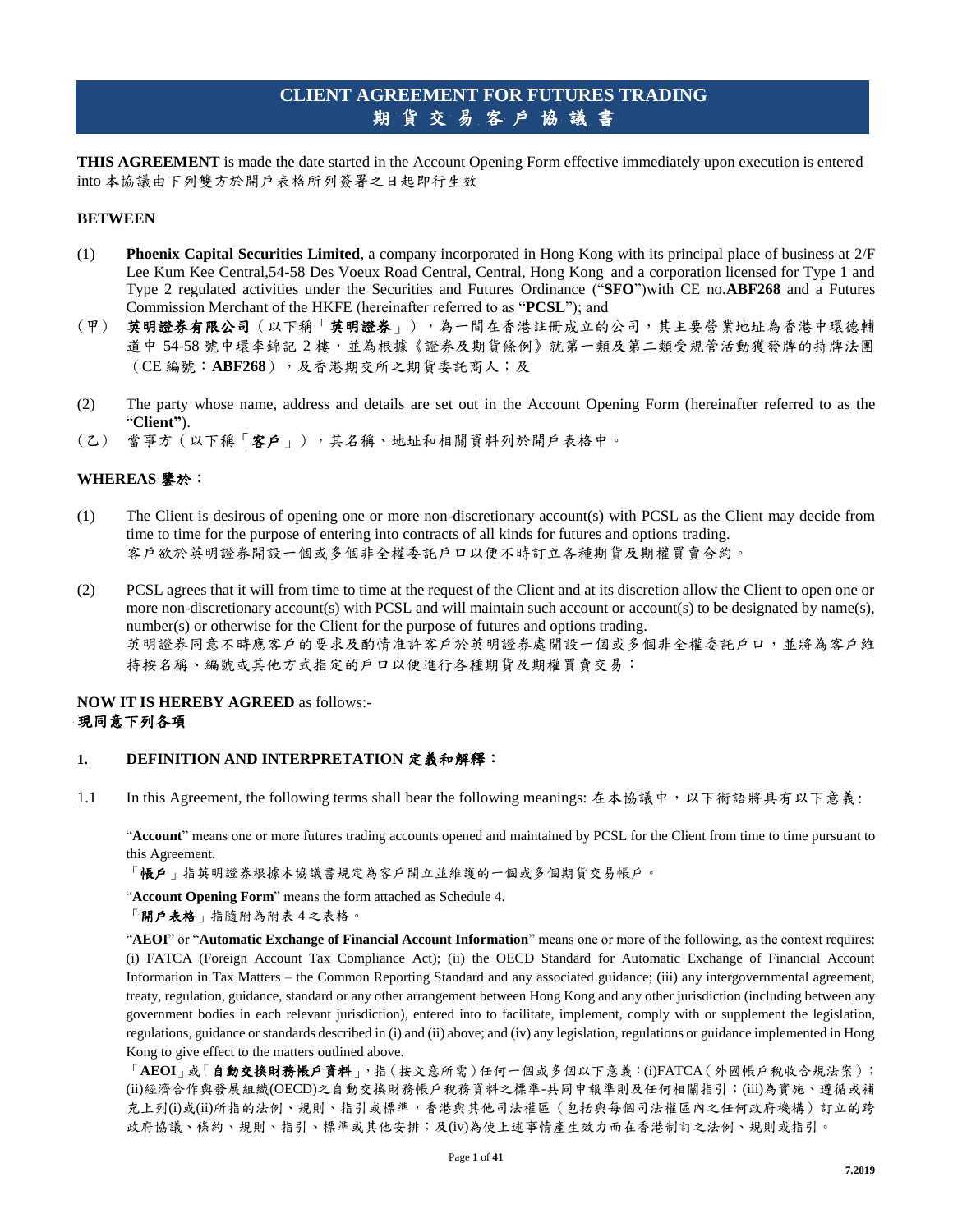"**Agreement**" means this Client Agreement between PCSL and the Client (including the Account Opening Form) as may be varied, amended or supplemented from time to time. It manifests the contractual relationship between PCSL and the Client wherein PCSL act as the Client's agent, or in such other capacity as disclosed to the Client, in the buying, selling and otherwise dealing of Securities and attend to other related administrative matters.

「協議」指由英明證券與客戶共同簽署的本客戶協議書(包括開戶表格),並可根據具體情況進行改變、修正或補充。該 協定反映甲乙雙方之間的契約關係,即英明證券以客戶的代理人或其他已向客戶明示的身份,代理客戶買賣和以其他方式 處置證券和其他相關事宜。

"**Authorized Person**" means the person or any of the persons set out in the Account Opening Form as having authority to operate and issue Instruction in relation to the Account or any such person or persons as the Client may from time to time notify to PCSL in writing as being authorized to operate the Account and issue such Instruction.

獲授權人仕」指在本協議的開戶申請表中指定的、具有操作帳戶和發出指令授權的人仕或任何客戶隨時以書面方式通知 英明證券被授權操作帳戶和發出指令的任何人仕。

"**Beneficial Identity**", in relation to the Client, means the ultimate beneficiary of the Account or, where the Client is a company or body corporate, the individuals who are the ultimate beneficial owners of the share capital of the company or body corporate, and includes a beneficiary holding an interest through a nominee or trust.

受益人身份」相對於客戶而言,指帳戶的最終受益人或如果客戶是一間公司或團體,則指作為該公司或團體之股本最終 個人擁有者,而且包括通過代表或信託持有權益的受益人

"**Business Day**" means any day on which the relevant Exchange opens for trading other than Saturdays, Sundays, public holidays and any other days declared by the Exchange to be non-business days.

「營業日」指除星期六、星期日、公眾假期和交易所宣佈的非交易日之外,有關交易所進行交易的任何一日。

"**Commodity Futures**" means any futures or options contract that is traded in the HKFE or any other Foreign Futures Exchange, or futures or options contract on any other instrument agreed between the parties. Commodities include, without limited, currencies, securities, indices of any kind (whether stock market or otherwise), interest rates, exchange rates, physical assets (including precious metals, agricultural produce and oil) or other investments traded, or rights options in relation to which are traded.

「商品期貨」指於香港期交所或任何其他外地期貨交易所買賣之期貨合約或期權合約或由雙方協議之其他工具之期貨合約 或期權合約。商品可包括而不限於貨幣、證券、任何種類指數(無論是否與股票市場有關)、利率、匯率、實物資產(包括貴 金屬、農產品及石油)或其他投資買賣或其有關權利或期權的買賣。

"**Electronic Services**" means the software, systems and other facilities, including, but not limited to, PCSL website, telephone, facsimile, electronic mail and other devices provided by PCSL under this Agreement, which enables the Client to give electronic Instructions and to obtain information services provided by PCSL.

「電子服務」指英明證券開發和應用之軟件、系統和其他設施,包括(但不限於)英明證券的網站、電話、傳真、電子郵 件以及其他由英明證券根據本協議所提供的設備,供客戶發出電子交易指令並獲取英明證券提供的資訊服務。

"**FATCA**" or "**Foreign Account Tax Compliance Act**" means (i) sections 1471 to 1474 of the US Internal Revenue Code of 1986 or any associated regulations or other official guidance; (ii) any treaty, law, regulation or other official guidance enacted in any other jurisdiction, or relating to an intergovernmental agreement between the US and any other jurisdiction, which (in either case) facilitates the implementation of the legislation or guidance referred to in (i) above; and (iii) any agreement pursuant to the implementation of the legislation or guidance referred to in (i) or (ii) above with the US Internal Revenue Service, the US government or any governmental or taxation authority in any other jurisdiction.

「**FATCA**」或「外國帳戶稅收合規法案」,指(i)1986 年美國國內收入法第 1471 至 1474 條及其關聯的法規或其他官方指引; (ii)為有助於實施上列(i)所指的法例或指引在其他司法權區所制定的,或與美國與其他司法權區簽訂的跨政府協議相關的條 約、法例、法規或其他官方指引;(iii)為實施上列(i)或(ii)所指的法例或指引而與美國稅局、美國政府或其他司法權區的政府 或稅局訂立的協議。

"**Foreign Futures Exchange**" means any futures market which is permitted to operate in a country or territory outside Hong Kong by the law of that country or territory.

「外地期貨交易所」指香港以外國家或地區之法例容許,在該等國家地區經營之任何期貨市場。

"**Foreign Transactions**" means any transaction related to Commodity Futures to be executed on Foreign Futures Exchanges.

「外地交易」指於外地期貨交易所進行與商品期貨有關之任何交易。

"**Option**" **or** "**Option Contract**" means a contract pursuant to which one party grants to the other party a right (but not the obligation), exercisable by the latter party on or before a specified date, to acquire or (as the case may be) to dispose of a specified quantity of a commodity or financial contract at an agreed price.

「期權」或「期權合約」指一方給予另一方可在特定的日期或在之前行使,按約定價格獲取或(視情況而定)處置特定數量 的商品或金融合約權利(但並非義務)的合約。

"HKEx" means the Hong Kong Exchanges and Clearing Limited.

「交易所」指香港聯合交易所有限公司。

"**HKFE**" means the Hong Kong Futures Exchange Limited.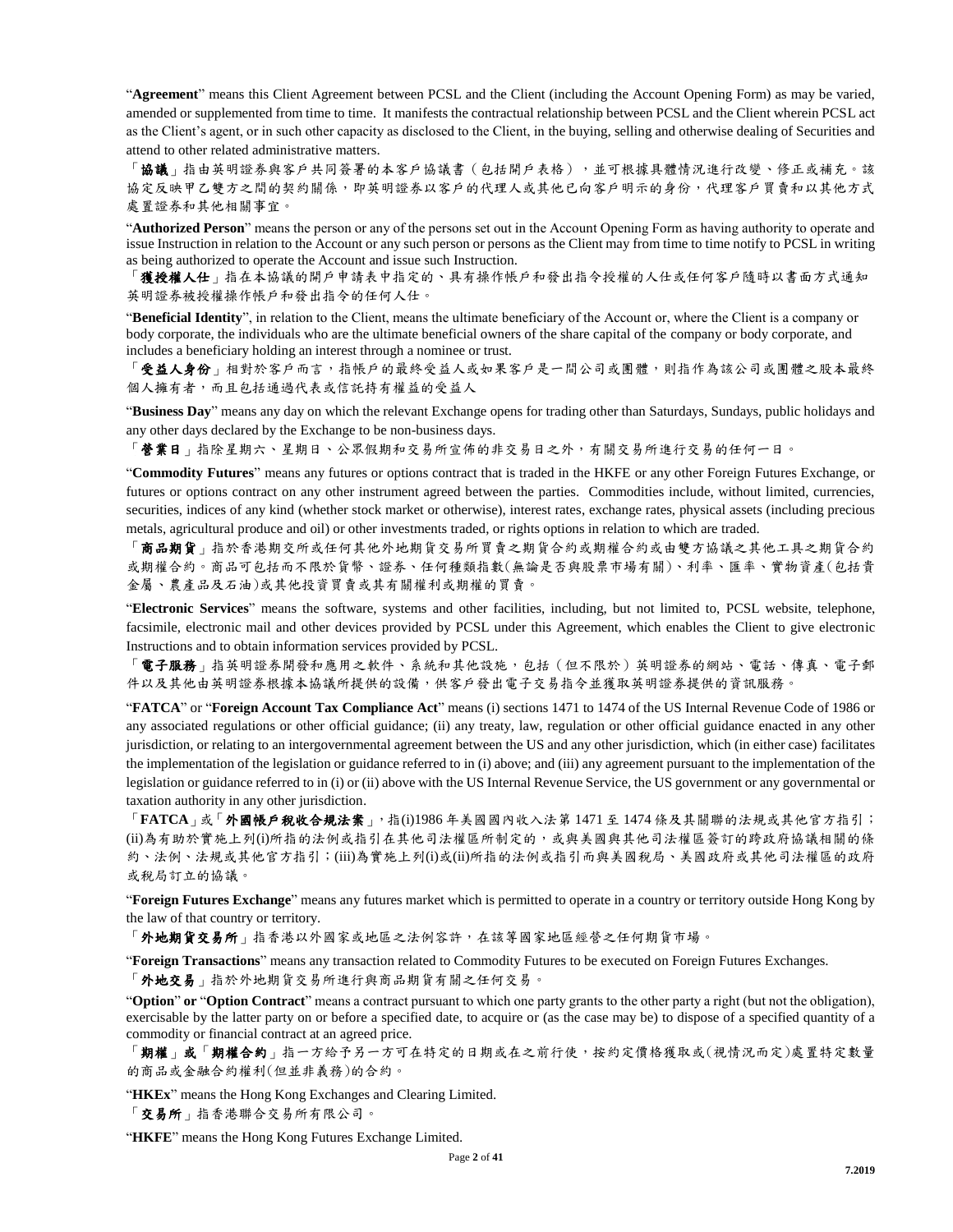「香港期交所」指香港期貨交易所有限公司。

"**HKFE Clearing House**" means the HKFE Clearing Corporation Limited, or such other body appointed by or established and operated by HKFE to provide clearing services to its participants in respect of option or futures contracts.

香港期交所結算公司、指有限公司或任何其他由香港期交所指定或建立並管理的,負責向其成員提供有 關期權/期貨合約交易的結算和清算服務的機構。

"**HKFE Rules**" means the Rules, Regulations and Procedures of the Futures Exchange as revised, amended or substituted from time to time.

「香港期交所規則」指香港期交所規則、規例和程序(可根據具體情況隨時進行更改、修正或補充)。

"**Hong Kong**" means the Hong Kong Special Administrative Region of the People's Republic of China.

「香港」指中華人民共和國香港特別行政區。

"**Instruction**" means any instruction (including any subsequent amendment or cancellation thereof accepted by PCSL) the Client may give in connection with trading or dealing in Securities, whether verbally or in writing, through the electronic trading service or such other means or in such other manner as PCSL may permit.

「指令」指客戶以口頭或書面、通過電子交易服務或英明證券許可的其他途徑或其他方式發出的任何與證券交易有關的指 令(包括任何後續的且被英明證券接受的修正或取消指令)。

"**Investor Compensation Fund**" means the investor compensation fund established pursuant to the SFO.

「投資者賠償基金」指根據《證券及期貨條例》而設立的賠償性基金。

"**Margin**" means such amount in such currency and such other security whatsoever as PCSL may from time to time demand in accordance with this Agreement from the Client by way of margin, variation adjustments or cash adjustments in relation to contracts. 「保證金」指英明證券不時根據本協議要求客戶以指定貨幣提供的一定數額的現金或其他抵押品,作為有關合約的保證金,

價格變動調整或資金調整。

"**NYMEX**" means New York Mercantile Exchange.

「紐約商交所」指紐約商品交易所

"**NYMEX ACCESSSM**" means the automated electronic trading system operated by NYMEX for the trading of certain NYMEX Contracts.

「**NYMEX ACCESSSM**」指紐約商品交易所為該交易所某些合約的交易設立的自動電子交易系統。

"**NYMEX Contracts**" means the futures contracts and option contracts, which may, from time to time, be traded on NYMEX ACCESS<sup>SM</sup>.

「**NYMEX** 合約」指可以隨時在NYMEX ACCESSSM進行交易的期貨合約和期權合約。

"**NYMEX Rules**" means those rules of NYMEX governing the trading and clearing of NYMEX Contracts on NYMEX ACCESSSM. 「**NYMEX** 規則」指由NYMEX制定的管制在NYMEX ACCESSSM上進行的NYMEX合約的交易和結算的規則。

"**PC Group**" means PCSL's holding company (as defined in the Companies Ordinance of Hong Kong) or any of PCSL's subsidiaries or subsidiaries (as defined in the Companies Ordinance of Hong Kong) of such holding company.

「英明集國」指英明證券的控股公司(參照香港《公司條例》的規定)或任何英明證券的子公司以及英明證券的控股公司的 任何子公司(參照香港《公司條例》的規定)。

"**SFC**" means the Securities and Futures Commission of Hong Kong.

「證監會」指香港證券及期貨事務監察委員會。

"**SFO**" means the Securities and Futures Ordinance (Chapter 571 of the Laws of Hong Kong). 「條例」指《證券及期貨條例》(香港法例第 571 章)

1.2 Words denoting the singular shall include the plural and vice versa, reference to one gender shall include all genders and words denoting person, the Client and PCSL shall include a natural person, firm or a sole proprietorship, partnership, syndicate and corporation and vice versa.

代表單數的詞語應包括其複數所指,反之亦然;性別指稱應包括所有性別;任何指稱個人、英明證券、客戶的 詞語應包括自然人、事務所或獨資企業、合夥制企業和公司,反之亦然。

## **2. THE ACCOUNT** 帳戶

2.1 **Accurate Information:** The Client confirms that the information provided in the Account Opening Form is complete and accurate. The Client undertakes to inform PCSL of any changes to that information. It is the Client's responsibility to ensure Account accuracy and to notify PCSL immediately with regard to any discrepancies. PCSL also undertakes to inform the Client of any material change of PCSL's name, address, registration status, services, remuneration and margin. 準確資料:客戶確認其在開戶申請表格中所提供的資料是完整和正確的。客戶有責任維護帳戶的正確性並保證 將任何差異及時通知英明證券。英明證券有義務將其在名稱、地址、註冊狀態、服務內容、費率以及保證金方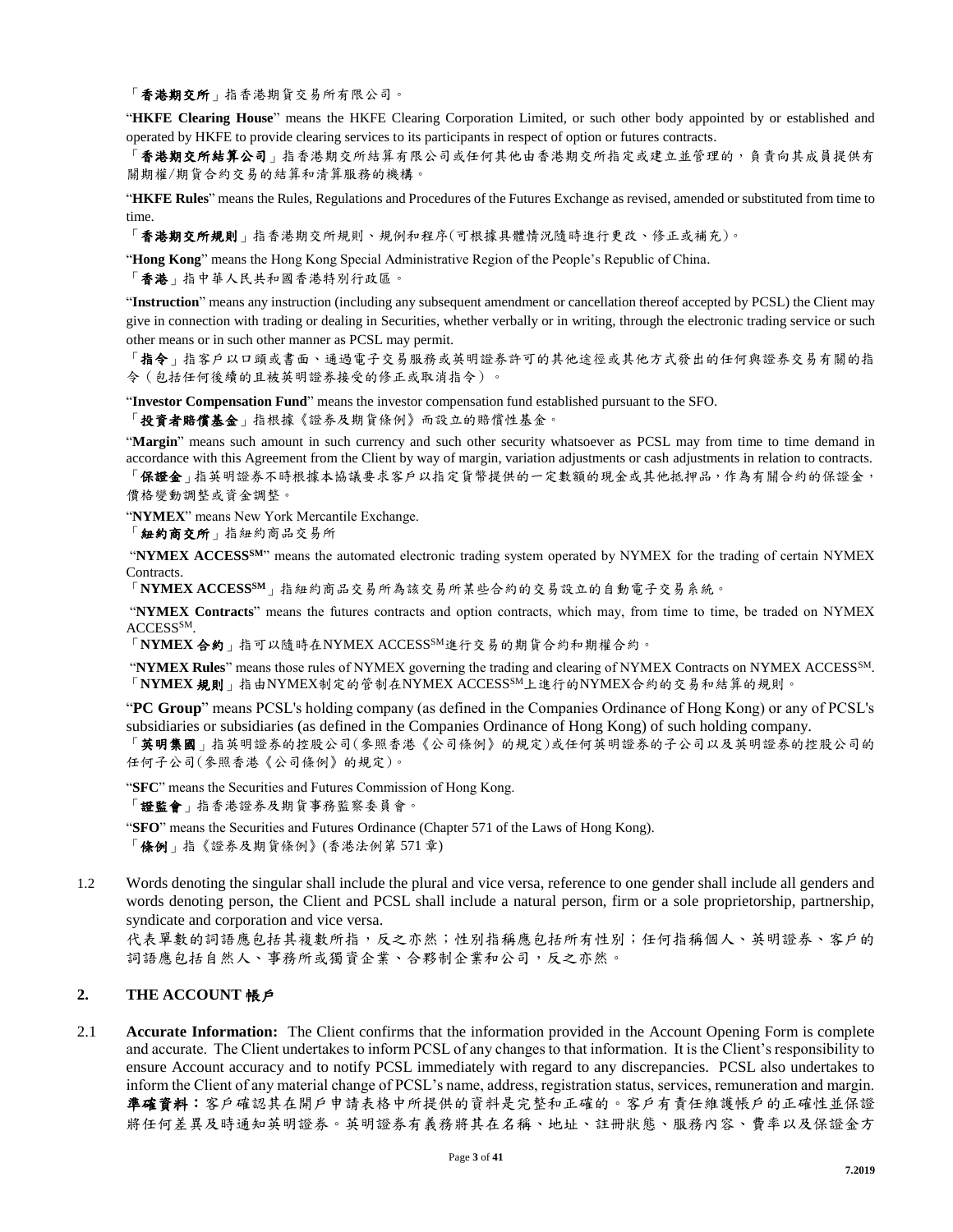面的重大變更及時通知客戶。

2.2 **Credit checks and confidentiality:** PCSL is authorized to conduct or cause to be conducted credit investigations, checks and enquiries regarding the Client and for such purpose to approach the Client's bankers (including for the purpose of ascertaining the Client's financial situation and investment objectives) and to pass any information about the Client, its accounts and its transactions and the ultimate beneficiary in respect of any such transaction to any of its branches, any Associated Company and any exchange, market, clearing house or regulatory authority (including the Exchange and the SFC (together the "**Regulators**")) in order to assist such exchange, market, clearing house or regulatory authority with any investigation or enquiry which it is undertaking. Subject to such authority, PCSL will keep confidential all matters relating to the Account.

信用調查與保密:英明證券獲得授權進行或安排他人進行對客戶的信用調查、核查與查詢,並為此詢問客戶的 銀行(包括為了核實客戶的財務狀況與投資目標),並把關於客戶及其戶口與交易以及任何上述交易最終受益人 士的任何資料傳給英明證券的任何分行、任何關聯公司以及任何交易所、市場、結算所或監管當局(包括聯交 所及證監會(總稱"監管機構")),盲在協助該等交易所、市場、結算所或監管當局進行他們正在進行的任何調 查或查詢。除了獲得上述授權外,英明證券將對有關戶口的一切事項保密。

- 2.3 **Legal Capacity:** The Client represents that he is of required legal age and mentally fit to enter into this Agreement. 法定資格: 客戶聲明其已達到法定年齡並無精神障礙,以使簽署的本協議具有法律約束力。
- 2.4 **Beneficial owner(s) of the Account:** The Client represents that the Client is the only party who has the ultimate interest(s) in the Client's Account. Should the direct ownership or direct beneficiary interests have changed, the Client agrees to inform and notify PCSL in writing promptly. In this Agreement, (a) the expression "ultimate beneficiary", in relation to any transaction effected or to be effected by PCSL for the Client pursuant to this Agreement, means each and every person who (i) is the principal for whom the Client is acting as agent in relation to such transaction or (ii) stands to gain the commercial or economic benefit of such transaction and/or to bear its commercial or economic risk or (iii) is ultimately responsible for giving the Instruction in relation to such transaction and (b) the expression "identity information", in relation to any person, means the true and full identity of such person, including such person's alias(es), address(es), occupation(s) and contact details.

披露帳戶的最終受益人:客戶聲明其為在英明證券開設的任何帳戶的最終利益所有人,當客戶在英明證券開設 的任何帳戶的所有權人或最終受益人發生變更,客戶同意並保證立即以書面形式通知英明證券。在本協議中, (a)對英明證券依據本協議已經或將會代客戶辦理的任何交易而言,「最終受益人」一詞乃指下列每一人士: (i)客戶在此項交易中所代理的委託人;或(ii)將享有此項交易的商業或經濟利益及/或將承擔此項交易的商業或經 濟風險的人士;或(iii)對於發出此項交易的指令須負起最終責任的人士:和 (b) 對任何人士而言,「身份資料」 指他的真實和完整的身份資料,包括其別名、地址、職業及聯絡資料。

2.5 **Power of attorney:** The Client hereby undertakes with PCSL to do and execute (and irrevocably authorises PCSL to do and execute on the Client's behalf) any act, deed, document or thing which PCSL may require the Client to do in connection with the implementation, execution and enforcement of any of the terms and any rights conferred by this Agreement including, without limitation, the execution by the Client of an irrevocable power of attorney appointing PCSL its lawful attorney to do and execute all such acts, deeds, documents or things on behalf of the Client as it considers necessary or desirable in connection with such implementation, execution and enforcement and the Client agrees to ratify or confirm all such acts, deeds, documents or things by PCSL.

授權書:客戶向英明證券保證,客戶將作出和簽訂(並不可撤銷地授權英明證券代表客戶作出和簽訂)任何行 為、契據、文件或事情,這些行為、契據、文件或事情是英明證券要求客戶作出和簽訂的,並與本協議的任何 條款以及本協議所賦予的任何權利的實行、執行和強制執行有關,包括但不限於由客戶簽訂一份不可撤銷的授 權書,委派英明證券擔任其合法代表,代客戶作出和簽訂英明證券認為對於上述實行、執行和強制執行乃屬必 要或適宜的一切上述行為、契據、文件或事情,而客戶同意追認或確認英明證券的全部上述行為、契據、文件 或事情。

## **3 JOINT ACCOUNTS**

3.1 Where the Account is jointly owned by two or more individuals, the Client states that the Client are joint tenants with right of survivorship. The Client's liabilities and obligations shall be joint and several. In the event of death of either or any of the Client, the entire interest in any account opened on the Client's behalf shall be vested in the survivor or survivors on the same terms and conditions in this Agreement.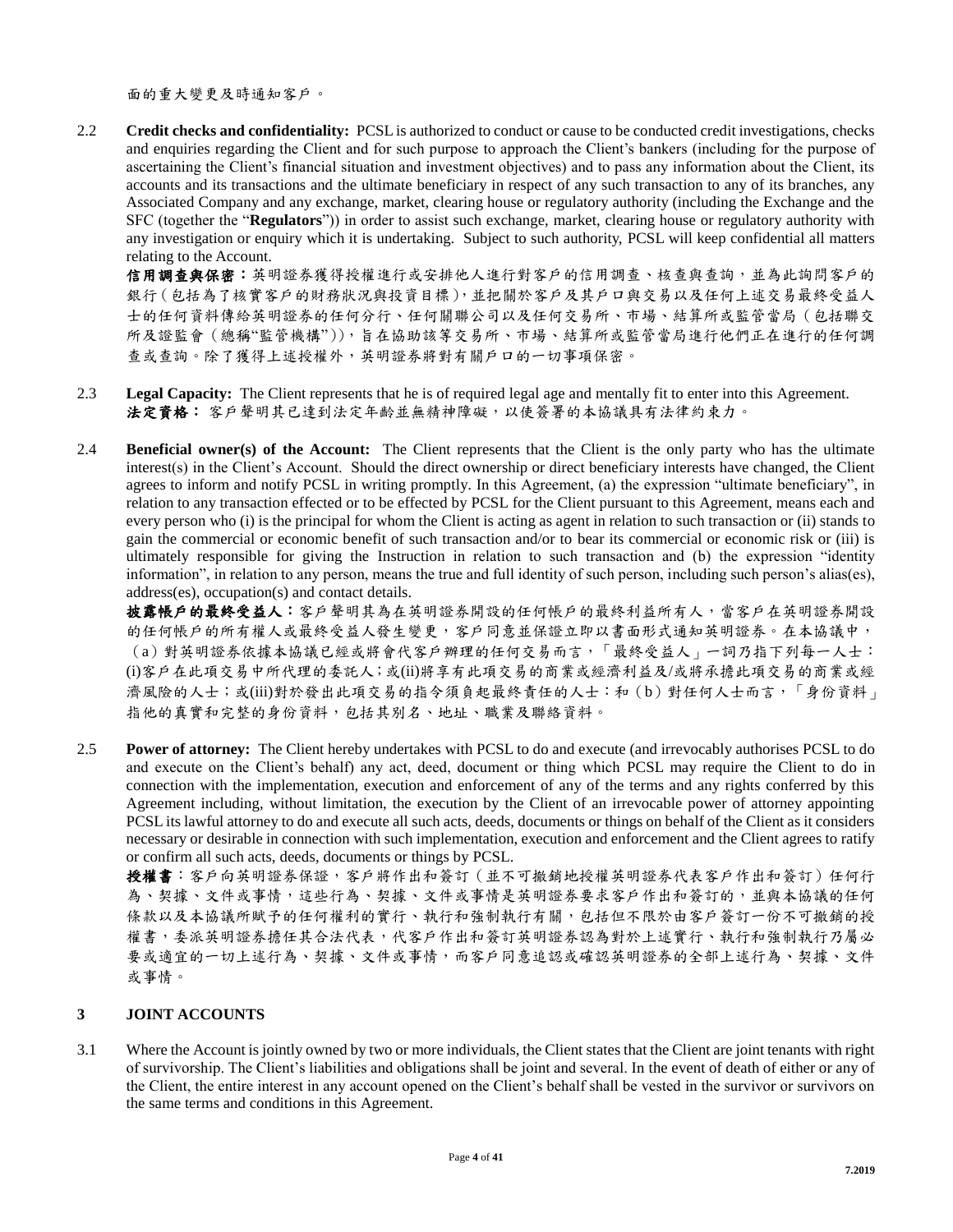如戶口由兩個或以上人仕共同擁有,客戶聲明客戶為共有人及對共有產業有相互繼承權。客戶的責任應為共同 和單獨的責任。當某一客戶或任何客戶去世時,為客戶開立之任何戶口的整個權益應按本協議的條款轉歸仍在 生者。

3.2 Each of the Clients shall have authority to exercise all his rights, powers and discretions hereunder and generally to deal with PCSL as if each of them alone were the Account holder without notice to the other. PCSL may follow the Instruction of any of them concerning the Account and shall not be obliged to inquire into or see the application of any monies as between the joint Account holders.

客戶中的任何一人有權行使其根據本協議具有的所有權利、支配權和酌情決定權,並以帳戶持有人的身份單獨 與英明證券接觸,無須通知其他人。而英明證券可以執行其中任何人發出的與帳戶相關的指令,且無義務查詢 共同帳戶持有人之間資金的使用狀況。

#### **4 APPLICABLE RULES AND REGULATIONS** 適用規則和規例

4.1 **Laws and rules**: All transactions for the Account shall be subject to the terms and conditions of this Agreement, all applicable laws, rules and regulations, and the constitution, rules, regulations, procedures, by-laws, customs and usages of the HKFE, or of such other exchanges or markets (and their respective clearing houses, if any) in which PCSL or its agents are dealing on the Client's behalf or for the Account (whether in Hong Kong or elsewhere). The rules of such exchanges and clearing houses shall be binding on PCSL and the Client in respect of transactions concluded on the Client's Instruction, and these rules contain provisions requiring PCSL in certain circumstances to disclose the Client's name, Beneficial Identity and sure other information concerning the Client.

法律與規則:英明證券或英明證券的代理人代表客戶或客戶帳戶(無論是在香港還是在其他地方)進行的所有交 易均須遵守本協議的條款和條件,香港以及其他適用司法管轄區域的所有適用法律、規則和條例;以及香港期 貨交易所以及上述其他交易所和巿場(及相關結算公司,如有)所採用的憲法、規則、條例、程式、章程、慣例 和常規。就按客戶指令而達成的交易而言,上述交易所和結算公司的規則對英明證券和客戶均具有約束力,而 且這些規則包括的某些條款要求英明證券特定情況下必須披露客戶的姓名、受益人身份以及其他相關資料。

- 4.2 **Legally Binding:** This Agreement shall ensure to the benefit of and be binding upon PCSL and its successors and assigns and the executors, administrators, successors and assigns of the Client, except that the Client shall not assign or transfer any of its rights or obligations under this Agreement without PCSL's prior written consent. No delay on the part of PCSL in exercising any rights hereunder shall operate as a waiver thereof. None of PCSL's rights hereunder shall be affected by any change in its constitution or by any amalgamation by it with any person or by the death or incapacity of the Client. 法律約束力:本協議的條款與條件對英明證券及其繼承人與承讓人以及客戶的遺囑執行者、遺產管理人、繼承 人與承讓人均賦予利益並具有約束力,但未經英明證券預先書面許可,客戶不得出讓或轉讓其在本協議中的任 何權利或責任。倘若英明證券遲延行使本協議規定的任何權利,不得當作放棄該等權利。倘若英明證券的組織 章程有任何變更或倘若英明證券與任何其他人士、商號或公司合併,英明證券的任何權利不應受到影響。
- 4.3 **Disclosure to Regulators:** PCSL shall upon the request of relevant regulators and Correspondent Agents disclose the name, beneficial identity and such other information concerning the Client as they may request or require. The Client undertakes to disclose such information concerning itself or any beneficial owners to PCSL with in the time PCSL specified as may be required for PCSL to comply with applicable laws, rules, regulations, and/or the requirements of relevant regulators or Correspondent Agents. The Client irrevocably authorizes the Client to make any such disclosure. PCSL may take one or more of the following actions at any time as may be determined in PCSL's sole and absolute discretion to be required to ensure compliance with the applicable laws and regulations on the part of PCSL: (i) deduct from or withhold part of any amounts payable to the Client under the Account; (ii) terminate the Account without notice with immediate effect and discontinue entirely or in part PCSL's relationship with the Client; (iii) provide (whether before or after the termination of the Account) the tax information relating to the Client to such authority in any jurisdiction, as may be required for the Client to ensure compliance with any applicable laws and regulations. Where the Client is an individual, PCSL is subject to the Hong Kong Personal Data (Privacy) Ordinance which regulates the use of personal data concerning individuals. PCSL's policies and practices relating to personal data are set out in Schedule 2 to this Agreement and the Client acknowledges that it fully understands and accepts the provisions in Schedule 2.

向監管機構披露資訊**:** 英明證券須應有關監管機構和業務代理之需要或要求,披露有關客戶之姓名、實際受益 人身份及其他資料。客戶承諾,於英明證券指定時間內向英明證券披露為了英明證券遵從有關法律、法規、規 則及/或有關的監管機構或業務代理要求的有關客戶本身之其他資料。客戶不可撤銷授權英明證券作出任何該等 披露。英明證券有權採取以下任何一項或以上的行動,以確保英明證券遵守有關法律及條例: (i)扣除或扣起帳戶 內部份應繳付帳戶的金額; (ii)立即終上帳戶及停止英明證券與客戶的全部或部份關係,而不作另行通知; (iii) 提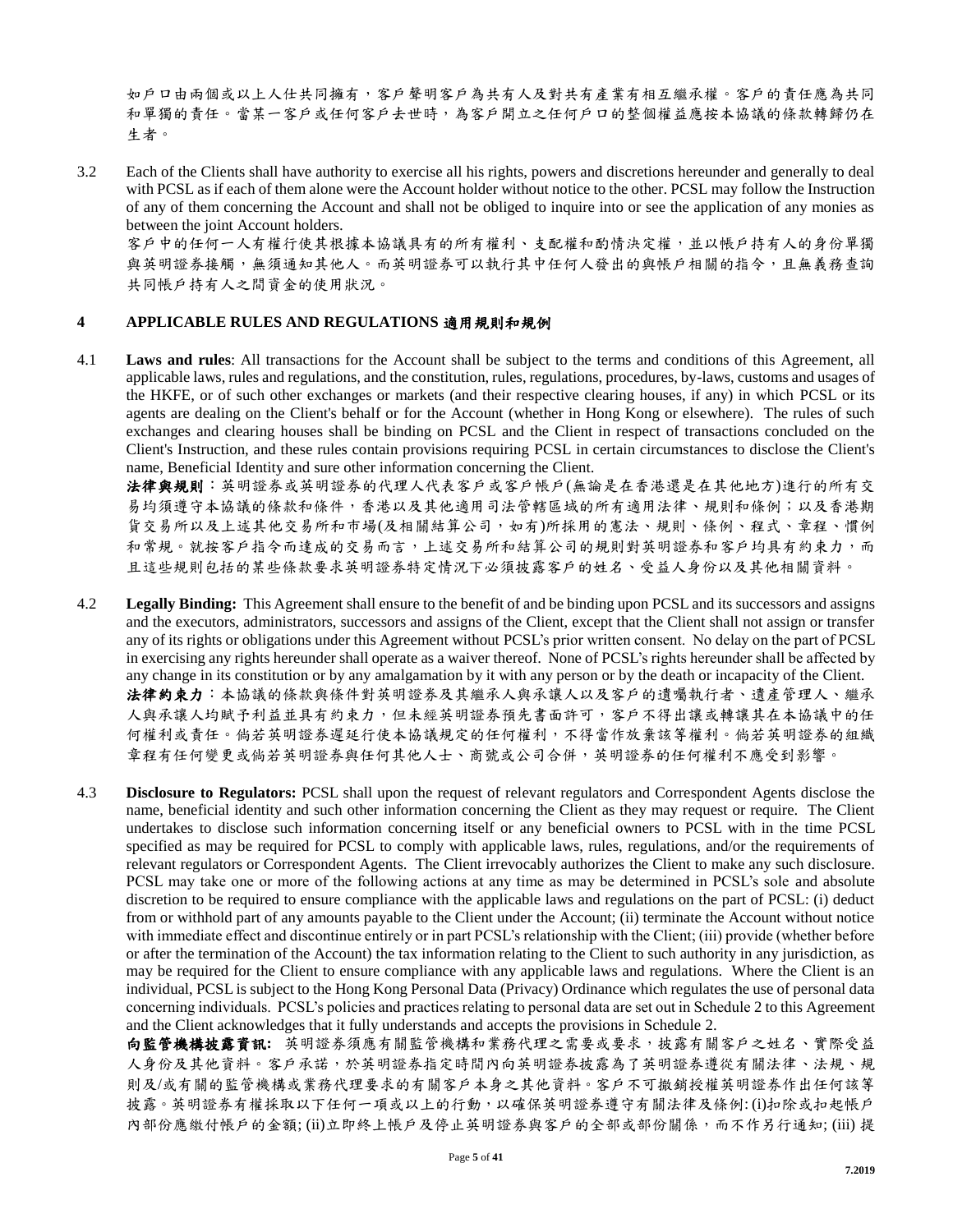供(不論在帳戶終止之前或之後)客戶的稅務資料予任何其他司法管轄區的機構,以確保英明證券遵守有關法 律及條例。對於個人客戶,英明證券將遵守監管個人資料使用之香港《個人資料(隱私)條例》。英明證券有關 個人資料使用的政策和應用載於本協議的附表2內,客戶確認己完全明白及接受於附表2內的條款。

4.4 **Hong Kong Jurisdiction:** This Terms and Conditions shall be governed by Hong Kong law. The English text shall prevail over the Chinese text in the event of any inconsistency between the two texts. The Client submits to the non-exclusive jurisdiction of the Hong Kong courts and irrevocably agrees that the Hong Kong address specified in Section 1 of the Account Opening Form (or any other substitute address in Hong Kong notified by the Client to PCSL) shall be an effective address for service on the Client of proceedings in Hong Kong courts.

香港司法管轄:本條款與條件須受香港法律管束,當中、英文本發生歧異時,須以英文文本為準。客戶接受香 港法院的非專屬司法管轄權,並不可撤銷地同意開戶表格第一部份中指明的香港地址(或客戶通知英明證券的 任何其他替代地址)是香港法院訴訟文件送達客戶的有效地址。

## **5. PROVISIONS PRESCRIBED BY THE HKFE RULES** 香港期交所規則規定的條款

Without prejudice and in addition to any other provisions of the Agreement, all transactions entered into on HKFE shall be subject to the provisions of the HKFE Rules, and which shall constitute, and be construed as, part of the Agreement. 在無損及附加於本協議其他條款的情況下,所有在香港期交所進行的交易均應遵守香港期交所規則各項條款的 規定,且這些規定應被視為構成並應被理解為本協議的組成部份。

5.1 **Investor Compensation Fund:** Every HKFE traded contract shall be subject to the charge of the Investor Compensation Fund levy and a levy pursuant to the SFO, the cost of both of which shall be borne by the Client. The Client understands that if the Client suffers pecuniary loss by reason of PCSL's default, the liability of the Investor Compensation Fund will be restricted to valid claims as provided for in the SFO and will be subject to the monetary limits specified in the Securities and Futures (Investor Compensation – Compensation Limits) Rules (Cap.571 AC) and accordingly there can be no assurance that any pecuniary loss sustained by reason of such a default will necessarily be recouped from the Investor Compensation Fund in full, in part or at all.

投資者賠償基金:任何香港期交所合約均須繳納投資者賠償基金徵費及根據《證券及期貨條例》所收取的徵費, 上述兩項費用須由客戶承擔。客戶明白如客戶因英明證券違責而蒙受金錢損失,投資者賠償基金所承擔的法律 責任只限於《證券及期貨條例》及有關附屬法例內所規定的有效索償,並須受制於《證券及期貨(投資者賠償-賠償限額)規則》(香港法例第571AC章)內所訂明的金額上限,因此不能保證客戶在因該等違責而蒙受的任何金 錢損失,可以從投資者賠償基金中獲得全數、部份或任何賠償。

## **5.2 Conflicts of Interests** 利益衝突**:**

**PCSL may, subject to the provisions of the SFO and any applicable law, take the opposite position to the client's order in relation to any exchange traded futures and options contract, whether on PCSL's own account or for the account of its associates or other clients of PCSL, provided that such trade is executed competitively on or through the facilities of the HKFE in accordance with the rules or the facilities of any other commodity, futures or options exchange in accordance with the rules and regulations of such other exchange.**

在證券及期貨條例及任何適用法例之條文規限下,英明證券可就任何於交易買賣之期貨及期權合約持有與客戶 指令相反之倉盤,不論是英明證券本身或代其聯繫人仕或英明證券其他客戶進行買賣,但該項買賣須透過香港 期交所設施,根據任何其他商品、期貨或期權交易所之規則或設施,依照該等其他交易所之規則及規例,以具 競爭力方式進行。

5.3 **Dealing in non-HKFE Markets:** If the Client wishes to deal in any Commodity Futures contract in markets other than those organized by HKFE, such transactions will be subject to the rules and regulations of those markets and not those of HKFE with the result that the Client may have a markedly different level and type of protection in relation to those transactions as compared to the level and type of protection afforded by HKFE Rules.

在香港期交所外進行的交易: 如果客戶希望在香港期交所以外的市場上進行任何商品期貨合約,則此類交易須 受此等巿場(而非香港期交所巿場)的規則和條例所管制,由此客戶在這些交易中所得到的保護水準和種類可能 明顯不同於香港期交所規則所提供的保護水準和種類。

5.4 **HKFE Mandatory Transfer:** The Client acknowledges that the HKFE Clearing House may do all things necessary to transfer any open positions held by PCSL on the Client's behalf and any money and security standing to the credit of the Account with PCSL to another exchange participant of HKFE in the event the rights of PCSL as an exchange participate of HKFE are suspended or revoked.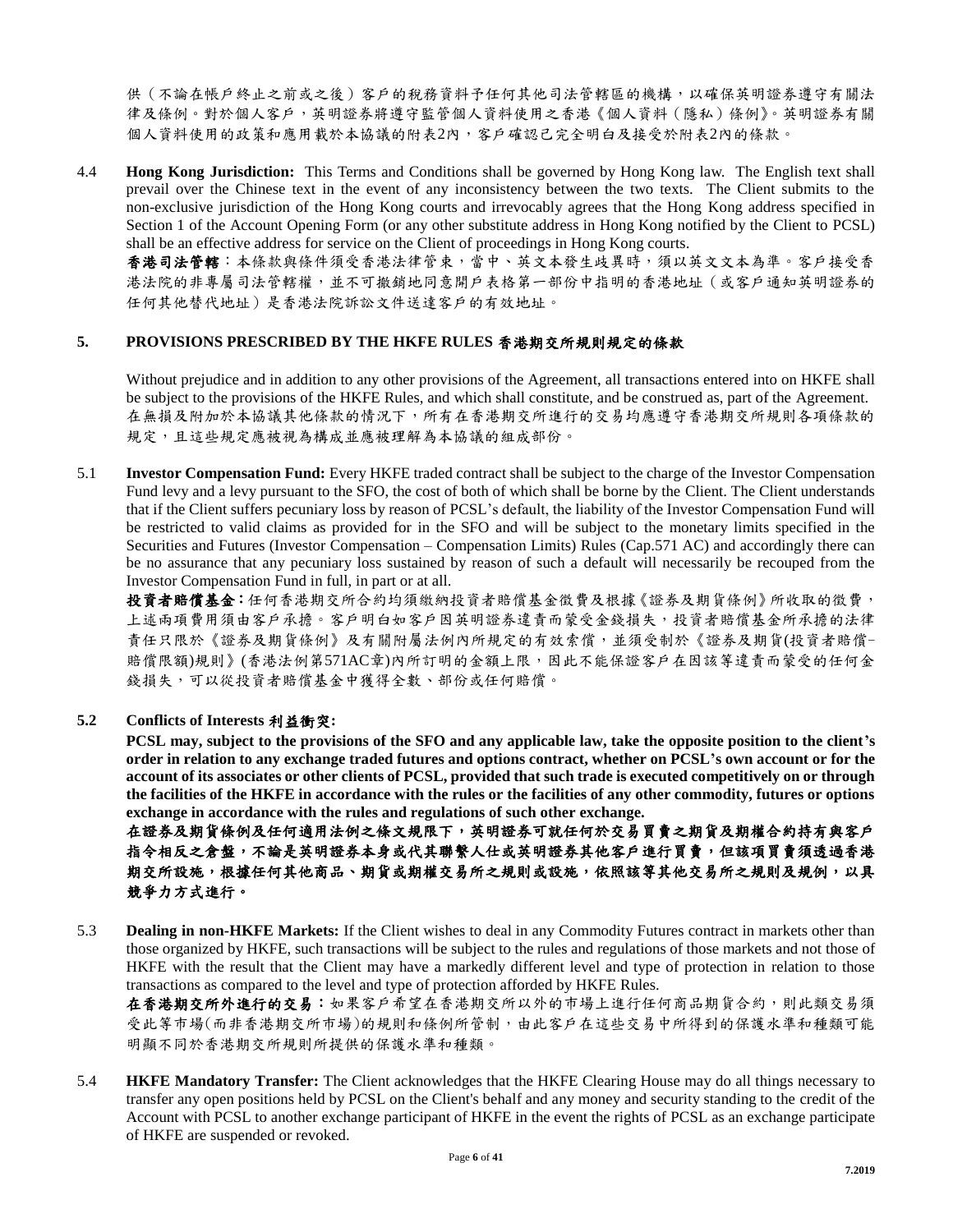香港期交所強制性轉移;容戶理解,如英明證券作為香港期貨交易所參與者的權利被暫停或吊銷,香港期交所 結算公司會盡一切可能將英明證券代表客戶持有的任何未平倉持倉以及客戶在英明證券的帳戶內所有資金和證 券轉移到另一個香港期貨交易所參與者處。

- 5.5 **Custody of Funds:** All monies and other property that PCSL receives from the Client or from any other person (including the HKFE Clearing House and any other clearing house) for the Account shall be held by PCSL as trustee, segregated from its own assets and be paid into a segregated bank account as soon as practicable and in any event within two (2) Business Days after its receipt. PCSL shall be entitled and is hereby authorized to hold any monies held by PCSL on behalf of the Client whether for the Account or otherwise, in a bank account whether situated in Hong Kong or not. 資金託管:英明證券從客戶或其他任何人仕或機構(包括香港期交所結算公司和其他任何結算公司)收到的致帳 戶的所有貨幣資金和其他財產應由英明證券作為受託人保管在客戶帳戶中,並與英明證券自己的資產分隔開, 且應盡可能短時間內(最遲不超過收到上述資產後的兩個工作日內)將其存入一個單獨銀行帳戶。英明證券有權 並特此被授權將其代理客戶持有的任何資金,無論是否同客戶帳戶有關,存放在一銀行帳戶中(無論該銀行是否 位於香港境內)
- 5.6 **Authorization to Appropriate Funds:** The Client authorizes PCSL to apply any monies which the Client may pay to PCSL, in particular, PCSL may apply such monies in or towards meeting PCSL's obligations to any party insofar as such obligations arise in connection with or incidental to the business of dealing in Commodity Futures transacted on the Client's behalf.

資金撥付授權:客戶授權英明證券使用客戶支付給英明證券的任何資金,尤其是用作向任何其他方支付英明證 券代表客戶進行商品期貨交易產生的或有關的應付責任。

5.7 **PCSL Deals as Principal:** The Client acknowledges that in respect of any account that PCSL maintains with the HKFE Clearing House or any other clearing house, whether or not such account is maintained wholly or partly in respect of Commodity Futures transacted on the Client's behalf and whether or not any monies paid by the Client has been paid to the HKFE Clearing House or such other clearing house, as between PCSL and the HKFE Clearing House or such other clearing house, PCSL deals as principal. The Client agrees that PCSL can deal with such account free of any trust or other equitable interest in favor of the Client and monies paid to the HKFE Clearing House or such other clearing house are thereby free from the trust referred to in this Clause 5.7.

**英明證券自身的交易:**客戶確認,對於英明證券在香港期交所結算公司或其他任何結算公司開立的任何帳戶, 無論維持這些帳戶的目的是否是完全或部份與代理客戶交易的商品期貨有關,也無論客戶支付的資金是否已經 支付給香港期交所結算公司或與結算公司,英明證券與香港期交所結算公司或其他此類結算公司之間而 言,英明證券是以其自身的名義進行交易的。客戶同意,英明證券在對此類帳戶進行交易時無須考慮任何有利 於客戶委託或其他衡平法中的利益,而且支付給香港期交所結算公司或其他此類結算公司資金也不受本條上述 委託的約束。

5.8 **Position Limits and Reportable Large Open Position:** The Client is bound by the HKFE Rules which permits HKFE to take steps to limit the positions or require the closing out of contracts on behalf of the clients who, in the opinion of HKFE are accumulating positions which are or may be detrimental to any particular market(s) or which capable of adversely affecting the fair and orderly operation of any of the market(s) operated by HKFE. PCSL, at any time in its sole discretion or as required by the relevant rules and regulations, may limit the number of positions, which the Client may maintain or acquire through PCSL. The Client agrees not to exceed the position limits established by the HKFE or any other exchange or by PCSL on any contract type, whether acting alone or with others, and to promptly advise PCSL if the Client is required to file any reports on positions under the Securities and Futures (Contracts Limits and Reportable Positions) Rules (Cap.571Y).

持倉限額須申報的持倉量:客戶必須遵守香港期交所規則,該規則允許香港期交所採用措拖,代表客戶在期交 所認為繼續積累倉盤可能對某個或多個巿場造成損害或對任何香港期交所操作的巿場的公平和有秩序的運作構 成負面影響時,限制客戶的持倉數量或要求將客戶之合約平倉。英明證券可以隨時自行決定或根據有關條例的 規定限制客戶在英明證券處持有或通過英明證券獲取的持倉數目。客戶同意,無論是單獨還是與他人共同所持 任何類型的合約不超過香港期交所、其他巿場或英明證券設立的持倉限額,而且如果客戶被要求根據《證券及 期貨(合約限量及須申報的持倉量)規則》(香港法例第571Y章)就其持倉提交任何報告,須立刻通知英明證券。

5.9 **NYMEX Contracts:** The Client acknowledges that if PCSL enters into a transaction for NYMEX Contracts on NYMEX ACCESSSM for the account of the Client:- **NYMEX**合約:客戶確認,如果英明證券用客戶的帳戶在NYMEX ACCESSSM上進行NYMEX合約的交易,則: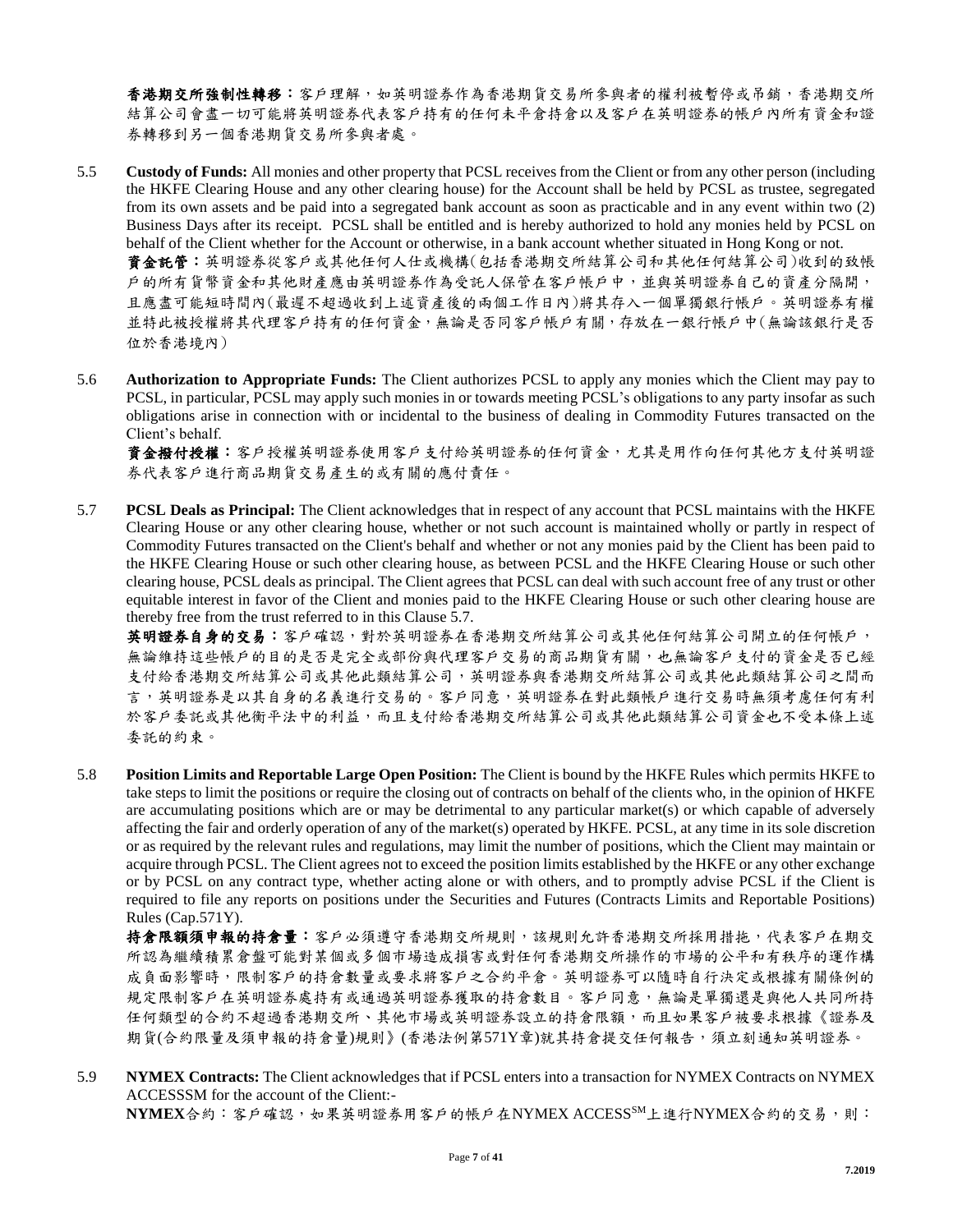- (a) the transactions are subject to the NYMEX Rules; and 此類交易必須遵守NYMEX規則的規定;及
- (b) if the Client is dealing in NYMEX Contracts for the benefit of another person, the Client shall ensure that in its agreement with that other person, there shall be a provision to the effect that this Clause 5.9 shall apply. 如果客戶是為他人的利益進行NYMEX合約的交易,則客戶必須確保在其同該人的協議有一條規定能夠保證本條款有效 性。

## **6 INSTRUCTIONS AND TRANSACTIONS** 指令和交易

6.1 **Agency Trading:** PCSL will act as the Client's agent in effecting transactions unless PCSL indicates (in the contract note for the relevant transaction or otherwise) that PCSL is acting as principal. Unless otherwise disclosed to the Client orally or in writing, PCSL and its directors and employees will carry out Instruction and effect transactions for the Account as agent for the Client and not as principal. Unless otherwise proved to the contrary, the Client acknowledges that any sale or purchase of Future and/or Option effected by PCSL pursuant to the Client's Instruction or any Authorized Person on behalf of the Client as aforesaid will not result from the selection or advice in the selection of such Commodity Futures by PCSL.

代客買賣**:** 除非英明證券(在相關交易的合約說明或以其他方式)表明英明證券以主事人的身份行事,否則英明證 券將作為客戶的代理人執行交易。,除非另外向客戶作口頭或書面披露,英明證券及其董事與員工將以客戶代 理人的身份執行指令和交易而非以其本身的身份進行。除非另有證據,客戶確認任何由英明證券代表客戶根據 客戶或任何被授權人指令進行的商品期貨交易均不是由英明證券選擇或根據英明證券的建議選擇的。

6.2 **Client Instruction:** Instructions may be given orally, in writing or electronically, and shall be irrevocable once given. PCSL shall be entitled to rely and act upon any Instruction which purports or which PCSL believes in good faith to have been given by the Client or by an Authorized Person. Subject to prior written agreement with PCSL, the Client may limit the powers and authorities of individual Authorized Persons. Amendments to the list of Authorized Persons shall take effect only when PCSL has received and accepted written notification from the Client.

客戶的指令**:** 指令可以口頭、書面或電子形式作出,而且作出後即屬不可撤回。英明證券有權依賴任何據稱或 英明證券真誠地相信是由客戶或提權人所作出的任何指令並據此行事。在與英明證券事先達成書面協議後,客 戶可限制個別獲授權人的權力及權限。只有在英明證券從客戶收到書面通知及英明證券已接受有關的書面通知 後,獲授權人名單的修訂方可生效。

6.3 **Reliance on Instruction:** The Instruction, notices or other communications (whether given orally or in writing) of the Client or the Authorized Person shall be a full, sufficient and immediate authority for PCSL. PCSL may, at its absolute discretion, rely upon and act in accordance with any Instruction, notices or other communications which may be given or made or purported to be given or made by telephone or in writing, and which it believes to have emanated from the Client or an Authorized Person for and on behalf of the Client. PCSL shall not be under any duty to verify the identity or authority of the persons giving or making or purporting to give or make the Instruction, notices or communications. PCSL shall be entitled (but not bound) to act on or take such steps in connection with or in reliance upon such Instruction, notices or communications as PCSL may consider appropriate regardless of the nature of the transaction or agreement or the value, type and quantity of Commodity Futures involved and notwithstanding any error or misunderstanding, whether apparent or actual, in the terms of such Instruction, notices or communications. All Instruction or orders whether made by telephone, facsimile transmission, internet transmission, electronic mail, mail, orally or otherwise are transmitted at the Client's risks.

對指令的依賴: 對英明證券而言,客戶或任何被授權人的指令,通知或其他通訊(無論是以口頭還是書面方式發 出的)應視為是完整的、足夠的和即時的授權。英明證券可以其絶對酌情決定權依賴或根據通過電話或書面方式 發出的或據稱已發出的,且被認定是由客戶或客戶的被授權人代表客戶發出的任何指令、通知或其他通訊行事。 英明證券無任何責任核查發出或據稱發出指令、通知或其他通訊的人員的身份或授權。對於此類指令、通知或 其他通訊,英明證券有權(但無義務)採取其認為合適的並與之相關的措施,或依據其採取適合的措施,而無論 交易、協定的性質或相關的商品期貨的價值、類型和數量,也無論在此類指令、通知或其他通訊的條款上是否 存在任何明顯的或實際的誤差或誤解。所有的指令或命令,無論是電話、傳真、互聯網傳送、電子郵件、郵寄、 口頭還是其他方式發出,傳遞過程中的風險由客戶承擔。

6.4 **Orders are for Good for the Day:** Unless the Client gives specific Instruction to PCSL to the contrary and which Instruction is accepted by PCSL, the Client acknowledges that all orders, Instruction or requests in relation to the Account are good for the day only and that they will lapse at the end of the official trading day of the exchange or market in respect of which they are given.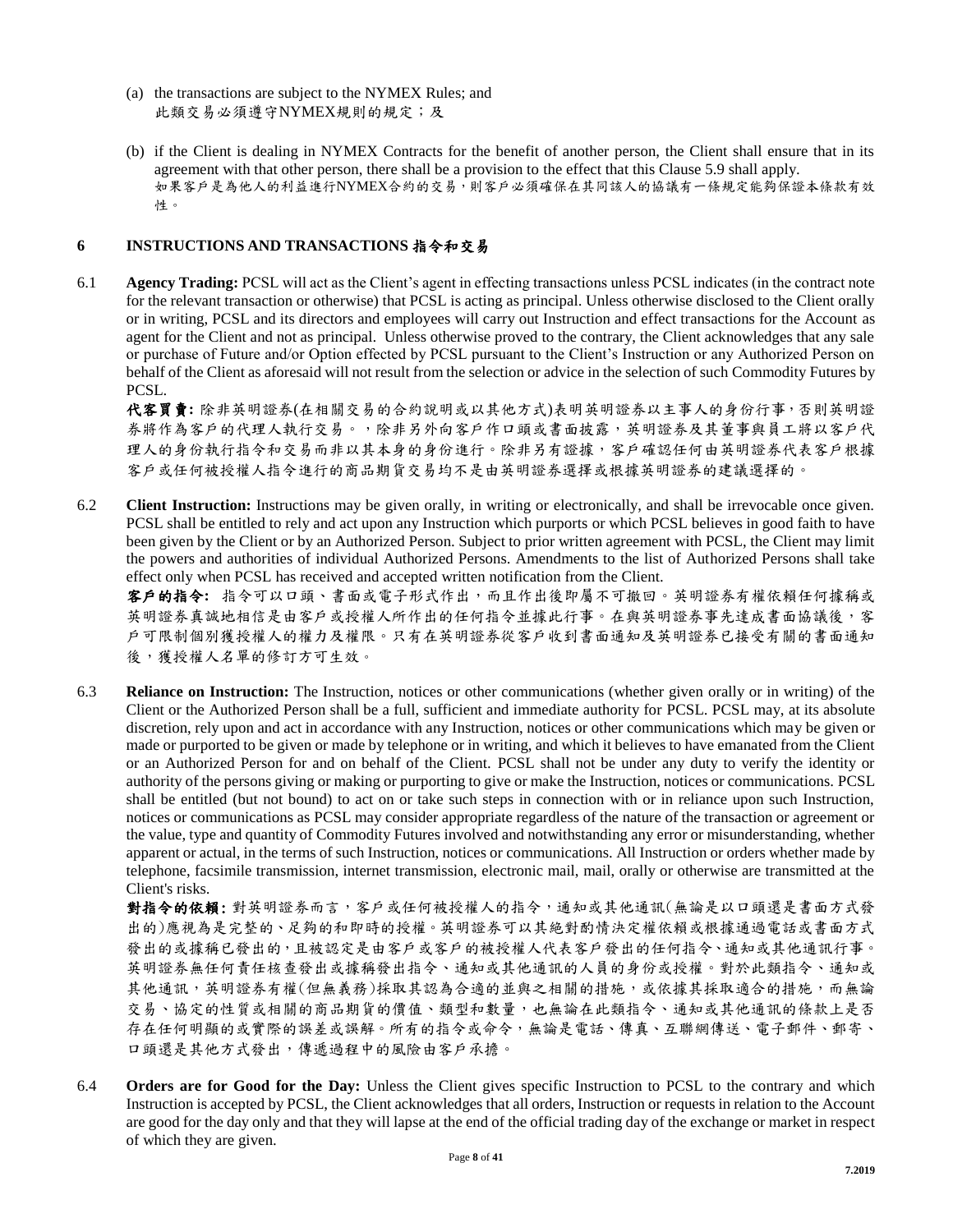指令當日有效:除非客戶向英明證券發出且英明證券已接受特定的指令,客戶同意所有與其帳戶相關的命令、 指令或要求僅於當日有效,且在下單的交易所或市場的正式交易日結束時失效。

- 6.5 **Delays in Making Prices:** By reason of physical restraints on the floors of any exchange and rapid changes in the prices of Commodity Futures that frequently take place, there may, on occasions, be a delay in making prices or in dealing at any specific time or "at best" or "at market". The Client agrees in any event to accept and be bound by dealings which take place on his behalf and agrees that PCSL shall not be under any liability for any loss arising by reason of PCSL's failing or being unable to comply with any terms of an order of the Client or for any loss incurred as a result of transactions carried out or effected pursuant to this Agreement unless due to the wilful default of any of PCSL's employees or agents. 報價延誤:由於交易所交易大堂的物理條件限制以及常見的商品期貨的價格的快速變化,可能有時會發生報價 延誤或在特定時間或以「最優價格」或「市場價」交易時發生延誤。客戶同意無論何種情況均接受代表其進行 的交易的結果,並同意英明證券無須因未能符合客戶指令的任何條件而導致的損失承擔任何責任,亦無須為因 按本協議規定執行任何交易而導致的損失負責,除非損失是因英明證券的任何僱員或代理人故意違約造成的。
- 6.6 **Voice recording:** PCSL may use voice-recording procedures in connection with any communications with the Client or in order to record or verify Instruction from the Client or the Authorized Person. Any voice recording made by PCSL shall constitute conclusive evidence of the communications so recorded.

錄音:英明證券可對其與客戶的任何通訊進行錄音或出於記錄或證實客戶或任何被授權人的指令而進行錄音。 英明證券的任何錄音將構成所錄的通訊的最後證據。

6.7 **Third Party Instructions:** The Client understands that PCSL will not accept any third party Instruction, unless the Client has formally executed and delivered a valid power of attorney which expressively authorizes a named specific party to emit trade Instruction on the Client's behalf. The Client further agrees to indemnify PCSL from any disputes, losses and other claims arising from the execution by PCSL of any unauthorized third party Instruction transmitted on the Client's behalf. Should the Client decides to employ a third party to give Instructions; the Client agrees to supply PCSL with an accurate and truthful identification and personal information about the designated third party. The Client also understands those personal information will be made available to Hong Kong regulators and other government agencies, including but not limited to the SFC, Exchange, Independent Commission Against Corruption (ICAC) and so forth. 第三方指令:客戶理解英明證券不會接受任何第三方指令,除非客戶已正式簽署並遞交一有效的授權書,明確 授權一署名的第三方代表其發出交易指令。客戶並同意英明證券將不為因執行任何未經授權的第三方代表客戶

發出的指令而導致的爭議、損失以及其他索賠負責。如果客戶決定僱用第三方為其發出交易指令,客戶同意向 英明證券提供該指定的第三方準確真實的身份證明和個人資料。客戶同時理解此類個人資料將會對香港監管機 構以及其他政府機構,包括但不限於香港證監會、交易所、廉政公署(ICAC)等其他授權機構公開。

6.8 **Order Cancelations:** The Client may amend or cancel the Client's Instructions that have been previously transmitted. The Client agrees that PCSL is not obligated to accept such amendment or cancellation. Instructions may only be amended or cancelled prior to the execution. The Client shall accept full responsibilities for the Transactions, partial or full, executed prior to the processing of the Client's amendment and/or cancellation request.

指令的修改和取消**:** 客戶可能會修改或取消已發出的指令。客戶同意英明證券並非必須接受此類修改或取消。指 令只有在尚未執行前才可以修改或取消。客戶必須對在處理其指令修改和/或取消請求之前已部分或全部執行的 交易負完全責任。

- 6.9 **Order Refusal:** PCSL may decline to accept any Instruction from the Client in its absolute discretion and without assigning any reason, whether in relation to the entering into or closing out of any contract, or the exercise of any rights thereunder. In such event, PCSL will endeavour to notify the Client accordingly, but PCSL shall not in any circumstances whatsoever be liable in any way for any loss of profit or gain, damage, liability, cost or expense suffered or incurred by the Client arising out of or in connection with PCSL declining to act on such Instruction or omitting so to notify the Client. 拒絶指令:英明證券可根據其絶對酌情權及無需給予任何理由拒絶接受客戶的任何指令,不論有關指令是關乎 任何合約的訂立或平倉或有關行使該等合約之下的權利。在這個情況下,英明證券將會盡力就此知會客戶,但 無論如何英明證券將毋須對客戶因英明證券拒絶執行其指令或遺漏向客戶作出知會而導致或招致的任何利潤或 盈利的損失、損失陪償、責任、費用或開支而負任何責任。
- 6.10 **Independent Judgment:** Except where PCSL solicits the sale of or recommend any Commodity Futures to the Client, the Client acknowledges and agrees that the Client shall retain full responsibility for all trading decisions in relation to the Account and PCSL is responsible only for the execution, clearing and carrying out of transactions for the Account in accordance with the Client's Instruction and does not act as the Client's investment adviser.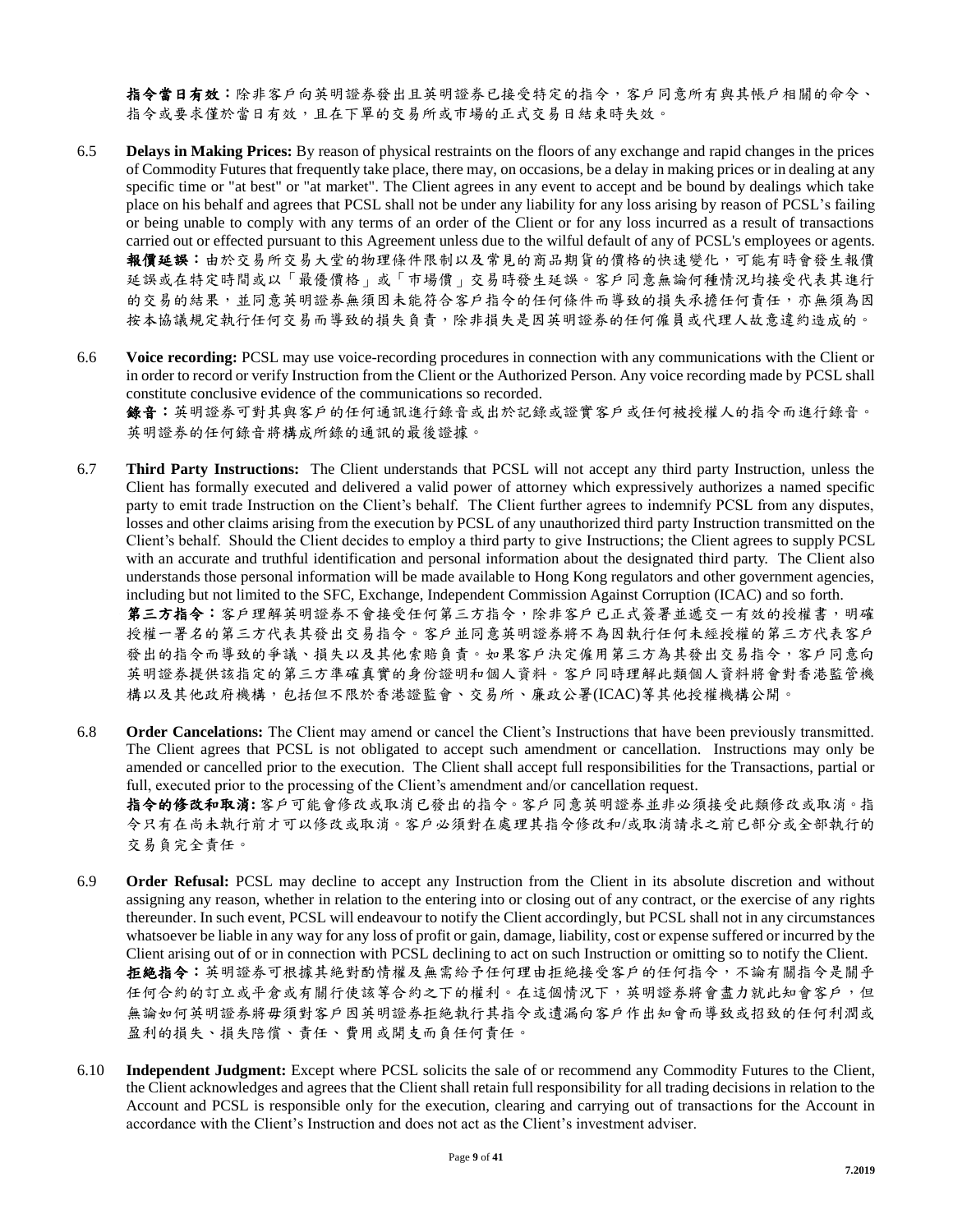獨立判斷**:** 除英明證券向客戶推銷或推薦任何商品期貨的情況外,客戶確認並同意客戶對與帳戶有關的所有交易 決策負完全的責任,而英明證券僅負責根據客戶帳戶中交易執行、結算和履行,並不充當客戶的投資顧問。

6.11 **No Guarantee of Executions:** If PCSL shall not be able to enter into such number of contracts on behalf of the Client as may have been specified in the Client's Instruction, PCSL may enter into any number of contracts less than the number specified in such Instruction as it may be able to do so after having taken reasonable steps, and the Client shall be bound by such contracts so entered into. Without prejudice to the generality of the foregoing, the Client acknowledges and accepts that the rapid and frequent changes in spot and future prices, general market conditions, and/or the restrictions or limits imposed by any relevant exchange may make it impossible or impracticable for PCSL to carry out the Client's Instructions, or to conclude a transaction on behalf of the Client at the prices quoted at any specific time. PCSL shall not have any obligation or liability whatsoever and howsoever in respect of any failure to enter into contracts as specified in the Client's Instruction.

不保證成交**:** 如果英明證券未能依照客戶的指令替客戶訂立其指定數量的合約,英明證券可於採取合理步驟後於 可行的情況下訂立任何少於該項指令指定數量的合約,而客戶必須受該等已訂立的合約所約束。在不影響前述 的慨括原則下,客戶確認及接納現貨及期貨市場價格的迅速及經常的轉變,一般的巿場狀況及/或由任何有關交 易所所施加的約束或限制,可能令英明證券無法或無法以可行的方法執行客戶的指令,或為客戶以在任何指定 時間所報的價格完成一項交易。無論如何,英明證券將不會因任何未有依照客戶指令訂立指明的合約而承擔任 何責任。

**6.12 Transaction in foreign currency:** In the event that the Client instructs PCSL to enter into any Commodity Futures transactions which are effected in a foreign currency, (i) any profit or loss arising as a result of a fluctuation in the exchange rate affecting such currency will be entirely for the Client's account and at the Client's risk; (ii) Margin shall be recorded in such currency or currencies and in such amounts as PCSL may in PCSL's sole discretion elect; and (iii) PCSL is authorized to convert funds in the Account into and from such foreign currency at a rate of exchange determined by PCSL, in its sole discretion, on the basis of the then prevailing money market rates. If, for any purpose, the Client is required to convert any amount due to PCSL into a currency other than that in which it would otherwise have been due, the Client shall pay PCSL such additional amounts as are necessary to ensure that, when received and reconverted, PCSL will receive the full amount in the original currency as it would have received had no such conversion taken place.

以外幣進行的交易:如果客戶指令英明證券進行任何以外幣標價的商品期貨,則(i)任何因該外幣的匯率波動 引起的任何利潤或虧損將由客戶享有和負擔,風險也由客戶承擔;(ii)保證金應以英明證券自主決定的幣別和 金額來記錄;而且(iii)英明證券獲授權可以自主決定以貨幣巿場當時報價為基礎而確定的匯率將帳戶中的資 金在原幣別和上述外幣之間進行轉換。如果無論出於何種目的,客戶被要求將其欠英明證券的資金轉換成原先 到期債務所用幣別以外的貨幣,則客戶應向英明證券支付額外的金額以保證英明證券收到的已轉換後的金額等 同於未轉換前應收的金額。

6.13 **Choice of Exchange:** Unless the Client gives PCSL specific Instructions to the contrary, all Instructions given by the Client, which may be executed on more than one exchange, may be executed on such exchange(s) as PCSL may, in its absolute discretion, determine.

選擇交易所:除非客戶向英明證券發出另外的明確指令,否則客戶發出的可以在一個以上的交易所執行的指令 可以在英明證券自行決定的交易所執行。

6.14 **Market Information:** Subject to Clause 6.15 below, the Client acknowledges that (a) any market recommendations and information communicated to the Client by PCSL do not constitute an offer to sell or the solicitation of any offer to buy any Commodity Futures; (b) such recommendations and information, although based upon information obtained from sources believed by PCSL to be reliable, may be incomplete and may not be verified; and (c) PCSL makes no representation, warranty or guaranty as to, and shall not be responsible for, the accuracy or completeness of any information or trading recommendation furnished to the Client.

巿場資訊:在下述第6.15條的規限下,客戶確認(a)由英明證券發給客戶的任何巿場建議和資訊並不構成任何商 品期貨的出售要約或對買入的誘導;(b)此類建議和資訊,儘管是以從英明證券認為可靠的來源獲取的資訊為基 礎的,也可能是不完整的而且可能無法核實;而且(c)英明證券不對其給客戶的任何資訊或交易建議的準確性或 完整性作任何陳述、擔保或保證,也不對其準確性或完整性承擔任何責任。

6.15 **Suitability of Recommendation:** If PCSL solicits the sale of or recommend any Commodity Futures to the Client, the Commodity Futures must be reasonably suitable for the Client having regard to the Client's financial situation, investment experience and investment objectives. No other provisions of this Agreement or any other document PCSL may ask the Client to sign and no statement PCSL may ask the Client to make derogates from this clause.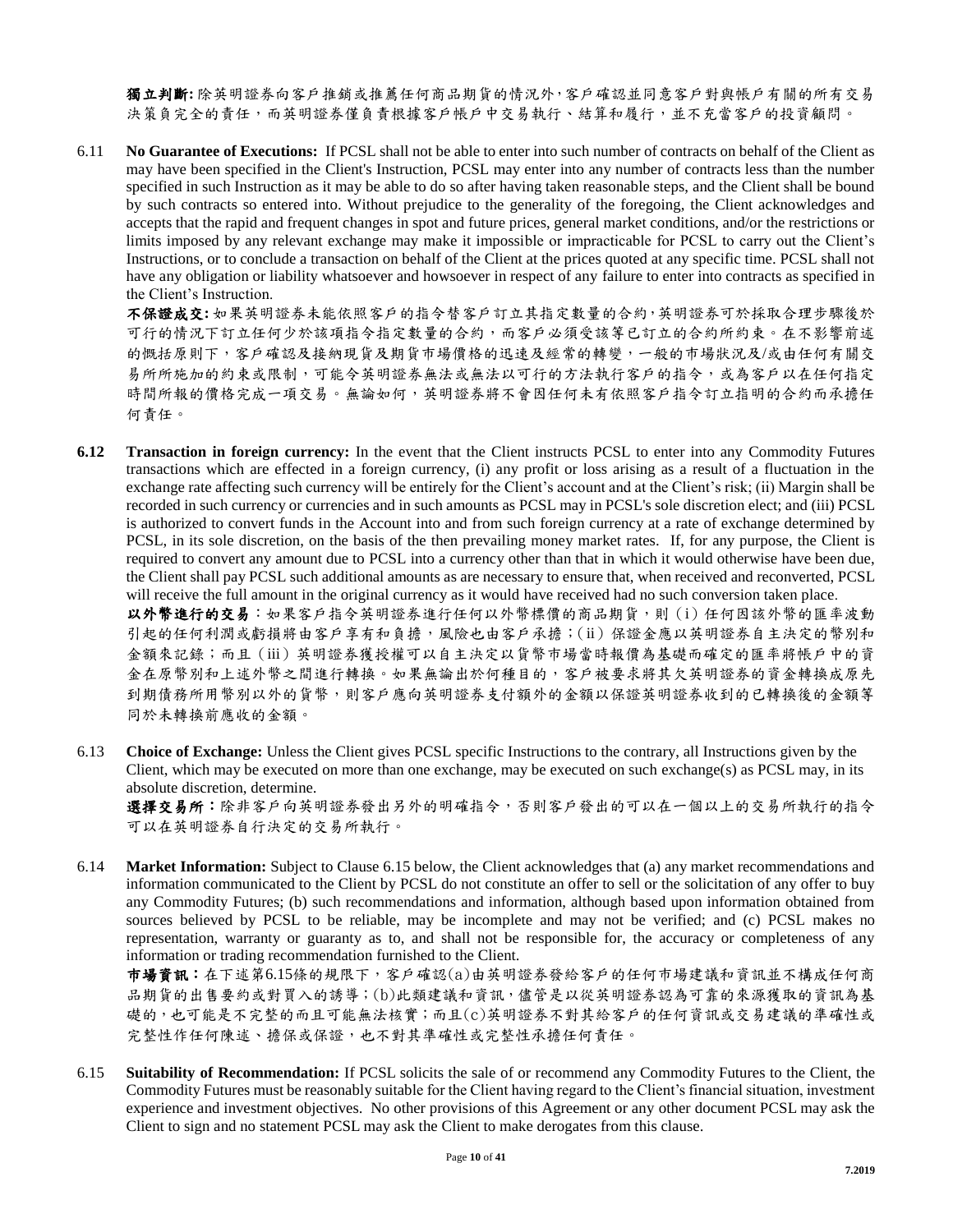推薦的合適性**:** 若英明證券向客戶推銷或推薦任何商品期貨,需要經過考慮客戶的財政狀況、投資經驗及投資 目標後,該推銷或推薦的商品期貨是合理地適合客戶的。本協議的條款或英明證券可能要求客戶簽署的其他文 件的條款及英明證券可能要求客戶作出的聲明,皆不可減損本條的效力。

6.16 **Option Trading:** The Client understands that some exchanges and clearing houses have established cut-off times for the tender of exercise Instructions and that an option will become worthless if exercise Instructions are not delivered before such expiration time. The Client also understands that certain exchanges and clearing houses automatically will exercise some "in-the-money" options unless instructed otherwise. The Client acknowledges full responsibility for taking action either to exercise or to prevent the exercise of an option contract, as the case may be; PCSL is not required to take any action with respect to an option contract, including but not limited to any action to exercise a valuable option prior to its expiration date or to prevent the automatic exercise of an option, except upon the Client's express Instructions. The Client further understands that PCSL has established exercise cut-off times, which may be earlier than the times established by exchanges and clearing houses.

期權交易:客戶明白一些交易所和結算公司對提交行使指令設有載止時間,而且在截止時間之前還沒有發出行 使指令,則期權會變得毫無價值。客戶也理解,除非另有指令,某些交易所和結算公司將會自動行使某些「價 內」期權。客戶確認對其行使或阻止行使(視情況而定)期權合約的行為承擔完全的責任;除非收到客戶的明確 指令,英明證券無須對期權合約採取任何行為,包括但不限於在到期日之前行使有價值的期權或阻止對期權自 動行使的任何行為。客戶進一步確認,英明證券設立的行使截止時間可能早於交易所和結算公司設立的截止時 間。

6.17 The Client understands that (i) all short option positions are subject to assignment at any time, including positions established on the same day that exercises are assigned, and (ii) exercise assignment notices are allocated randomly from among all PCSL customers' short option positions, which are subject to exercise. 客戶理解(i)所有的期權淡倉都可能會被隨時平倉,包括與被指定為行使日同一日所建立的倉位,而且(ii)行使 平倉通知在所有客戶處於行使範圍內的全部期權淡倉中任意分配。

## **7 COMMISSION AND CHARGES** 佣金和費用

7.1 In consideration of PCSL carrying out or entering into transactions in Commodity Futures, on the Client's behalf or for the Account, the Client agrees to pay PCSL commissions at such rate or rates and on such basis as it may from time to time determine and notify the Client as being the rate or rates applicable to the Account provided that such commissions shall at all times be no less than the minimum, if any, as may be specified by any exchange from time to time. In addition, the Client shall pay or reimburse PCSL forthwith on demand all commission, brokerage, levies, fees, duties and taxes and all other charges and expenses suffered or incurred by PCSL arising out of or in connection with any purchase or sale of contracts entered into by PCSL on behalf of the Client or otherwise arising out of or in connection with the performance of any of PCSL's duties under this Agreement. All such amounts may be deducted from the Account and any other accounts maintained by the Client with PCSL.

鑒於英明證券代理客戶為其帳戶進行商品期貨交易,客戶同意在不底於任何交易所確定的最低標準的前提下, 按英明證券不時根據其確定的基礎決定並通知的適用於其帳戶的費率向英明證券支付/佣金。此外,客戶須應英 明證券的要求即時支付或付還所有英明證券因其代客戶訂立任何買入或沽出合約的交易或履行任何英明證券於 本協議下的義務所蒙受或招致的所有佣金費用、經紀費、徵費、費用、關稅及稅項及所有其他收費及支出。所 有該等數額可從帳戶及客戶在英明證券持有的任何其他帳戶中扣除。

7.2 Every transaction executed on any exchange shall be subject to any levies or charges that such exchange may from time to time impose. PCSL is authorized to collect from the Client any such levies in accordance with the rules prescribed by such exchange from time to time. 在任何交易所進行的每一項交易均須繳交該交易所可能徵收的徵費。英明證券有權隨時根據該交易所的規定向

客戶收取有關徵費。

## **8. MARGIN** 保證金

8.1 In respect of all transactions entered into by PCSL as agent on behalf of the Client, the Client shall before the relevant transaction is entered into or otherwise immediately upon demand provide PCSL with such Margin together with such guarantees and other security in such form and amount and on such terms as PCSL may in its absolute discretion require from time to time. Such Margin shall be maintained with PCSL and the Client shall not withdraw the same until the transaction to which it relates has been closed out. PCSL shall be entitled to refuse to execute the Client's Instruction unless the Margin required by PCSL has been provided to PCSL.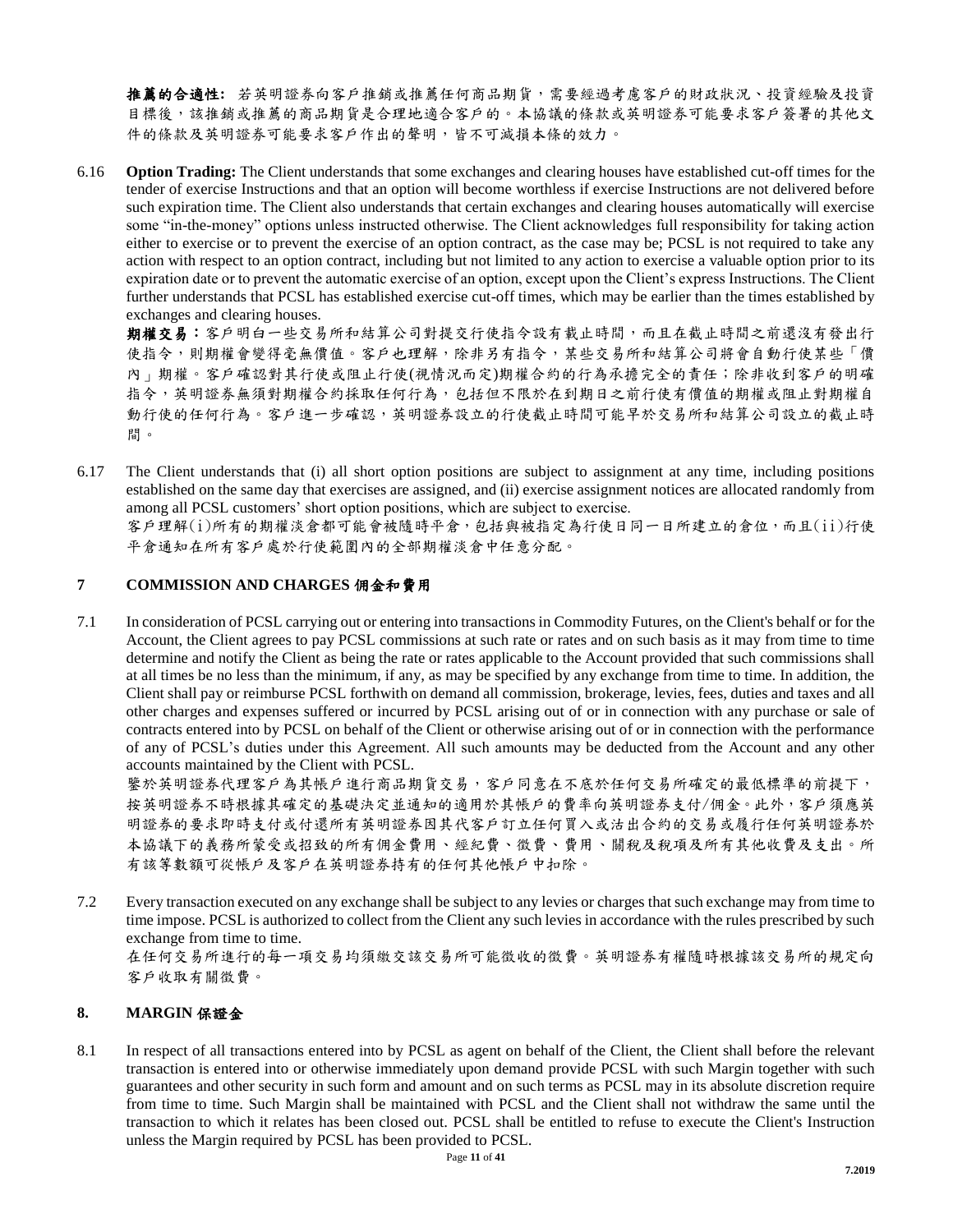就英明證券以代理人身份代表客戶訂立的所有合約,客戶須於有關合約訂立之前或即時應英明證券的要求向英 明證券提供其不時依據絶對酌權所要求的保證金以及符合其規定的某種形式及數額及符合某些條件的擔保及其 他抵押品。該保證金須一直由英明證券持有,直至有關的未平倉合約被平倉之後,客戶方可提取該保證金。除 非客戶已提供英明證券所要求的保證金,否則英明證券有權拒絶執行客戶的指令。

- 8.2 Without prejudice and in addition to any other rights and remedies of PCSL hereunder, the Client hereby irrevocably authorizes PCSL without prior notice to the Client, to apply all or any part of any cash deposit or other property held for the account of the Client by PCSL on any account whatsoever and whether or not relating to trading in the transactions:- 在不影響及附加於英明證券在本協議之下享有的任何其他權利及補救的情況之下,客戶不可撤回地授權英明證 券在無須事先通知客戶的情況下,運用英明證券為客戶的帳戶或其他戶口持有的所有或任何部份的現金按金或 其他財產作以下用途而不論此舉是否涉及合約的交易:
	- (a) in or towards the provision of any Margin or additional Margin demanded by PCSL pursuant to this Clause 8 and Clause 9 ; 支付英明證券依據第8或9條要求客戶支付的保證金或額外保證金
	- (b) in payment to any exchange, clearing house or broker in or towards satisfaction of any liability to provide margin demanded or required by such exchange, clearing house or broker in respect of any transaction entered into by PCSL on behalf of the Client; 向任何交易所,結算公司或經紀支付款項,以履行該交易所、結算公司或經紀就英明證券代客戶進行的任

何交易而要求其履行提供保證金的任何責任;

- (c) towards provision of security in favour of any exchange, clearing house or broker without prior notice to the Client and free of any beneficial interest of the Client as security for PCSL's obligations to (and upon terms specified by) the exchange, clearing house or broker in respect of any transaction entered into by PCSL on behalf of the Client; 在無需事先通知客戶的情況下向任何交易所、結算公司或經紀提供不受制於任何客戶實益權益的抵押品, 作為英明證券就其代表客戶進行的任何交易須對該交易所、結算公司或經紀承擔的責任(依照其所指明的條 款)的抵押品;
- (d) in satisfaction of any other obligations of PCSL to any party insofar as such obligations arise in connection with or incidental to any transaction entered into by PCSL on behalf of the Client; or
- 履行英明證券源自或涉及其代表客戶進行的任何交易而對任何一方須承擔的責任;或
- (e) in or towards payment of money properly required to meet commissions, brokerage, levies or other proper charges directly relating to any transaction entered into by PCSL on behalf of the Client; 支付任何直接涉及英明證券代表客戶進行的任何交易而應適當支付的佣金、經紀佣金、徵費或其他適當的

收費。

notwithstanding that any such application may result in the Client being required by PCSL to provide additional Margin. 儘管上述運用可能會導致英明證券要求客戶支付額外的保證金。

8.3 **Margin Call:** All amounts (including Margin) payable by the Client in connection with this Agreement shall be due on demand and in the currency of PCSL's choice subject only to any restrictions which may be imposed by the relevant exchange and/or clearing house on which the relevant Commodity Futures transactions were executed. Demands for Margin must be met within twelve (12) hours or such other time limit as PCSL may in its absolute discretion determine to be necessary and notify to the Client. Without prejudice to the provisions of Clause 14, failure to meet margin calls may result in PCSL being entitled or obliged by the rules or regulations of the relevant exchange and/or clearing house to close out the Commodity Futures contracts held on behalf of the Client in respect of which any Margin calls are not met within the period specified by PCSL or at the time of making such call(s), and/or to notify the relevant exchange, clearing house or broker particulars of such contracts.

所有客戶因本協議應付英明證券的金額(包括保證金)應承索即付並以英明證券選擇的幣別支付,但須符合執行 有關商品期貨交易的交易所和/或結算公司可能會施加的限制。繳交保證金的要求必須在12小時內或英明證券以 絶對酌情權決定並通知客戶的更短的時間內得到滿足。在不影響第14條的情況下,如果未能滿足該通知將會令 英明證券有權或有責任按照有關交易所及/或結算公司的規則或規例將客戶持有而於英明證券指明的時間內或 作出有關通知時交付保證金的未平倉合約平倉及/或通知有關交易所、結算公司或經紀關於該未平倉合約的詳 情。

8.4 The Client shall provide to and maintain with PCSL Margin in such amounts and in such form as PCSL, in its sole discretion, from time to time may determine. Such Margin requirements established by PCSL may exceed the Margin required of PCSL by an exchange. PCSL may change Margin requirements in its sole discretion at any time. If PCSL determines that additional Margin is required, the Client agrees to deposit with PCSL such additional Margin when and as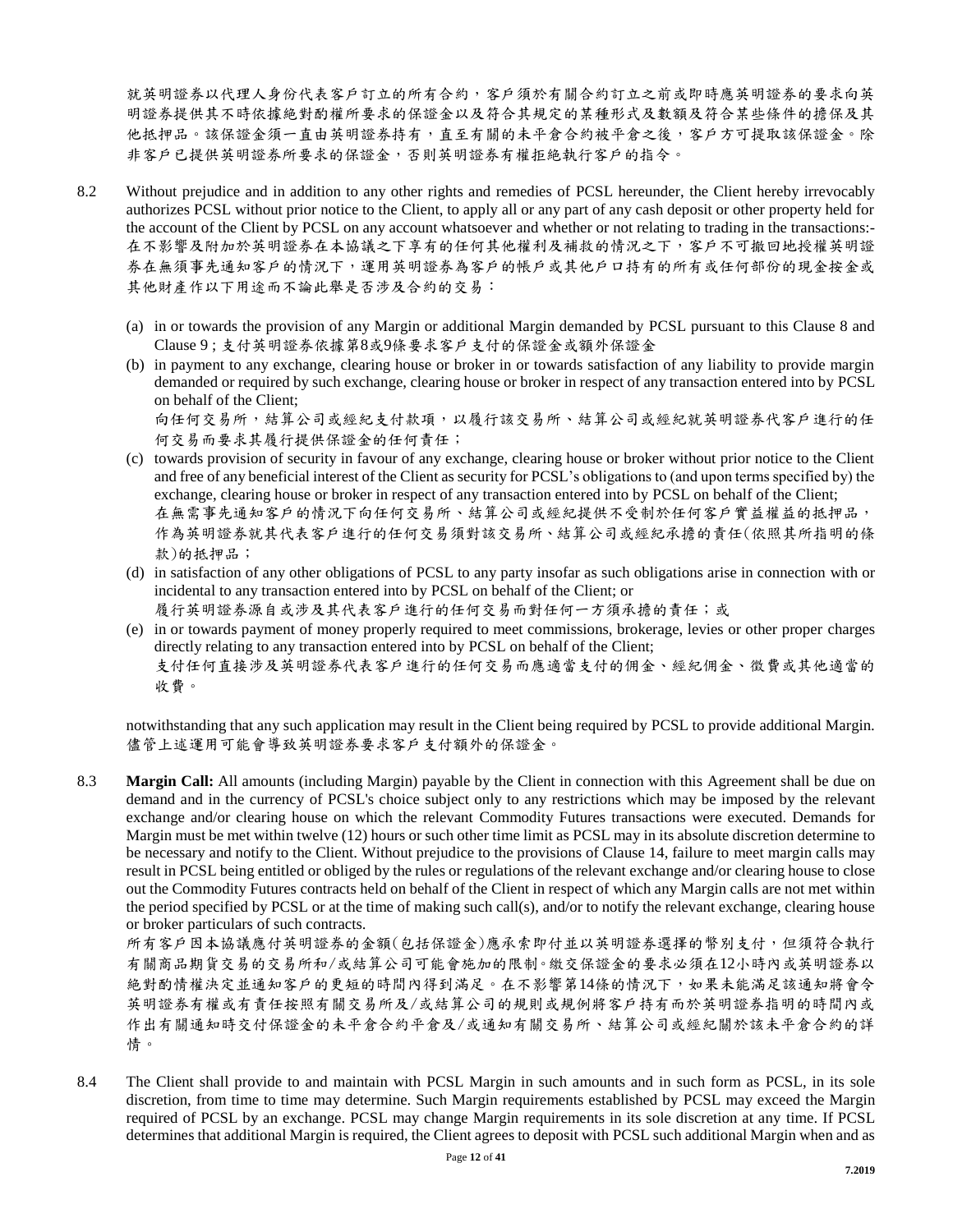required and determined by PCSL, and will promptly meet all Margin calls in such manner as PCSL shall designate in its sole discretion. Notwithstanding any demand for additional Margin, PCSL at any time may proceed in accordance with Clause 15 below, and any failure to proceed shall not be deemed a waiver of any rights by PCSL.

客戶應按英明證券以絶對酌情權不時決定的金額和形式向其提供並保持保證金。英明證券設立的保證金要求可 以超過任何交易所對英明證券要求的保證金金額。英明證券可以隨時自行決定改變保證金要求。如果英明證券 決定要求附加保證金,客戶同意按英明證券要求在英明證券存入所要求的附加保證金,而且會按英明證券自行 決定的方式及時滿足所有的追收保證金的要求。儘管存在對附加保證金的任何要求,英明證券可隨時執行本協 議第15條,而如果未能執行也不應被視為英明證券放棄任何權利。

8.5 Unless specifically instructed by the Client, the Commodity Futures contracts held in the Account which the exchange allows to be set off for margin purpose will automatically be set off for the determination of Margin without reference to the Client, but these contracts will not be closed out or treated as netted off for any other purpose. 除排獲得客戶的明確指示否則根據交易所規定可為保證金目的而作出抵銷的在帳戶持有的商品期貨合約,將會 自動地加以抵銷以決定保證金數額而無須向客戶作出提述,但這些合約將不會為任何其他目的而予以平倉或當 作淨額結算處理。

## **9. ADDITIONAL MARGIN REQUIREMENT OR DEMANDS FOR VARIATION ADJUSTMENT** 附加保證金要求或價格變動調整的要求

In respect of all Commodity Futures contracts entered into PCSL on behalf of the Client, the Client shall provide to PCSL such Margin or additional Margin or demands for variation adjustment or as PCSL may in its absolute discretion require immediately upon demand. Such calls for Margin or additional Margin requirements or demands for variation adjustment by PCSL may exceed any margin requirements or variation adjustments prescribed by HKFE or HKCC and may be changed by PCSL with immediate effect without prior notice to the Client. PCSL is obliged to report to HKFE particulars of all contracts in respect of which the Client has failed on two successive occasions to meet a demand for Margin or additional Margin or variation adjustments as provided in this Clause and PCSL may close out Client contracts in respect of which any demand for Margin or additional Margin or variation adjustments or has not been met.

在英明證券代理客戶進行的所有商品期貨合約的交易時,客戶應按英明證券要求及時向英明證券提供英明證券 認為必須的保證金或附加保證金,以及為滿足價格變動調整所需的資金。英明證券對保證金或附加保證金以及 為滿足價格變動調整所需的資金的追收金額可以超過香港期交所或香港期交所結算公司的任何對保證金或價格 變動調整的要求,且英明證券可以無須事先通知客戶的情況下予以改變並即時生效。如果客戶連續兩次未能滿 足本條款中規定的保證金或附加保證金或價格變動調整的追收要求,英明證券必須向香港期交所報告客戶所有 未平倉合約的詳細情況並可以在客戶未能滿足保證金或追收保證金的要求或對價格變動調整的要求的情況下, 將客戶相關的未平合約平倉。

## **10. PAYMENTS AND REMISSION OF MONIES** 付款和資金償付

- 10.1 The Client shall pay PCSL forthwith upon demand by PCSL at any time the full amount of all losses, debit balances and deficiencies resulting from any transaction between the Client and PCSL, or from the operation of the Client's Account. Payment shall be made in such currencies as PCSL may prescribe from time to time. 客戶應隨時按英明證券的要求向其全額支付因雙方之間的交易或因客戶帳戶的操作而造成的任何損失、借方餘 額以及差額。付款的幣別應由英明證券拫據實際情況確定。
- 10.2 Without prejudice to the Client's obligation to effect payment on demand, each payment (whether by way of direct payment, transfer, debit or credit) to be made by Client to PCSL in relation to this Agreement shall be not later than the close of business (Hong Kong time) on the date on which payment is required to be made. 在不損害客戶承索即付的義務的前提下,客戶每次根據本協議向英明證券支付款項(無論是通過直接付款、轉 帳、記入款項或存入)均應在提出付款要求的當日營業結束前(香港時間)予以支付。
- 10.3 Subject to the deduction of all amounts which PCSL is entitled to deduct under the HKFE Rules, the rules of any other exchanges or clearing houses, applicable laws and regulations and/or this Agreement, any Margin required as referred to in Clauses 8 and 9 above and subject to the prior discharge in full of all sums or liabilities actual or contingent owed by the Client to PCSL or any member of the PC Group, PCSL shall as soon as practicable after receiving a demand in writing from an Authorized Person remit to Client all or part of the monies forming part of the Account and/or the proceeds of sale of any Commodity Futures contracts. All monies payable by PCSL to the Client shall be transferred by PCSL to the bank account specified by the Client on the Account Opening Form or in such other manner as may be agreed between the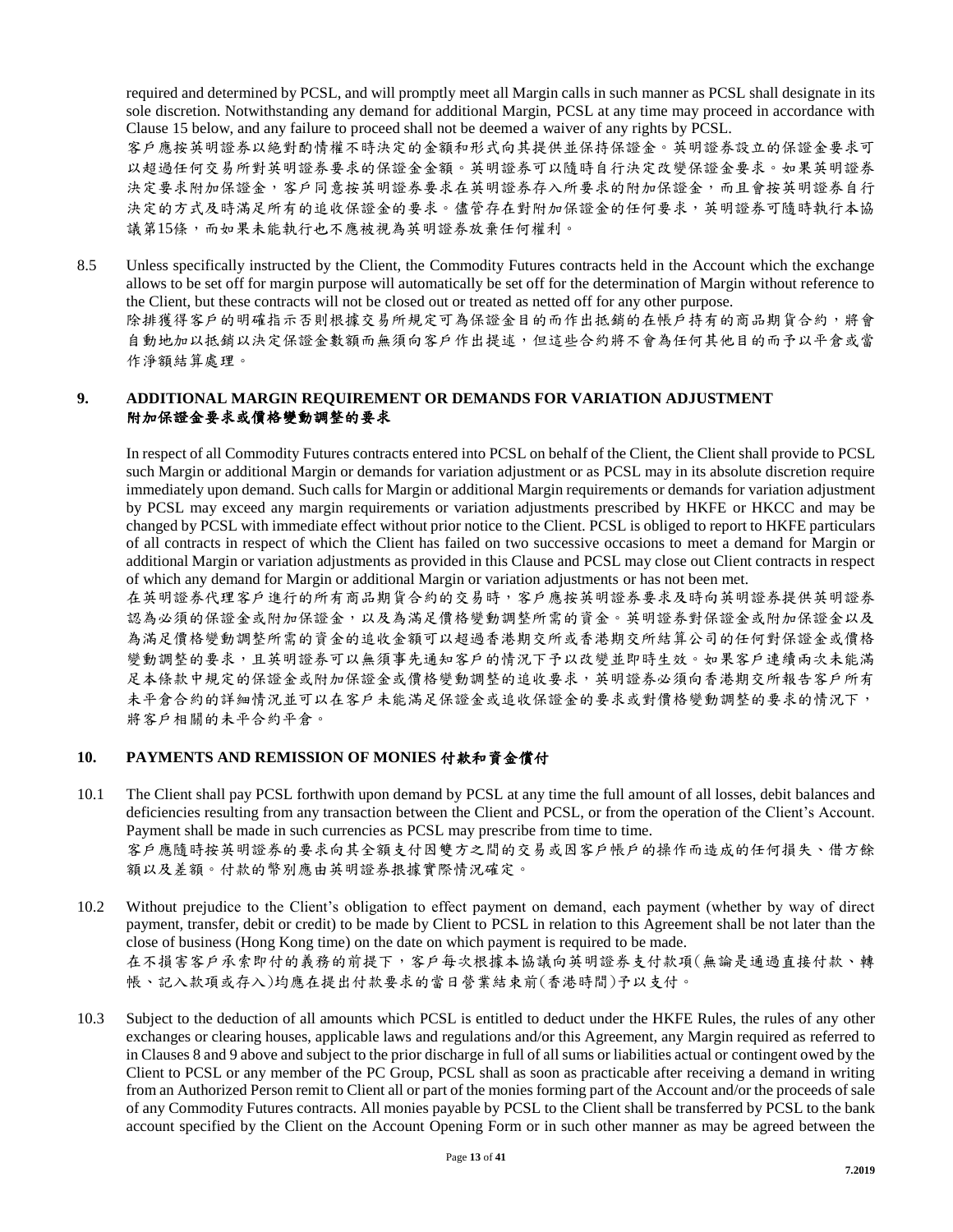parties from time to time. All monies paid as aforesaid to the Client's specified bank account shall be deemed good discharge of PCSL's obligation to make payment to the Client.

在英明證券扣除其根據香港期交所規則、其他任何交易所或結算公司規則,適用法律法規和/或本協議的規定有 權扣除的所有金額,以及上述第8條和第9條要求的保證金,在客戶事先全數償還對英明證券以及英明集團任何 成員公司的實際或或有債務的前提下,英明證券應在收到被授權人的書面指令後在盡可能短的時間內將客戶帳 戶內全部或部份資金和/或出售任何商品期貨合約的收益匯給客戶。所有英明證券應付客戶的資金應轉帳至客戶 在開戶申請表格中指定的銀行帳戶或以雙方根據實際情況約定的方式支付。所有上述支付到客戶指定銀行帳戶 的資金應被視為英明證券對客戶的付款責任的良好履行。

- 10.4 The Client confirms that unless an Authorized Person is also the Client, Authorized Person shall only have authority in placing trade orders on behalf of the Client in relation to this Agreement. No Authorized Person shall be authorized to instruct or direct PCSL to transfer or debit any money or property from the Account to any other account the holder of which is or includes an authorized third party, and the Client hereby agrees that if PCSL receives any Instruction or directions to such effect from any authorized third party, PCSL is expressly authorized not to act on or carry out any such Instruction or directions unless PCSL has received notice in writing to the contrary from the Client. 客戶確認,除非被授權人即為客戶本人,否則被授權人僅具有按本協議規定代理客戶發出交易指令的授權。被 授權人不能被授權指示英明證券將任何客戶帳戶中資金或資產轉到任何其他被授權的第三方單獨或與他人共同 持有的帳戶中,客戶就此同意,如果英明證券收到任何被授權的第三方的任何此類指令或指示,除非英明證券
- 10.5 The Client will be responsible to PCSL for any losses, costs, fees and expenses in connection with the Client's failure to meet the Client's obligations by the due settlement date as described above. 如客戶未能依照上述規定履行其在到期交收日或之前的責任,則客戶須對任何因此而導玫的損失、成本、費用 及開支向英明證券負責。
- 10.6 All payments by the Client for transactions or otherwise in connection with this Agreement shall be made in cleared funds in the currency and at the place specified by PCSL 所有就本協議的交易或其他的支付必須按照英明證券指明的幣別及在其指明的地方以已結算的款項進行,且
	- (a) free of any restrictions, conditions or equities; 沒有任何限制、條件或衡平法權益約束;
	- (b) free and clear and without any deduction or withholding on account of any taxes; and 無限制及可動用以及沒有因稅項原因作出任何扣除或預扣,及

收到客戶的明確書面通知,否則英明證券具有明確的授權可以不執行此類指令或指示。

- (c) without deduction or withholding on account of any other amount, whether by way of set-off, counterclaim or otherwise.
	- 沒有以抵銷、反申索或其他方式扣除或預扣任何其他數額。

## **11. INTEREST** 利息

- 11.1 PCSL may retain for its own use any benefit it may derive from cash for the time being in its hands as part of the Account, and the Client agrees that no interest will accrue to the Client upon any amounts which may be held by PCSL to the Client's credit, unless there is an agreement to the contrary between the parties hereto. 英明證券可以保留其持有的,作為客戶帳戶的一部份的現金所帶來的收益,而且客戶同意,對於由英明證券持 有的屬於客戶的任何金額的資金,除非雙方另有協定,否則不應計客戶的利息。
- 11.2 The Client undertakes to pay interest on all overdue amounts owed by him to PCSL at any time (after as well as before any judgment) at such rate as may be specified from time to time by PCSL or failing any such specification at a rate equivalent to three (3) per cent above the prime rate as PCSL shall in its sole discretion determine as being the then prevailing prime rate and such interest shall be payable monthly in arrears or forthwith upon any demand being made by PCSL. 客戶保證隨時(無論是在任何確定債務判決書之前還是之後)就其欠英明證券的任何逾期債務金額支付利息,利 率由英明證券根據實際情況確定或在英明證券自行確定的巿場最優惠利率的基礎上上浮3%,而且此類利息須在 每月的最後一天應付或在英明證券要求下立刻支付。

## **12. SETTLEMENT** 交收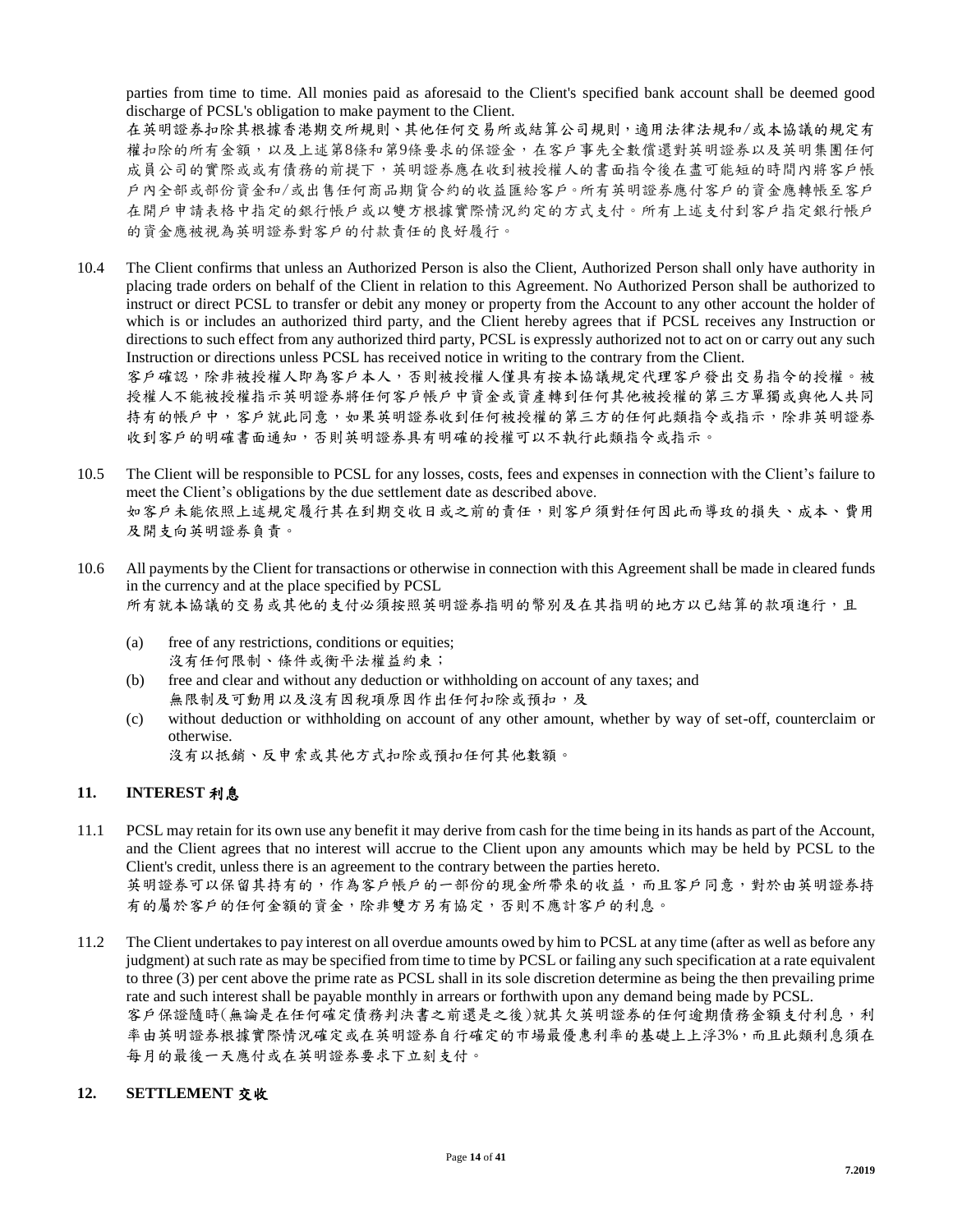12.1 The Client accepts that every transaction effected for the Account contemplates actual performance in accordance with its terms, including delivery and receipt of any Commodity Futures and payment for them. Notwithstanding this and subject to Clause 12.4 below, in respect of each open position in relation to the Account which remains subsisting on the maturity date for its settlement, neither PCSL nor the Client shall have any obligation to make or take delivery (as the case may be) of the commodities forming the underlying subject matter of the Commodity Futures transaction on the maturity date, if, according to the rules or usual practice of the relevant exchange, the outstanding obligations of the buyer and seller of such open position shall be satisfied solely by cash settlement based on a difference in price or value, in which case PCSL or the Client (as the case may be) shall settle or close the open position by paying the relevant difference to the other on the maturity date thereof. The Client shall take all necessary actions to enable PCSL to effect due settlement of each transaction effected for the Account in accordance with the rules, regulations and requirements of the relevant exchange and/ or clearing house.

客戶同意,為其帳戶進行的每一筆交易均意指該筆交易按交易條款實際完成,包括任何商品期貨的交貨或接收 以及相應的付款。儘管如此,並根據以下第12.4條的規定就客戶帳戶中留存至到期日準備結算交收的任何未平 倉合約而言,如果按照有關交易所的規則或慣例,此類未平倉合約的買方和賣方的未履行債務僅按價差進行現 金結算,則無論英明證券還是容戶均無須在到期日提取商品期貨相關商品,而只需在到期日將相應的價差支付 予對方即可將未平倉合約予以結算或平倉。客戶應採取所有必要的措施以使英明證券能夠按照有關交易所和/ 或結算公司的規則、條例和要求對客戶帳戶執行的任何交易進行及時的結算。

12.2 Subject to the terms of this Agreement and to the rules, regulations and requirements of the relevant exchange and/or clearing house, the Client may, at any time before the last trading day of a Commodity Futures contract or transaction in relation to the Account, request PCSL to close out or in the case of an option contract, exercise (providing exercise is then possible) the matching option contract. Any amount (including but not limited to any amount payable by PCSL to the relevant exchange and/or clearing house and/or PCSL's brokers or agents) payable by the Client arising out of the closing out of any Commodity Futures contract or transaction or the exercise of any option contract shall become immediately due and payable to PCSL upon the closing out or exercise.

在符合本協議條款以及相關交易所和/或結算公司的規則、條例和要求的情況下,客戶可以在其帳戶中任何商品 期貨合約或交易的最後一個交易日前的任何時間要求英明證券平倉或如果是期權合約行使(在可能的情況下)相 應的對開期權合約。任何因平倉或交易或行使期權合約而產生的客戶對英明證券的應付款項(包括但不限於英明 證券對相關交易所和/或結算公司和/或英明證券的經紀人或代理人的任何應付款)應在平倉或期權行使後立刻 付予英明證券。

12.3 To exercise an option pursuant to an option contract effected for the Account, the Client shall (subject to the rules and regulations of the relevant exchange on which the option contract is traded) deliver to PCSL a notice of exercise no later than such time limit as may be specified by PCSL from time to time before the cut-off date for the tender of exercise Instruction prescribed by the writer of the option or the relevant exchange or clearing house (whichever prescribes the earliest cut-off date). Unless required by the rules of the relevant exchange or otherwise agreed between PCSL and the Client that the outstanding obligations of the buyer and seller of an option contract are satisfied solely by cash settlement based on a difference in price or value, such notice shall only be considered valid when accompanied:-

為了按帳戶內的期權合約行使期權,客戶應在英明證券根據實際情況規定的限期內,且在期權賣方或相關的交 易所或結算公司(無論何者規定最早的截止日期)規定的提出行使指令的截止日期的時間限制之前向英明證券遞 交行使期權的通知(應符合期權合約交易所在的相關交易所的規則和條例)。除非有關交易所有所規定或英明證 券與客戶有所協議,述明一張期權合約的買賣雙方的未履行責任只可以根據價格或價值的差別以現金結算方式 加以結算,否則客戶所作出的行使通知只可在配合以下條件的情況下才會被視為有效:

- (a) in the case of a put option, with the underlying commodity or document(s) of title needed for making delivery; and 如屬認沽期權,須交付標的商品或所有權文件;及
- (b) in the case of a call option, with sufficient immediately available funds to take delivery of the commodity. 如屬認購期權,須有充足的即時可動用的資金以接收該項商品。

Unless specifically instructed by the Client and subject to the terms of this Agreement, PCSL shall not have any responsibility whatsoever to tender any exercise Instruction on behalf of the Client in respect of any option contract whether on or before the relevant cut-off date applicable to the option contract.

除排獲得客戶的特別授權及根據本協議的限定,否則英明證券無任何責任在適用於期權合約的行使最後期限之 前替客戶提交就任何期權合約的任何行使通知書。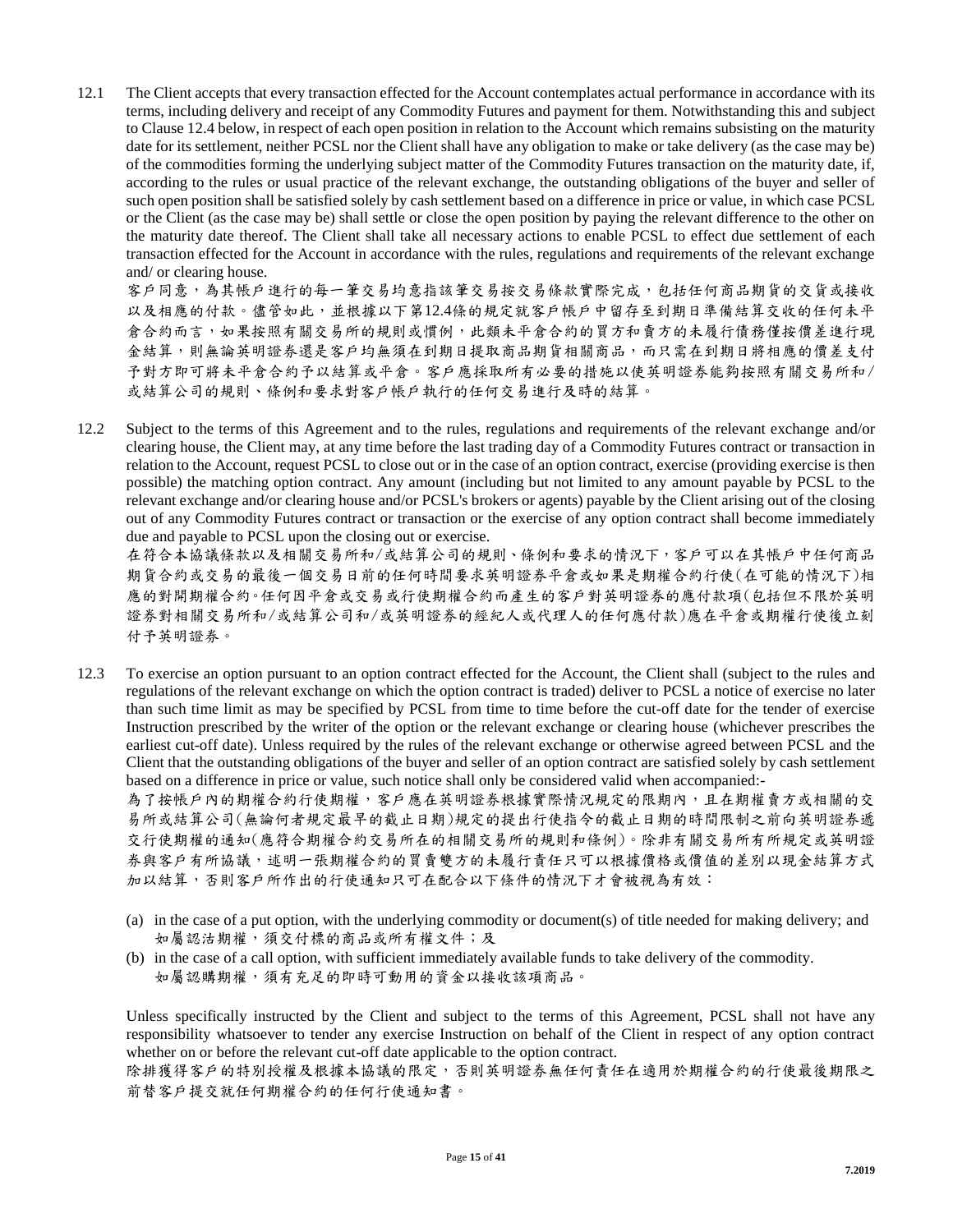12.4 If PCSL or another broker (as the case may be) shall for any reason whatsoever and howsoever fail to receive payment of all or any amount, or to receive delivery of all or any part of any amount of any commodity (whether from the relevant exchange, clearing house and/or any other person), due to be paid or delivered to the Client in respect of any transaction in relation to the Account on the due date for payment or delivery thereof in accordance with the rules and regulations of the relevant exchange and/or clearing house and/or any applicable laws, PCSL's obligations to make payment or to deliver any commodity to the Client in respect of such transaction shall thereupon and by virtue of such failure become obligations to make payment of such amount or delivery of such quantity of such commodity as is equal to such payment or such quantity as is actually received by the PCSL in respect thereof.

如果英明證券或代理經紀(視情況而定)不論何種理由而未能依照有關交易所及/或結算所的規則及規例及/或任 何適用法律,在到期支付或交付日期就英明證券代客戶進行的任何交易收到所有或部份其到期須支付予客戶的 款項,或未能收到所有或部份其到期須交付予客戶就有關合約所指的商品(不論有關的支付或交付是應由有關交 易所、結算所及/或任何其他人仕作出),則英明證券因此類交易而須對客戶付款或交付商品的義務將因此僅限 於向客戶支付或交付英明證券實際收到或接受的款項金額或商品數量。

12.5 PCSL may in its absolute discretion but shall not be bound to act on any Instruction from the Client to take any action whatsoever or howsoever against any exchange, clearing house, other broker and/or any other person in respect of any failure by such exchange, clearing house, other brokers and/or other person to make any payment or to deliver any amount of any commodity in respect of any transaction executed in relation to the Account as referred to in Clause 12.4 above, provided that if any such action is taken by PCSL, the Client shall fully indemnify and keep PCSL indemnified on demand in respect of all costs, claims, demands, damages, fees and expenses arising out of, or in connection with, the taking of such action.

在發生以上12.4條所提到的相關交易所、結算公司、其他經紀商和/或其他人未能就客戶帳戶中實施的交易向客 戶支付款項或交付任何數量的任何商品的事項時,英明證券可自行決定(但無義務)按客戶的任何指令對上述相 關交易所、結算公司、其他經紀商和/或其他人採取任何方式的行動,只要在英明證券採取行動的情況下客戶完 全補償或按英明證券要求使其免於任何因採取此類行動而導致的所有成本、索賠、要求、損害、費用和支出。

12.6 Where the Client holds a short position under an option contract and the option is exercised (or deemed to be exercised on expiry or otherwise), the Client shall on demand pay PCSL in cash the settlement amount payable by the Client or make or take delivery (as the case may be) of the commodity or the subject matter of the option contract pursuant to the terms of the option contract.

凡客戶根據期權合約持有短倉及該期權獲得行使(或在期滿或其他情況下被視為已行使),客戶須在接獲要求後 以現金向英明證券支付客戶須支付的交收款項或依據該期權合約的條款接收或交付(視情況而定)有關商品或該 期權合約的標的物。

12.7 Any statement or confirmation stating the price or value at which any Commodity Futures contract is entered into or closed out, or the exchange rate applicable in any currency conversion, or the amount owed by the Client to PCSL at any given time, shall (in the absence of manifest error) be binding on the Client as to the particulars stated. 任何結單或確認書中所述任何商品期貨合約的訂立或平倉價格或價值,或任何貨幣兌換中所採用的兌換率或客 戶在任何特定時間欠英明證券的數額,在沒有任何明顯的錯誤的情況下將對客戶有約束力。

## **13. SECURITY** 擔保

13.1 The Client as beneficial owner hereby charges any and all Commodity Futures contracts, monies and other property held or carried in the Account or to be acquired by him in relation to the Account to and in favor of PCSL free from any encumbrances as continuing security for Client's performance and observance of his obligations under this Agreement, for the discharge of all monies and liabilities (whatever actual or contingent) which are now or at any time hereafter may be due, owed or incurred from or by Client to PCSL or any other member of the PC Group in connection with the Account or otherwise and the payment of all costs, charges and expenses incurred by PCSL or any member of the PC Group in the exercise or enforcement of the charge hereby created.

為使英明證券免於任何相關債務,客戶作為受益所有人特此將其帳戶中持有或以後獲取的任何和全部商品期 貨、貨幣資金和其他資產作為對客戶履行其據本協議應履行和遵守的義務,客戶償付客戶對英明證券或任何 英明證券的成員公司與客戶帳戶或其他有關的現時或將來任何時間應付的資金和債務(無論是實際的還是或有 的),以及支付英明證券或任何英明集團的其他成員公司在行使或實施由此產生的所有成本、費用和支出的連續 擔保。

Page **16** of **41** 13.2 The Client agrees to do all such things and execute all such documents which PCSL shall from time to time consider necessary or desirable in connection with the implementation, execution and enforcement of any of the terms of this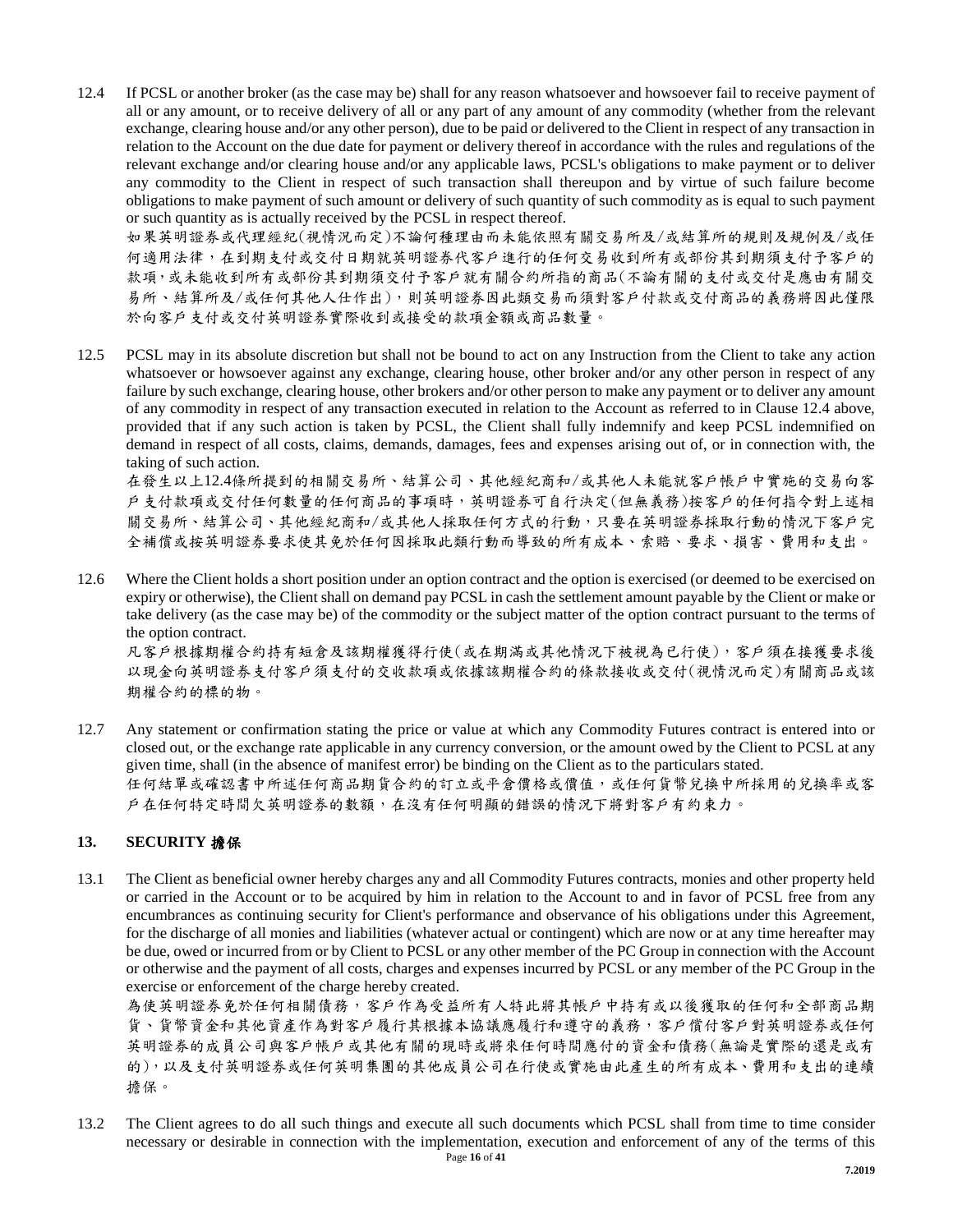Agreement or with a view to perfecting or improving any security created in favor of PCSL hereunder including but not limited to the execution by the Client of an irrevocable power of attorney appointing PCSL to be his lawful attorney (with full power to appoint substitutes and to sub-delegate) to do all such acts and things and execute all such documents on the Client's behalf as PCSL shall in its absolute discretion consider necessary or appropriate.

客戶同意採取或執行英明證券根據情況認為必須的或可取的行動或文件,以實施、執行或遵守本協議的條款, 或為完善或改進任何按此協議為英明證券提供的擔保或抵押保證,包括但不限於客戶執行一不可撤銷的代理委 託書任命英明證券為其合法代理人(可以全權任合代替人和再授權給其他代理人)在英明證券認為必要或合適的 情況下代理客戶採取上述所有的行動或執行上述所有的文件。

- 13.3 At the request of PCSL, the Client shall grant or shall procure that such persons as are acceptable to PCSL shall grant further security in terms satisfactory to PCSL in respect of any of the obligations of the Client under this Agreement. 在英明證券的要求下,客戶應以英明證券滿意的條件就根據本協議中客戶的任何債務或義務提供或讓對英明證 券而言可接受的人提供進一步的擔保或抵押。
- 13.4 The provisions of this Clause 13 shall be without prejudice to any rights to which PCSL may be entitled to by law. 第13條的規定將不會影響英明證券根據任何法律而享有的任何權利。

## **14. CLOSING OUT OF POSITIONS** 平倉

- 14.1 **Forced Liquidation:** On the happening of any of the following:- 強制平倉:當發生以下事項:
	- (a) the dissolution or liquidation of the Client, 客戶解散或清盤;
	- (b) the filing of a petition in bankruptcy, or a petition for the appoint of a receiver, by or against the Client, 客戶提出或被提出破產申請或申請任命破產管理人;
	- (c) the filing of any attachment against any of the Client's accounts carried by PCSL, (第三方)申請查封英明證券持有的任何屬於客戶的帳戶;
	- (d) insufficient margin or PCSL's determination that any collateral deposited to protect one or more accounts of the Client is inadequate, regardless of current market quotations, to secure the account, or 保證金不足或英明證券認為任何存入用於作為客戶一個或多個帳戶的保證的抵押品(無論當時巿場開價如 何)不足以作為該帳戶的擔保;或
	- (e) any other circumstances or developments that PCSL deems to require action necessary for its protection, 任何其他英明證券認為應採取措施增加帳戶擔保的情況或事態,

PCSL is hereby authorized, according to its judgment and in its sole discretion, to take one or more or any portion of the following actions:-

英明證券特此被授權可以根據其自己的判斷和自主的決定採取以下一項或多項或任何部分的行動:

- (1) satisfy any obligation the Client may have to PCSL, either directly or by way of guaranty or suretyship, out of any of the Client's funds or property in the custody or control of PCSL; 用處於英明證券託管或控制之下的客戶的資金或財產直接或以擔保品或抵押品的方式支付客戶對英明證 券的任何債務;
- (2) sell any or all Commodity Futures contracts of the Client or to purchase any or all Commodity Futures for the Client; and

賣出為客戶持有的任何或全部商品期貨合約或買入任何或全部商品期貨合約;並

(3) cancel any or all outstanding orders, contracts, or any other commitments made on behalf of the Client. 取消任何或所有代理客戶發出的有待執行指令、合約或任何其他承諾。

Any of the above actions may be taken without demand for margin or additional margin, without prior notice of sale or purchase or other notice or advertisement to the Client, and regardless of whether the ownership interests shall be solely the Client's or held jointly with others. In liquidating the Client's long or short positions, PCSL in its sole discretion, may sell or purchase in the same contract month.

在採取上述任何行動時可以無須保證金或附加保證金,也無須事先向客戶遞交賣出或買入的通知或其他通知或 告示,也不管所有權權益是完全屬於客戶還是客戶同其他方共同擁有。在將客戶的長倉或淡倉予以平倉時,英 明證券根據其自主決定可以在同一個合約月份賣出或買入。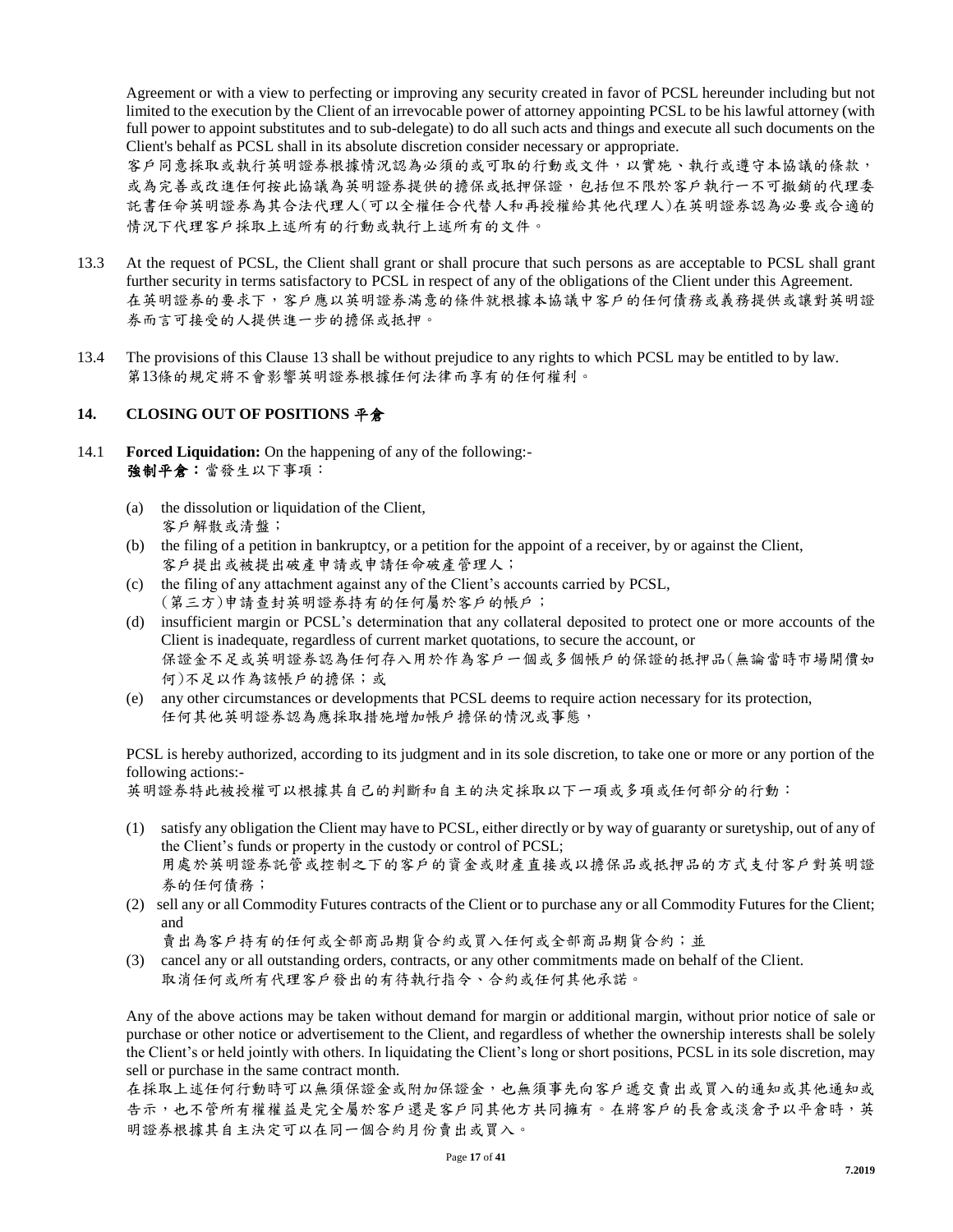Any sales or purchases hereunder may be made according to PCSL's judgment and at its sole discretion on any exchange or other market where such business is then usually transacted or at public auction or at private sale, and PCSL may purchase the whole or any part thereof free from any right of redemption. It is understood that, in all cases, a prior demand, call, or notice of the time and place of a sale or purchase shall not be considered a waiver of PCSL's right to sell or buy without demand or notice as herein provided. The Client at all times shall be liable for the payment of any debit balance of the Client upon demand by PCSL and shall be liable for any deficiency remaining in the Client's accounts(s) in the event of the liquidation thereof in whole or in part by PCSL or by the Client. In the event the proceeds realized pursuant to this authorization are insufficient for the payment of all liabilities of the Client due to PCSL, the Client promptly shall pay, upon demand, the deficit and all unpaid liabilities, together with interest thereon equal to a rate equivalent to three (3) per cent above the prime rate as PCSL shall in its sole discretion determine and all costs of collection including reasonable attorney's fees, with respect to any account of the Client, the Client agrees to be liable therefor.

任何買入或賣出均由英明證券根據其自身判斷並自行決定而在此類交易通常執行的任何交易所或其他巿場進行 或以公開拍賣或私售的方式進行,而且英明證券也可以不受贖回權影響購買其中的全部或任何部份。雙方同意, 無論何種情況,對賣出或買入的事先要求、通知以及對時間和地點的告示不應被視為英明證券對其根據本協議 擁有的無須此類要求或通知可進行賣出或買入的權利的放棄。客戶有責任按英明證券的要求隨時支付其任何借 方餘額,而且當英明證券或客戶對客戶的帳戶進行全部或部份清算,客戶應負責支付其帳戶中產生的任何缺額。 若此授權下的出售所得收益不足以償還客戶欠英明證券的所有債項,客戶應應英明證券的要求及時支付其任何 帳戶的差額以及所有未付債項以及為英明證券自行確定的巿場最優惠利率的基礎上上浮3%計算利息,所有包括 律師費在內的收取該些欠帳的成本。

#### 14.2 Exercise of Option:行使期權:

- **(a)** Exercise of option on open positions maturing in a current delivery month must be given to PCSL at least five (5) Business Days prior to the first notice day in the case of long positions and, in the case of short positions, at least five (5) Business Days prior to the last trading day. Alternatively, sufficient funds to take delivery or the necessary delivery documents must be delivered to PCSL within the same periods described above. If neither Instructions, funds, nor documents are received, PCSL, without notice may, either liquidate the Client's position or make or receive delivery on behalf of the Client upon such terms and by such methods which PCSL deems feasible. 若要行使在當前交貨月份到期的未行使期權,如果是長倉,則指令須在第一個通知日前至少 5 個工作日交 給英明期貨,而如果是淡倉,則指令須在最後一個交易日前至少 5 個工作日交給英明證券。或者,足夠的 接收資金或必要的交付文件必須在以上規定的期限內交付予英明證券。如果指令、資金或文件都沒有收到, 則英明證券可以在無須通知的情況下將客戶的未平倉合約平倉或代客戶根據英明證券認為合適的條款和方 法進行交收。
- **(b)** If at any time the Client fails to deliver to PCSL any property previously sold by PCSL on the Client's behalf or fails to deliver property, securities or financial instruments in compliance with commodity contracts, or PCSL shall deem it necessary (whether by reason of the requirements of any exchange, clearing house, or otherwise) to replace any securities, commodity contracts, financial instruments, or other property delivered by PCSL for the account of the Client with other property of like or equivalent kind or amount, the Client authorizes PCSL in its judgment to borrow or to buy any property necessary to make delivery or to replace any such property necessary to make delivery thereof or to replace any such party to whom delivery is to be made. PCSL may subsequently repay any borrowing thererof with property purchased or otherwise acquired for the account of the Client. The Client shall pay PCSL for any cost, loss and damage from the foregoing (including consequential damages, penalties, and fines) which PCSL may be required to incur or which PCSL may sustain from its inability to borrow or buy any such property. 如果無論何時客戶未能向英明證券交付此前由英明證券代理客戶賣出的任何資產或未能按商品合約的要求 交付資產,證券或其他金融證券或英明證券認為必須(無論是否出於任何交易所、結算公司或其他方的要求) 用類似或同樣種類或數量的資產替英明證券為客戶帳戶已交付的任何證券、商品合約、金融證券或其他資 產,客戶授權英明證券根據其自身判斷借入或買入任何用於交付必需的資產或替換交付所需的任何此類資 產或替交付的對手方。英明證券可以隨後用為客戶帳戶買入或以其他方式獲取的資產來償還所借。客戶應

向英明證券支付英明證券因上述行為可能會被要求發生的或因英明證券無法借入或買入任何此類資產而承

## **15. SET-OFF AND COMBINATION OF ACCOUNTS** 帳戶的抵消與合併

擔的任何成本、損失或損害(包括間接的損失、處罰和罰款)。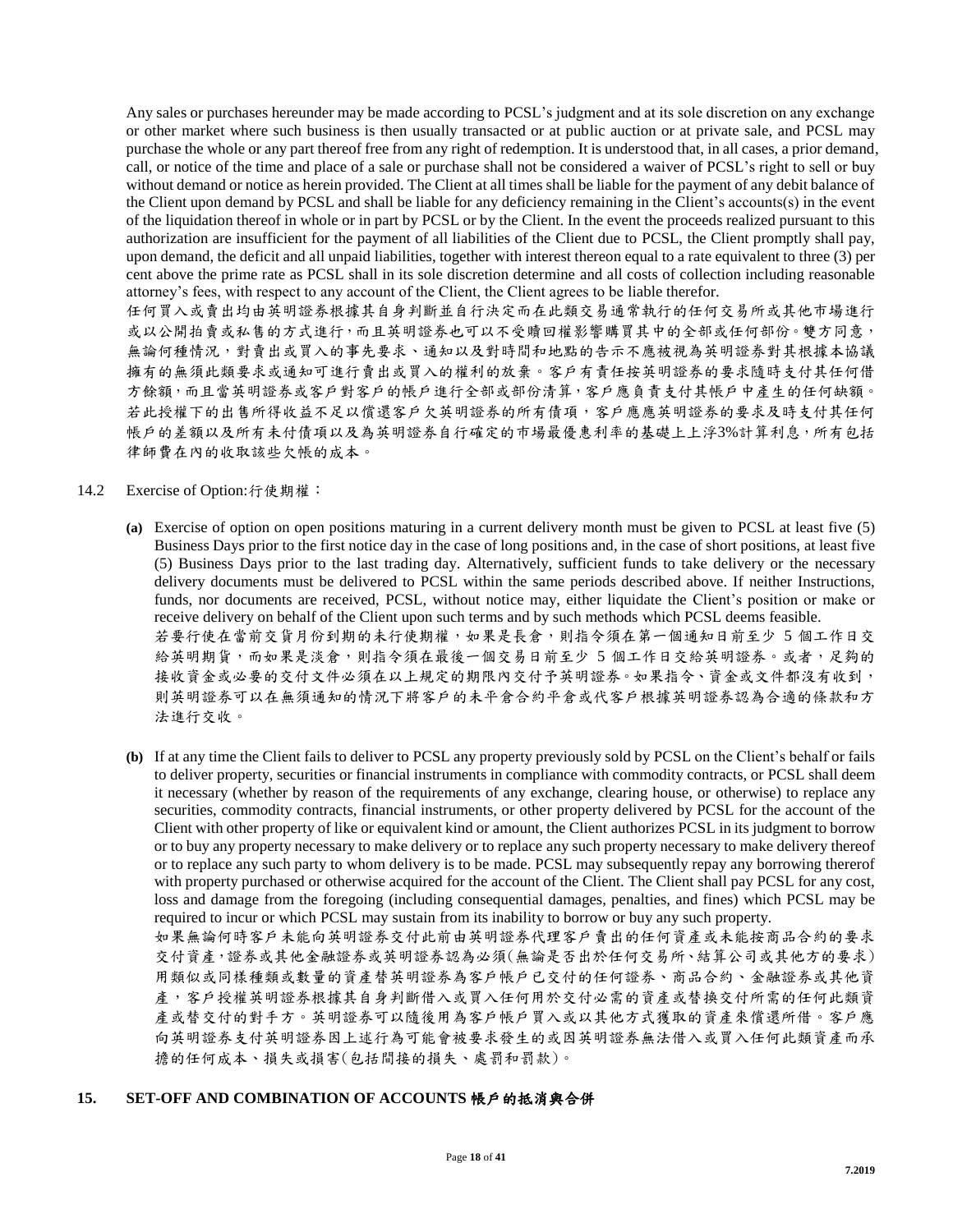- 15.1 PCSL may, at any time, combine or consolidate all or any of such accounts as are for the time being opened and maintained by the Client with PCSL or other member of PC Group, including the Account, and the Client hereby irrevocably authorizes PCSL (without prejudice to the other authorities granted to PCSL hereunder):- 英明證券可在任何時候將客戶在英明證券或英明集團的其他成員公司所開立和維持的任何或所有戶口進行綜合 或合併,客戶在此不可撤銷地授權(無損於授予英明證券的其他授權)英明證券:
	- (a) to instruct other member of PC Group to transfer on the Client's behalf any funds standing from time to time in any account maintained at any time by the Client with other member of PC Group to any of the Client's account maintained at any time with PCSL;

指示客戶可能於該處存設帳戶的英明證券的其他成員公司,代表客戶將客戶的資金轉到客戶在英明證券的 帳戶;

(b) to transfer any funds standing from time to time in any account maintained by the Client with PCSL to any account maintained at any time by the Client with other member of PC Group;

從客戶在英明證券的帳戶將資金轉到客戶於英明集團的其他成員公司存設的任何帳戶;

- (c) to set-off or transfer any sum standing to the credit of any one or more such accounts by the Client in or towards satisfaction of the Client's indebtedness, obligation or liability to PCSL, other member of PC Group or PCSL's affiliates on any of the accounts or in any other respect whatsoever, whether such indebtedness, obligations or liabilities be present or future, actual or contingent, primary or collateral, several or joint, secured or unsecured; and 抵消或將資金轉入客戶的任何一個或多個帳戶以償付客戶對英明證券、英明集團的其他成員公司或其附屬 機構在帳戶上的或任何其他有關的債務、義務或責任,不論這些債務、義務或責任為現在的還是將來的、 現實的還是或然的、主要的還是次要的、個別的還是共同的,有抵押的還是無抵押的;及
- (d) to give other member of PC Group notice of such authority, and when such combination, consolidation, setoff or transfer requires the conversion of the currency into another, such conversion shall be calculated at such rate of exchange as conclusively determined by PCSL's prevailing in such foreign exchange market as PCSL may at its absolute discretion (but shall notify the Client of PCSL's decision) select on or about the date of the combination, consolidation, set-off or transfer.

將上述授權通知英明集團的其他成員公司。當這些組合、合併、抵消或轉帳要作貨幣轉換時,該轉換應按 英明證券選擇組合、合併、抵消或轉帳的當日,憑當時的外匯市場匯率決定,唯英明證券有絶對酌情權作 決定(但應將該決定通知客戶)。

In respect of any payments by PCSL to offset and discharge any of the Client's obligations to other member of PC Group or PCSL's affiliates, PCSL shall not be concerned whether or not such obligation exist, provided demand has been made on PCSL by other member of PC Group or PCSL's affiliates.

若英明集團的其他成員公司或其附屬機構要求英明證券支付款項以抵消和清償客戶對英明集團的其他成員公司 或附屬機構的債務,則英明證券無須考慮該債務是否存在。

15.2 The rights of set-off hereby conferred are in addition and without prejudice to any general right of set-off arising by law or any other rights granted to PCSL under this Agreement or any lien or other security now or hereafter held by PCSL. 本條款所賦予之抵消權利是對任何法律所賦予的一般抵消權利或本協議予英明證券的任何權利或英明證券現在 或以後擁有的任何留置權或其他擔保的補充且不損害上述所有的效力。

## **16** NOTICE AND COMMUNICATIONS 書面通知與通訊

16.1 **Mode of Delivery:** All notice and communications from PCSL to the Client under this Agreement may be sent and delivered by personal delivery, postal mail, facsimile, electronic mail or other electronic transmission to the address, facsimile number, electronic mail address in the Account Opening Form or as notified to PCSL in writing from time to time by at least seven (7) days' advance notice. All notices and other communications shall be deemed to be given (i) at the time of despatch or transmission if delivered personally, by facsimile transmission or telephone; or (ii) twenty-four (24) hours after despatch if sent by post, whichever shall be the first to occur; provided that any notice or other communication to be given to PCSL shall be effective only when received by PCSL.

送達方式:所有根據本協議訂定由英明證券發給客戶的書面通知及通訊可以以個人送交、郵政信件、傳真、電 子郵件或其他方式送達開戶表格上顯示的或客戶以書面方式提前七(7)天通知英明證券的地址、傳真號碼和電子 郵件地址。所有的通知和其他通訊(i)如果是個人遞送、通過傳真或電話傳送,則在遞送或傳送時;或(ii)如果是 通過郵局遞送,則在交付郵局的二十四(24)小時後(以較後者為準),應被視為已經發給對方,但任何發給英明 證券的通知或其他通訊只有在英明證券收到後才能生效。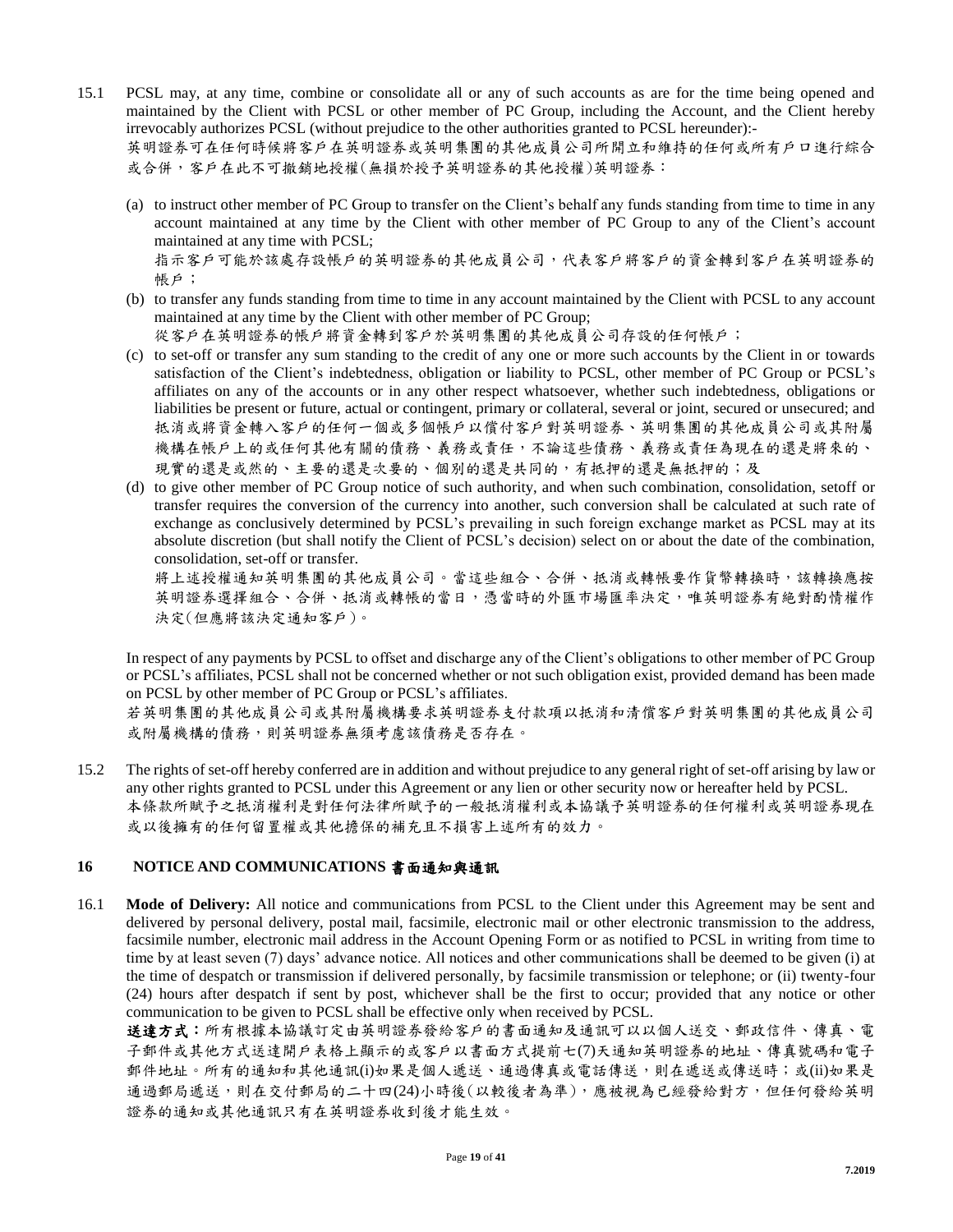- 16.2 **Presumption of Receipt:** All communications so sent whether by messenger, mail, facsimile, electronic mail or otherwise, shall be deemed delivered and received, unless otherwise notify to PCSL by the Client. It is the Client's responsibility to ensure the Account correctness and accuracy and to contact PCSL immediately with any discrepancies. 收到推定:以上述方式送交的所有通知和通訊,無論是信息、郵件、傳真、電子郵件還是其他方式,都應被視為 已經送達並收到,除非客戶另行通知英明證券。客戶有責任確保其帳戶的準確性,若有差異應立刻與英明證券 聯繫。
- 16.3 **Responsibility to Retrieve and Review Communications:** The Client agrees to check regularly the Client's mailbox, electronic mailbox, facsimile machine and other sources of facilities through which the Client receives communication from PCSL. PCSL will not be responsible for any losses that arise from the Client's failure, delay or negligence to check such sources or facilities.

查閱通訊的責任:客戶同意定期查看其用於接收英明證券通訊的郵箱、電子郵箱、傳真機和其他設備。對因客戶 未能、延誤或疏於檢查上述通訊來源或設施而形成的任何損失,英明證券將不負任何責任。

16.4 **Monitoring and Recording of Telephone Conversations and Electronic Mails:** For the protection of the Client and PCSL, and as a tool to detect and rectify misunderstandings, the Client agrees and authorizes PCSL, at PCSL's discretion and without further prior notice, to monitor and record any or all telephone conversations and any electronic communications between PCSL and the Client.

電子郵件和電話談話的監控和錄音:為保護雙方的利益、及時發現和糾正誤解,客戶同意並授權英明證券可以自 主並無須進一步事先通知即可對雙方之間的電子通訊和電話談話進行監控和錄音。

16.5 **Confirmation, Account Statements:** In respect of every transaction of sale, purchase or exchange of Commodity Futures entered into by PCSL for the Account in Hong Kong, PCSL will (unless otherwise provided by the SFO) make out a contract note which will contain all the necessary information required by the SFO, and shall deliver the contract note to the Client within the time limit specified in the SFO. In respect of all other transactions, PCSL will as soon as practicable after effecting such transactions, confirm the essential features of the transactions to the Client either orally or in writing. PCSL will provide the Client with a statement of account in relation to the transactions and dealings, which PCSL has entered into in relation to the Account on a monthly basis. The contract notes, statements of account and any confirmations in writing of execution of transactions for the Account which PCSL sends to the Client shall be conclusive in respect of all information set out therein, and shall be deemed to have been accepted by the Client, in the case of contract notes, if not objected to by the Client in writing, within twenty-four (24) hours after delivery to the Client, and in the case of statements of accounts and confirmations in writing, within seven (7) Business Days after posting thereof to the Client by ordinary mail.

確認單和帳戶結單:對於英明證券在香港為客戶帳戶實行的任何商品期貨的賣出、買入或交換交易,英明證券 將(除非條例另有規定)發出一張包含條例所要求的所有必要資訊的成交單據,並將該成交單據在條例規定的時 限內送達客戶。對於所有其他的交易,英明證券將在交易完成後盡可能短的時間內以口頭或書面方式向客戶確 認交易的基本要點。英明證券將每月就其代理客戶帳戶進行的交易向客戶提供一份帳戶結單。由英明證券發送 給客戶的有關客戶帳戶交易執行的書面成交單據、帳戶結單和任何確認書,就其所含的資訊而言,應是結論性 的。而且,如果這些文件在送達客戶後 24 小時內(指成交單據)、或在通過普通郵件寄送給客戶 7 個工作日後(指 書面的帳戶結單和確認書)客戶未提出書面反對意見,則應被視為已被客戶接受。

16.6 **Undelivered or Returned Mails:** The Client agrees to keep the Client's Account information up to date, and to notify PCSL of any changes within forty-eight (48) hours. The Client understands, for the security and integrity of the Client's Account, that PCSL may temporarily or permanently disable or restrict the Client's Account, if and when the mails become undeliverable or are returned as a result of the Client's failure to provide, update and/or notify PCSL with most current and accurate Account information.

未送達或退回郵件:客戶同意及時更新其帳戶資料,並將任何變更在四十八(48)小時內通知英明證券。客戶確 認如果由於客戶未能提供、更新和/或通知英明證券有關其帳戶的最新和準確的資料而導致郵件無法送達或被退 回,英明證券出於對客戶帳戶安全和完整的考慮可以臨時或永久鎖閉或限制其帳戶。

## **17. GENERAL PROVISIONS** 通用規定

17.1 **Entire Understanding:** This Agreement, together with all other written agreements, existing or subsequent, between PCSL and the Client related to the Client's Account and terms contained on statements and confirmations sent to PCSL, contains the entire understanding between and binding upon PCSL and the Client concerning the subject matter of this Agreement.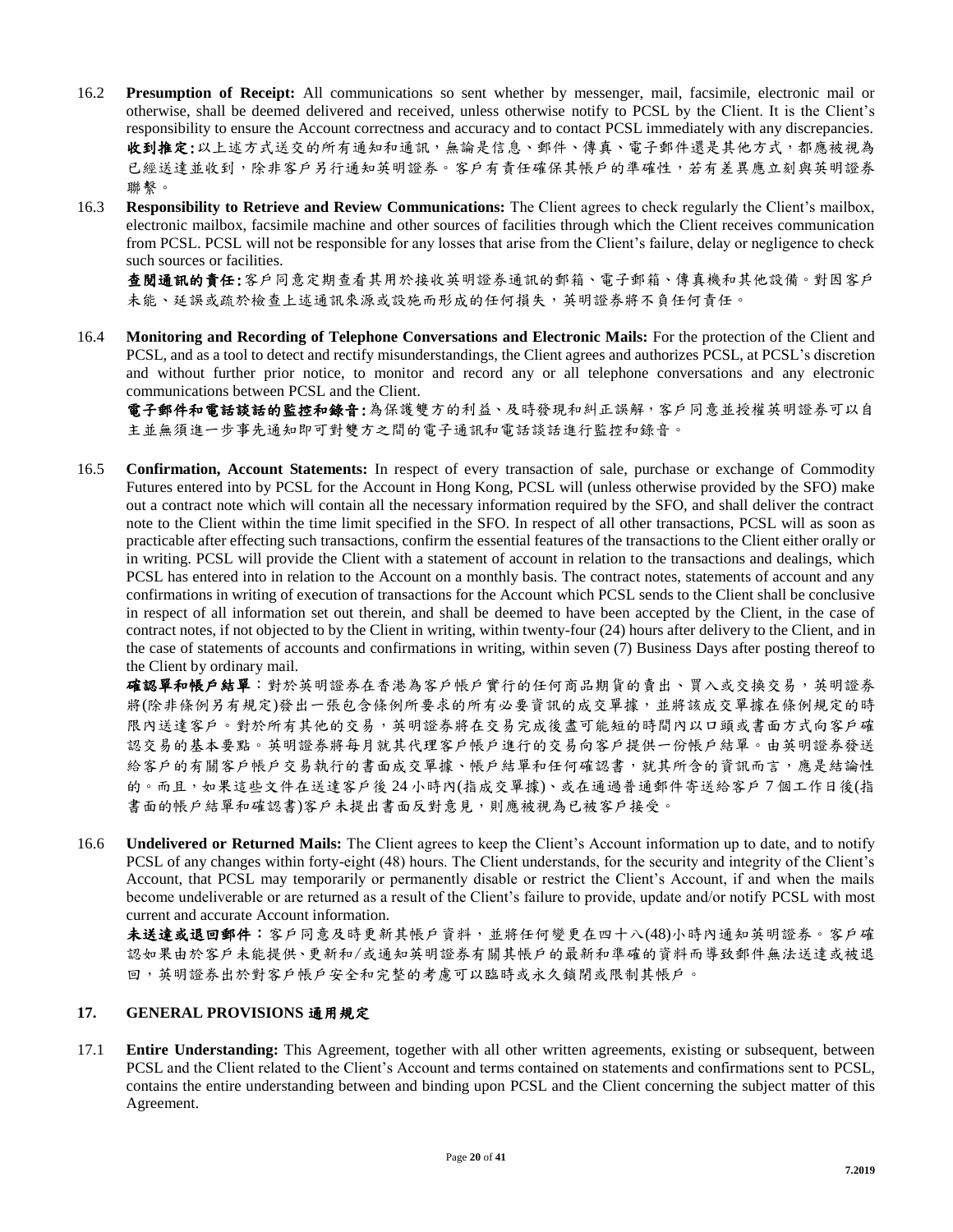完整協議:本協議以及甲乙雙方之間的所有有關客戶帳戶原有或增添的書面協議和客戶遞交與英明證券的聲明 和確認書所含條款構成甲乙雙方就本協議所述事項達成的完整和有約束力的協議。

17.2 **Severability:** If any provision of this Agreement shall be held to be invalid or unenforceable by any court or regulatory agency or body, such invalidity or unenforceability shall attach only to such provision. The validity of the remaining provisions shall not be affected thereby and this Agreement shall be carried out as if any such invalid or unenforceable provision were not contained here. Time shall be of the essence in relation to all matters arising under this Agreement. Where the Client consists of more than one person, the liability of each of the persons shall be joint and several and references to the Client shall be construed, as the context requires, to any or each of the persons. PCSL shall be entitled to deal separately with any of the persons including the discharge of any liabilities to any extent without affecting the liability of the others.

可分割性:若本協議的任何條款被任何法庭或監管機構認定無效或不可執行,則該無效性或不可執行性僅適用 於該條款。其他條款的有效性將不受此影響,本協議將排除無效條款繼續執行。對本協議所有事而言時間因素 是至關重要的。如客戶由多人構成,則每個人的責任應是共同和可分別的,個人的具體情況應按當時情況分別 解釋。英明證券有權與每個人單獨處理,包括在不涉及其他人的前提下清理債務。

17.3 **Amendment:** To the extent permitted by law, PCSL may from time to time amend any of the terms and conditions of this Agreement by notifying the Client and such amendments shall come into effect immediately upon the Client deemed receipt of PCSL's notice. The Client acknowledges and agrees that if the Client does not accept any amendments (including amendments to PCSL's commission rates and fees) as notified by PCSL from time to time, the Client shall have the right to terminate this Agreement in accordance with termination clause under this Agreement. The Client further agrees that any amendments shall be deemed to be accepted by the Client, should the Client continue to effectuate Transaction(s) in the Client's Account without expressively communicate the Client objections to such amendments prior to the Transaction(s).

協議修正:在法律許可的範圍內英明證券可隨時對本協議的條款和條件進行修訂並通知客戶。此類修訂在客戶 被認為已收到英明證券通知後立刻生效。客戶確認並同意如果客戶不接受所通知的修訂,客戶有權根據本協議 的中止條款中止客戶此協議關係。客戶並同意,如果客戶未向英明證券表達對修訂的反對意見而繼續通過英明 證券進行交易,則客戶應被視為接受此類修訂。

- 17.4 **Material Change:** PCSL will notify the Client of material changes to any information provided to the Client, which may affect the service(s) provided to the Client under this Agreement. 重大變更:英明證券應將任何可能會影響根據本協議有關英明證券向客戶提供的服務和資訊或經營方面的重大 變更通知客戶。
- 17.5 **Waiver**: Waiver of any right under this Agreement must be in writing signed by the party waiving such right. PCSL will not be regarded as having waived any right under this Agreement if PCSL fails or delays in exercising such right. Any single or partial exercise of any rights under this Agreement will not preclude any further exercise of such right or exercise of any other right. PCSL's failure to insist at any time on strict compliance with any of the terms or conditions of this Agreement or any continued course of such conduct on PCSL's part shall, in no event, constitute or be considered as a waiver by PCSL of any of PCSL's powers, rights, remedies or privileges.

棄權聲明:對本協議中的任何權利的棄權聲明必須以書面形式由棄權方簽署。如果英明證券未能或延遲行使本 協議中的任何權利,並不能認為英明證券已放棄該項權利。對本協議任何權利的單獨或部分行使並不排除未來 對該權利以及其他權利的行使。如果英明證券一時或持續未能堅持要求嚴格遵守本協議的任何條款或條件,這 並不能構成或視為英明證券放棄其任何授權、法律補償或其他權利。

17.6 **Assignment:** PCSL may assign PCSL's rights or obligations under this Agreement to any other entity upon prior written notice to the Client. The Client shall not assign any of the Client rights and/or obligations under this Agreement to any other party except with PCSL's prior written consent.

權利轉讓:英明證券可以將其在本協議中的權利或義務在事先書面通知客戶的情況下轉讓與任何其他機構。客 戶不可在未獲得英明證券事先的書面同意的情況下將其在本協議中的權利和/或義務轉讓他方。

17.7 **Termination:** This Agreement may be terminated at any time by written notice given by either party to this Agreement provided that this Agreement shall not be deemed to be terminated by the Client until PCSL accepts the Client's termination notice on the basis that the Client does not have any outstanding balances in the Account. This shall not affect any undertakings or indemnities given by the Client under this Agreement or any rights or obligations under this Agreement outstanding as at the date of termination, all of which shall survive such termination. Without prejudice to the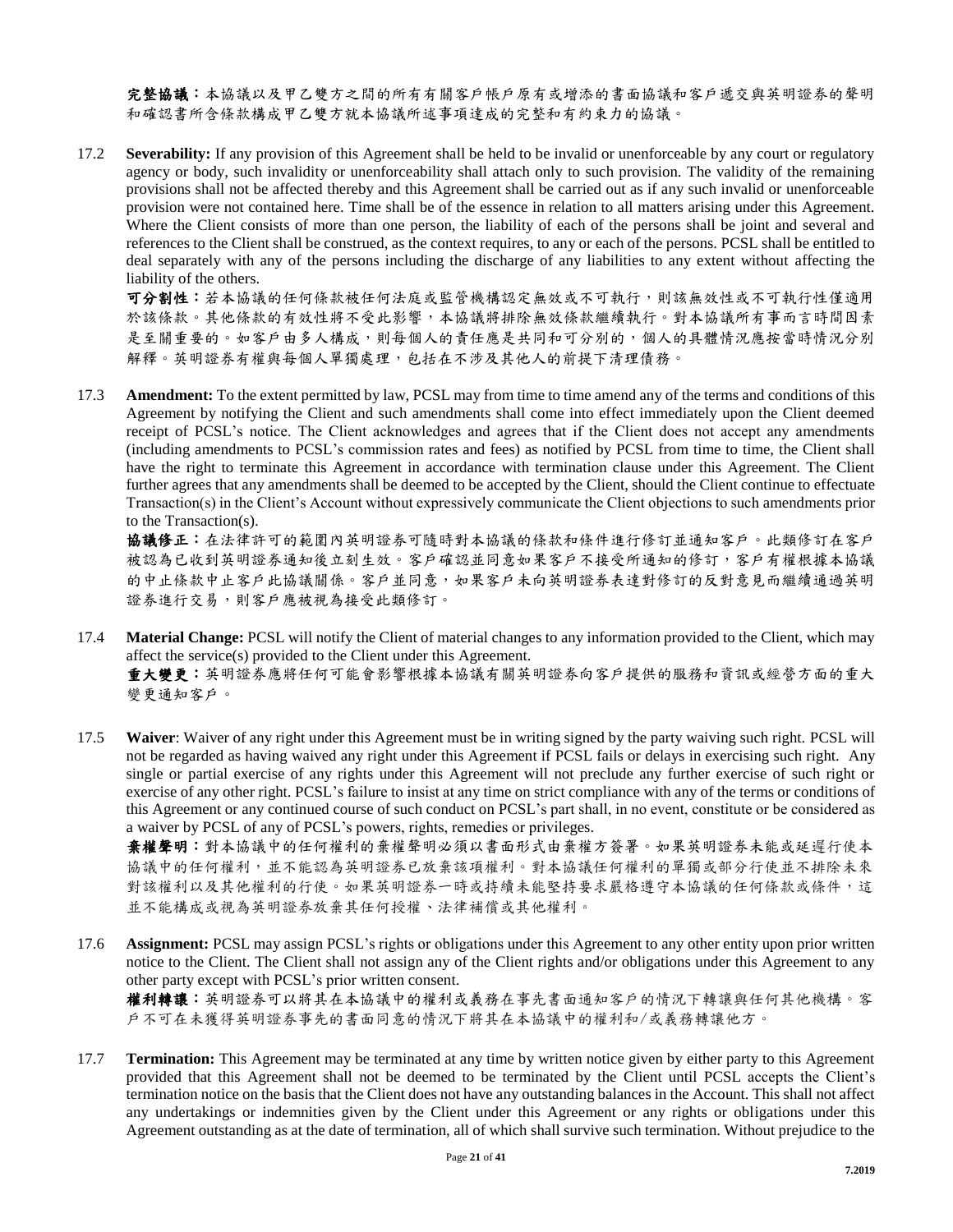foregoing, any termination shall not affect the rights or liabilities of either party arising out of or in connection with any contracts at the time of such termination, including as to Margin, until all such contracts have been closed out or settlement and/or delivery has been effected and all such liabilities fully discharged.

協議終止:任何一方都可以隨時以書面通知對方終止本協議,但除非英明證券在客戶帳戶中無任何欠債的基楚 上接受客戶的終止通知,否則本協議不應被視為已被終止。協議終止不影響任何客戶在本協議下提供的保證或 補償或在本協議終止之日仍未履行的任何權利或義務,該等權利和義務在協議終止後仍有效。在不影響上述條 款的前提下,協議終止不影響任何一方在終止之時在包括保證金合約在內的任何合約中或於任何合約有關的權 力和義務,直到該合約完成平倉、結算和/或交收且該些責任已充分履行。

17.8 **Account statement fee:** Without prejudice to PCSL's rights to close the Account and/or to terminate PCSL's relationship with the Client under clause 17.7, PCSL may charge a monthly statement fee of such amount as PCSL may determine from time to time on the Account if the Client does not trade on such account for a period of 1 month or more. Such fee may be settled by PCSL by debiting the amount of such fee to the Account.

戶口結單費:在不影響英明證券依據第 17.7 款結束戶口及/或終止英明證券與客戶的關係的權利的前提下,倘若 客戶在連續一個月或更長期間並未動用戶口進行交易,英明證券可對戶口(視屬何情況而定徵收每月戶口結單 費,數額由英明證券不時作出決定。英明證券,可將收費記入戶口(視屬何情況而定)借方,作為收費結算方 法。

17.9 **English/Chinese Version:** The Client confirms that the Client has read the English or Chinese version of this Agreement and that the contents of this Agreement have been fully explained to the Client in a language which the Client understands, and that the Client accepts this Agreement in its entirety. In the event that there is inconsistency between the English version and the Chinese version of this Agreement, the English version shall prevail.

英文/中文版本:客戶確認,客戶已經閱讀過本協議的英文或中文版本,本協議的內容已經用客戶能理解的語言 向其做了完整的解釋,客戶完全接受本協議。如果本協議的中英文版本之間存在差異,以英文版本為準。

17.10 **Descriptive Headings:** The heading of each provision hereof is for descriptive purposes only. They shall not be deemed to modify, qualify or otherwise substitute for any of the rights or obligations set forth in each of the provisions thereof contained in this Agreement.

描述性標題:每一條款的標題僅出於描述性目的。這些標題不構成對本協議中各項條款所規定的權利或義務的 修訂、限定或替代。

- 17.11 **Risk Disclosure:** PCSL refers the Client to the Risk Disclosure Statement contained in Schedule 3. 風險披露: 英明證券要求客戶參閱附表 3 的風險披露聲明。
- 17.12 **Indemnification:** The Client agrees that PCSL and PCSL's directors, officers, employees and agents shall not be liable for any delay or failure to perform any of PCSL's obligations hereunder or for any losses caused directly or indirectly by any condition or circumstances over which PCSL, PCSL's directors, officers, employees or agents do not have control, including but not limited to government restriction, exchange or market rulings, suspension of trading, failure of electronic or mechanical equipment or communication lines, telephone or other interconnect problems, unauthorized access, theft, war (whether declared or not), severe weather, earthquakes and strikes. The Client further agrees to indemnify PCSL and PCSL's officers, employees and agents on demand for any loss, cost, claim, liability or expense arising out of or in connection with any breach by the Client of the Client's obligations hereunder including any reasonable costs incurred by PCSL in collecting any debts due to PCSL or in connection with the closure of the Account. 彌償:客戶同意英明證券以及英明證券的董事、高級職員、僱員和經紀人無須對任何延誤或未能按照本協議履 行其任何義務而負責,也無須對因英明證券以及英明證券的董事、高級職員、僱員和經紀人無法控制的條件或 情況而直接或間接形成的任何損失負責,包括但不限於政府限制、交易所或市場規定、交易暫停、電子或機械 設備故障、電話或其他通訊故障、未授權操作或交易、失竊、戰爭(無論是否已宣戰)、惡劣天氣、地震和罷工 等。客戶並同意英明證券以及英明證券的董事、高級職員、僱員和經紀人無須因客戶違反本協議規定的義務而 產生的任何損失、成本、索賠、債務或費用負責,包括英明證券因追收客戶債務或因關閉客戶帳戶而產生的合 理費用。

## **18. AEOI COMPLIANCE** 遵守**AEOI(**自動交換財務帳資料**)**

18.1 **Disclosure, Consent and Waiver:** The Client shall provide to PCSL, their agents or service providers, upon request, any documentation or other information regarding the Client and its beneficial owners that PCSL, their agents or service providers may require from time to time in connection with their obligations under, and compliance with, applicable laws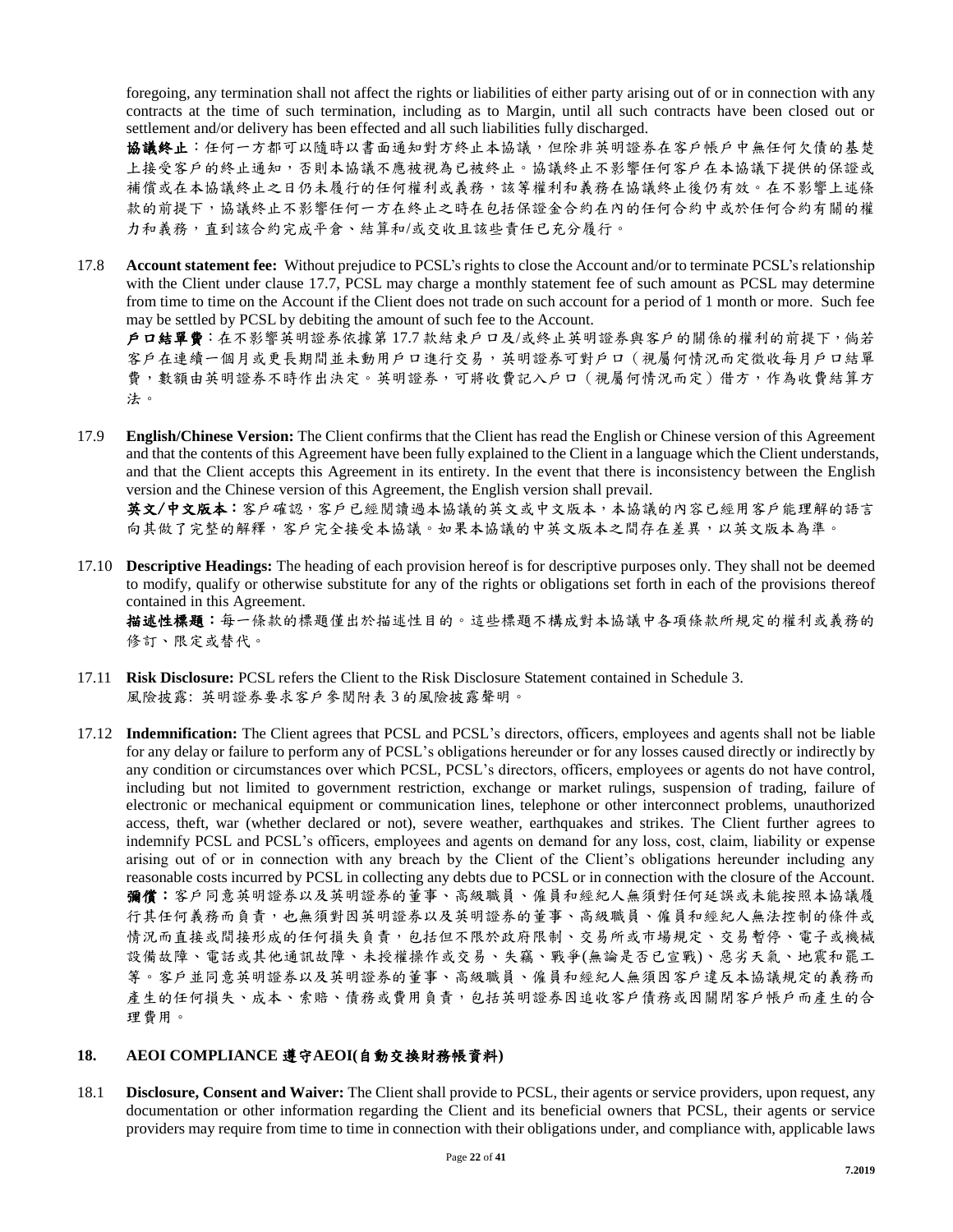and regulations including, but not limited to, AEOI. The Client hereby agrees and consents that PCSL and their agents and service providers may collect, store and process information obtained from the Client or otherwise in connection with this Agreement and/or the Client's transactions for the purposes of complying with AEOI and/or other applicable law, including disclosures between PCSL and any of them and to the governmental authorities of the United States of America, Hong Kong and/or other jurisdictions. To the extent permitted by law, Client hereby waives any provision of any data protection, privacy, banking secrecy or other law or regulation of any jurisdiction and/or the terms of any confidentiality agreement, arrangement or understanding that would otherwise prevent compliance by PCSL and their agents and service providers with AEOI and/or other applicable law. The Client acknowledges that this may include transfers of information to jurisdictions which do not have strict data protection, data privacy laws or banking secrecy laws. The Client shall ensure that, before the Client or anyone on its behalf discloses information relating to any third party to PCSL, their agents or service providers in connection with this Agreement or the Client's transactions that third party has been provided with such information and has given such consents or waivers as are necessary to allow PCSL and their agents and service providers to collect, store, process and disclose his, her or its information as described in this Clause.

披露、同意及豁免:客戶須在要求時向英明證券、其代理人或服務供應商提供關於客戶及其實益擁有人的文件 或其他資料以使英明證券、其代理人或服務供應商遵循及履行包括但不限於AEOI的適用法律及規則的要求及責 任。客戶特此同意為遵守AEOI及其他適用法例,英明證券及其代理人和服務供應商可以收集、儲存及處理從客 戶或因本協議及/或客戶之交易而獲得的資料,包括英明證券與該等人仕之間可互相披露資料和英明證券向香 港、美國及/或其他司法權區之政府機構披露資料。在法律允許的範圍內,客戶特此豁免任何會妨礙英明證券及 其代理人和股務供應商遵守AEOI及其他適用法例的任何司法權區的資料保障、私穩、銀行保密或其他法例或規 例的任何條文及/或任何保密協議、安排或諒解的條款。客戶確認這可以包括傳送資料予一些在資料保障、資料 私隱或銀行保密法例方面並不嚴格的司法權區。客戶須確保客戶或任何其代表因本協議或客戶之交易而向英明 證券或其代理人或服務供應商披露關於第三者的資料時,該第三者已獲提供該等資訊,並已經給予該等同意或 豁免,使英明證券及其代理人和服務供應商可以按本條款所述收集、儲存及處理該第三者的資料。

#### 18.2 **Provision of Information** 提供資料:

(a) The Client shall upon request by PCSL confirm to PCSL (i) whether the Client is a person who is entitled to receive payments free from any deduction or withholding as required by AEOI (the "AEOI Exempt Person"); and (ii) supply to PCSL such forms, documentation and other information relating to the Client's status under AEOI (including its applicable passthru rate or other information required under the US Treasury Regulations or other official guidance including intergovernmental agreements) as PCSL reasonably requests for the purposes of that PCSL's compliance with AEOI.

在英明證券要求時客戶須向英明證券確認(i)客戶是否有權在收受款項時免受任何AEOI規定的扣減或預扣 (「AEOI豁免人仕」);(ii)為英明證券遵守AEOI,在英明證券合理地要求時,向英明證券提供關於客戶在 AEOI的身份的表格、文件及其他資料(包括其適用轉付率或美國稅務條例或包括跨政府協議的其他官方指引 所要求的其他資料)。

- (b) If the Client confirm to PCSL pursuant to the above that the Client is a AEOI Exempt Party and the Client subsequently becomes aware that the Client is not, or has ceased to be a AEOI Exempt Party, the Client shall notify PCSL as soon as reasonably practicable. 如按上述客戶向英明證券確認客戶是AEOI豁免人,而之後客戶發現他並非或已不再是AEOI豁免人士,客戶 須盡快通知英明證券。
- (c) If the Client fails to confirm its status or to supply forms, documentation or other information requested in accordance with paragraph (a) above (including, for avoidance of doubt, where paragraph (b) above applies), then:  $\psi$ 客戶沒有按上述(a)段(為免生疑,如(b)段適用,包括(b)段)向英明證券確認其身份或提供表格、文件及其他 資料,則:
	- (i) If the Client failed to confirm whether the Client is (and/or remains) a AEOI Exempt Party then the Client will be treated as if the Client is not a AEOI Exempt Party; and 如客戶沒有確認客戶是否(及/或保持) AEOI豁免人仕,客戶將不被視為AEOI豁免人仕;及
	- (ii) If the Client failed to confirm its applicable passthru rate then the Client will be treated as if its applicable passthru rate is 100%, until such time as the Client provides PCSL the requested confirmation, forms, documentation or other information. 如客戶沒有確認其適用轉付率,客戶的適用轉付率將被視為100%,直至客戶向英明證券提供所需確認、
		- 表格、文件或其他資料。
- 18.3 **Withholding or Deduction:** If PCSL is required pursuant to AEOI or otherwise by law to withhold or deduct any AEOI withholding taxes (including any penalties or interest payable in connection with any failure to pay or any delay in paying any such taxes) on any payments to the Client, PCSL may deduct such taxes and PCSL will not be required to increase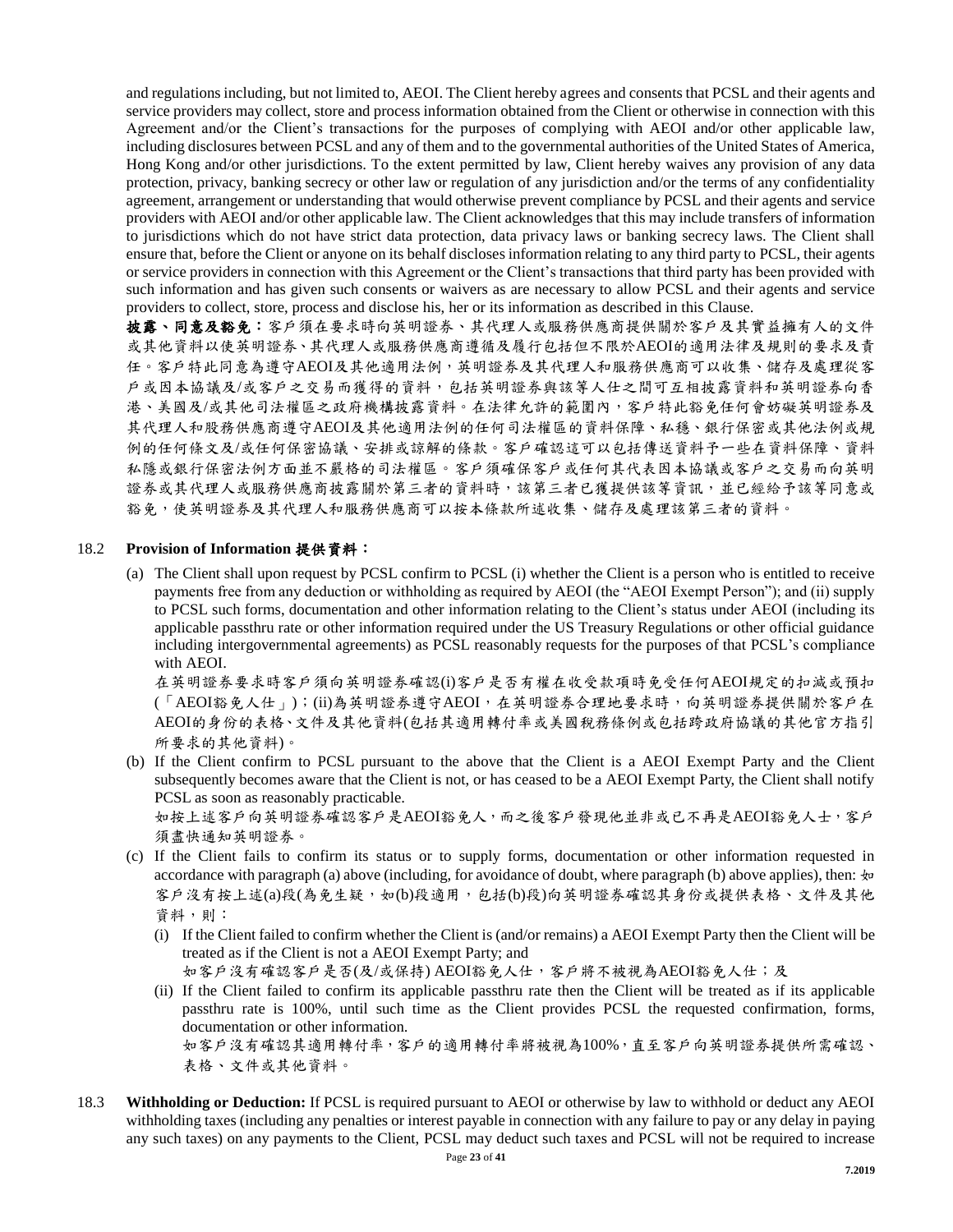any payment in respect of which PCSL makes such withholding. The Client shall be treated for all purposes of this Agreement as if the Client had received the full amount of the payment, without any deduction or withholding. The Client shall provide PCSL such additional documentation reasonably requested by PCSL to determine the amount to deduct and withhold from such payment.

預扣或扣減:如英明證券需按AEOI或法例要求在付予客戶的款項中預扣或扣減任何AEOI預扣稅(包括因沒繳交 或延遲繳交該等稅項而引起之懲罰或利息),英明證券可扣減該等稅項,而無須增加任何付予客戶的款項。在本 協議所有目的下,客戶皆被視為已全數收到該款項,沒有任何扣減或預扣。在英明證券合理地要求時客戶須向 英明證券提供該等額外資料,以決定該款需扣減或預扣金額。

## 19. **DELIVERY AND SETTLEMENT (**實貨交收**)**

In respect of each open position in relation to the Account which remains subsisting on the maturity date for its settlement, neither PCSL nor the Client shall have any obligation to make or take delivery (as the case may be) of the commodity the subject matter of the transaction on the maturity date, if, according to the rules or usual practice of the relevant exchange, the outstanding obligations of the buyer and seller of such open position shall be satisfied solely by cash settlement based on a difference in price or value, in which case PCSL or the Client (as the case may be) shall settle or close the open position by paying the relevant difference on the maturity date thereof. The Client shall take all necessary actions to enable PCSL to effect due settlement of each transaction. If both PCSL and the Client have mutually agreed to make or take delivery of the commodity, then it will be subject to the arrangement of the delivery at PCSL's absolute discretion.

英明證券及客戶均無責任作出實貨交收(視乎情況而定)。如根據有關交易所之規則或慣例,英明證券或客戶(視 乎情況而定)將須於期滿日前,繳付款項之差額數目,作為安排交收或將未平倉合約平倉。客戶須採取所有合適 行動讓英明證券將所有期滿之合約平倉並繳付所有欠款。如客戶及英明證券同意進行實貨交收,客人須遵照英 明證券全權所訂定的一切安排。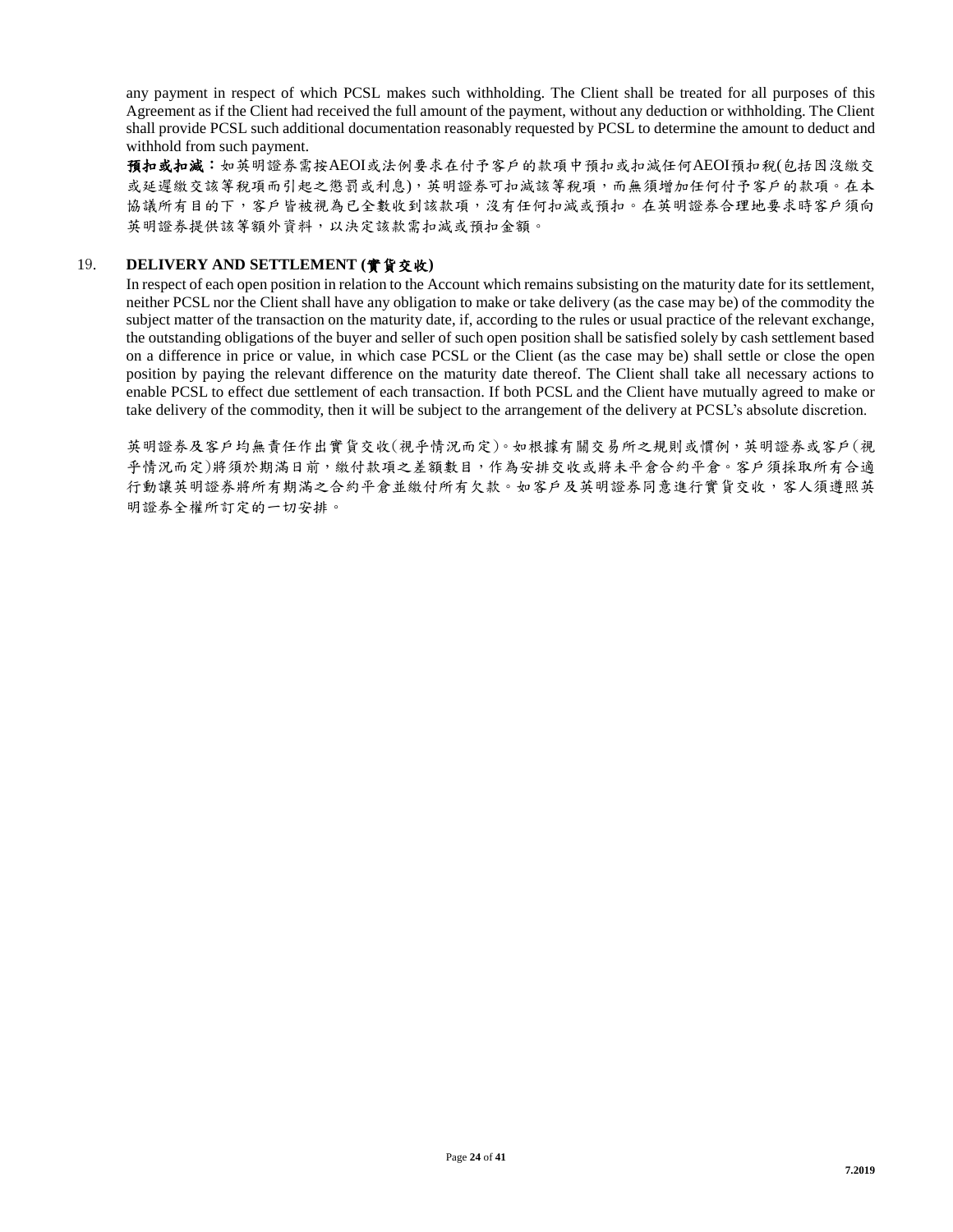## **SCHEDULE 1 ON-LINE TRADING AGREEMENT** 網 上 交 易 協 議 書

This On-Line Trading Agreement is supplemental to the Client Agreement for Securities Trading entered into by Phoenix Capital Securities Limited ("PCSL") and the Clients to which this On-Line Trading Agreement is annexed whereby PCSL agrees to provide to the Client Electronic Services which enable the Clients to give electronic Instructions and to obtain quotations and other information via computer or telephonic transmission for use on compatible personal, home or small business computers, including internet appliance with modems, terminals or network computers that can connect to a telecommunication network ("Electronic Services"). Where any conflict arises between the Client Agreement for Securities Trading and the provisions of this On-Line Trading Agreement, the provisions of the latter shall prevail. 本網上交易協議書乃英明證券有限公司(「英明證券」)證券交易客戶協議書之補充文件,據此,英明證券同意向客戶提供電子服務, 令客戶可透過使用相容之個人、家庭或小型商業電腦,包括裝有解調器之互聯網設備、可接駁電訊網絡之終端機或網絡電腦,以電 腦或電話傳遞方式發出電子指令並獲取報價及其他資訊(「電子服務」)。假如證券交易客戶協議書與本網上交易協議書之條款有任 何抵觸,概以後者之條文為準。

#### **1. DEFINITION AND INTERPRETATION** 定義和解釋

1.1 Terms defined in this On-Line Trading Agreement have the same meanings as in the Client Agreement for Securities Trading unless stated otherwise.

除非另作說明,否則本網上交易協議書所界定之詞彙與證券交易客戶協議書之詞彙具有相同意義。

1.2 The following expressions shall, unless the context requires otherwise, have the following meanings: 除文義另有規定者外,以下詞彙具有下述意義:

**"Access Codes"** means together the Password and the User Name;

「進入密碼」指密碼及戶口號碼;

**"Account"** means client internet securities trading account with PCSL operated through the Internet Trade Service;

「戶口」指客戶在英明證券開立的互聯網買賣戶口,經由網上交易服務運作;

**"Information"** means any transaction or market data, bid and ask quotations, news reports, third party analysts' reports, research and other information relating the markets;

「資訊」指與市場有關之任何交易或市場數據、賣出及買入報價、新聞報導、第三者分析報告、研究資料及其他資訊; **"Internet Trading Policy"** means the policy relating to the operation of the Internet Trade Service as amended from time to time; 「互聯網買賣政策」指有關網上交易服務運作的政策(經不時修訂);

**"Login ID"** means the Client's identification, used in conjunction with the Password, to gain access to the Electronic Services; 「識別碼」指客戶之身份識別碼,與「密碼」一起使用,以取用電子服務;

**"Password"** means the Client's password, used in conjunction with the Login ID, to gain access to the Electronic S ervices; 「密碼」指客戶之密碼,與「識別碼」一起使用,以取用電子服務;

#### **2. GENERAL** 一般事項

2.1 In the event of any dispute between the parties, the Client agrees that the records of PCSL (Including electronic records) shall prevail; and

假若雙方出現任何爭議,客戶同意以英明證券之記錄(包括電子記錄)為準。

2.2 PCSL may change the terms and conditions in this On-Line Trading Agreement from time to time by giving the Client reasonable notice in writing or via Electronic Services. 英明證券可透過向客戶發出合理書面通知或透過電子交易服務,不時更改本網上交易協議書之條款及條件。

#### **3. USING ELECTRONIC SERVICES** 使用電子服務

- 3.1 On the issuance by PCSL to the Client of its Login ID and Password, the Electronic Services shall be activated and PCSL shall notify the Client. 當英明證券向客戶發出「識別碼」及「密碼」後, 客戶即可使用電子服務,而英明證券將知會客戶。
- 3.2 PCSL is entitled to require the Client to place a cash deposit prior to execution of any Instructions as will be informed by PCSL from time to time. 英明證券有權於執行任何指令之前,要求客戶按英明證券不時通知之方式存放現金作為按金。
- 3.3 The Client agrees:
	- 客戶同意:
		- i) that it shall use the Electronic Services only in accordance with this On-Line Trading Agreement and Client Agreement for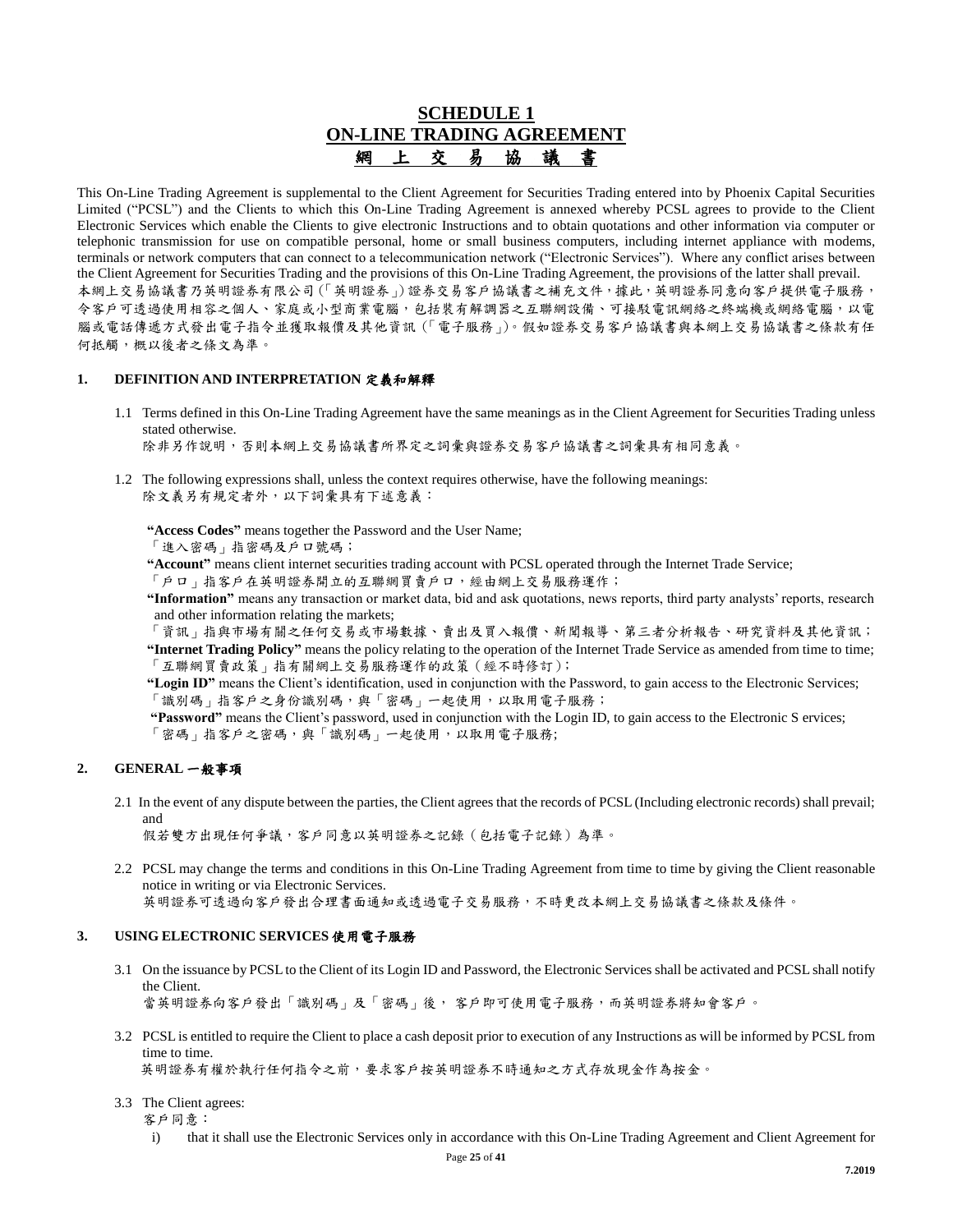Securities Trading;

只會根據本「網上交易協議書」及「證券交易客戶協議書」而使用電子服務;

- ii) that is shall be the only authorized user of the Electronics Services;
- 客戶乃電子服務之唯一獲授權使用者; iii) that it shall be responsible for the confidentiality and use of its Login ID and Password; 客戶須負責「識別碼」及「密碼」之保密及使用;
- iv) that it shall be solely responsible for all Instructions entered through the Electronic Services using its Login ID and Password and any Instructions so received by PCSL shall be deemed to be made by the Client at the time received by PCSL and in the form received;

客戶須就使用其「識別碼」及「密碼」透過電子服務輸入之所有指令承擔全部責任,英明證券接獲之任何指令, 乃視作於英明證券接獲時以英明證券所接獲方式由客戶發出;

- v) that is shall immediately inform PCSL if it becomes aware of any loss, theft or unauthorized use of its Login ID or Password; 倘若獲悉其「識別碼」及「密碼」已遺失、遭偷取或擅用,須立即知會英明證券;
- vi) that PCSL has the right to suspend the Electronics Services if an incorrect Login ID and Password are entered on **3** occasions;

倘若輸入不正確之「識別碼」及「密碼」超過 **3** 次,英明證券有權暫停提供電子服務;

- vii) to provide PCSL with the Client's e-mail address, and promptly provide PCSL with any changes to the Client's e-mail address, and to accept electronic communications from PCSL at the e-mail address the Client has specified; 向英明證券提供客戶之電郵地址,如客戶之電郵地址有任何改變,須即時知會英明證券,並於客戶指定之電郵地 址接收來自英明證券之電子通訊。
- viii) that PCSL may at its absolute discretion impose restrictions on the types of orders, and the range of prices for order which can be placed through the Electronic Services; 英明證券可全權就可透過電子服務發出之指令類別、指令價格範圍施加限制;
- ix) to pay all subscription, service and user fees, if any, the PCSL charges for the Electronic Services and authorizes PCSL to debit the Client's segregated account with the same; 支付英明證券就電子服務所收取之一切訂用、服務及使用費(如有),並授權致英明證券於獨立客戶戶口內扣除該
- 等款項; x) that is shall bound by any consent the Client gives through the Electronic Services for PCSL to provide any notices, statements, trade confirmations and other communications to the Clients solely through Electronic Services ; and 客戶如透過電子服務同意英明證券單獨以電子服務方式向客戶發出任何通告、結單、交易確認書及其他通訊、則 須受此項同意之約束;及
- xi) that it shall logoff the Electronic Services immediately following the completion of each Electronic Services session. 客戶須於每次電子服務時段完成後立即退出登錄電子服務。
- 3.4 After the giving of an Instruction via the Electronic Services, the Client shall check via the Electronic Services that its Instruction has been correctly acknowledged by PCSL. 於透過電子服務發出指令後,客戶須透過電子服務查看其指令是否已獲英明證券妥為認收。
- 3.5 Without limiting the generality of the foregoing, the Clients acknowledges and agrees that it may not be possible to amend or cancel an Instruction after it has been given through the Electronic Services and that an Instruction may only be amended or cancelled if it has not yet been executed by PCSL. In such circumstances PCSL will use its best efforts to amend or cancel the Instruction but, notwithstanding an acknowledgement by PCSL in relation to the amendment or cancellation, there is no guarantee that the amendment or cancellation will occur. If the amendment or cancellation does not occur, the Client shall remain liable for the original Instruction.

在不局限上文之一般性原則下,客戶承認及同意,透過電子服務發出之指令或不能修訂或取消,且只有在未獲英明證券 執行之前方可修訂或取消有關指令。在此等情況下,英明證券將盡最大努力修訂或取消指令,但儘管英明證券已認收有 關修訂或取消之消息,亦不能保證必定可作出修訂或取消。假如未能作出修訂或取消,客戶仍須對原有指令承擔責任。

3.6 Client further acknowledge and agree that, as a condition of using the Electronic Service to give Instructions, client shall immediately notify PCSL if: (a) an Instruction in respect of the Account has been placed through the Electronic Service and client have not received an order number; (b) an Instruction in respect of the Account has been placed through the Electronic Service and client have not received an accurate acknowledgement of the Instruction or of its execution (whether by hard copy, electronic or verbal means); (c) client have received acknowledgement (whether by hard copy, electronic or verbal means) of a Transaction which client did not instruct or any similar conflict; or (d) client become aware of any unauthorized use of the User Name or Password.

客戶進一步承認及同意,作為使用電子服務發出指令的先決條件,若有下列情況,客戶需即時通知英明證券:(a)有關戶 口的指令已經由電子服務作出,而客戶未收到命令編號;(b)有關戶口的指令已經由電子服務作出,而客戶未收到對指令 或其執行的準確認收(不論經硬本、電子或口頭);(c)客戶收到交易指令的認收(不論經硬本、電子或口頭),但該等交 易指令並非客戶作出,或其他類似的不一致情況;或(d)客戶知悉戶口號碼或密碼的任何未經授權使用。

3.7 Client understand that PCSL shall prepare the Internet Trading Policy setting out the operation policy and procedures of the Electronic Services applicable at any time which shall be available at the Internet Trade web site the terms of which shall be binding on client in respect of the client's use of the Electronic Service. In the event of inconsistencies between the On-Line Trading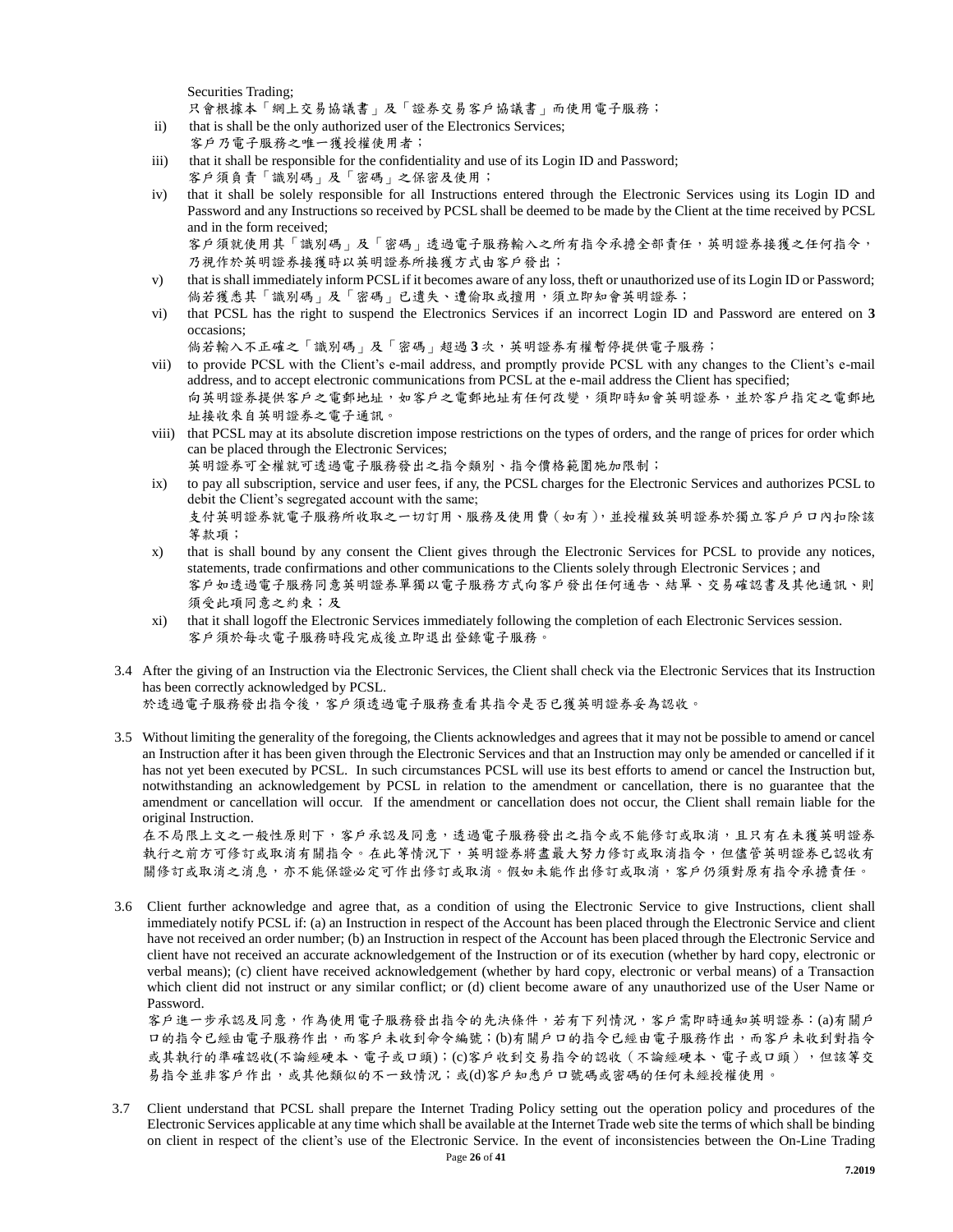Agreement and the Internet Trading Policy, the On-Line Trading Agreement shall prevail. 客戶瞭解,英明證券擬備互聯網買賣政策,列出電子服務運作政策及程序。該政策可經由網址取得,在任何時候均適用。 該政策的條款,對客戶對使用電子服務具約束力。若本網上交易協議書與網上買賣政策不一致,以本協議為準。

3.8 Client acknowledges that the price quotation service, if any, for securities, available at the Internet Trade web site is provided by a third party provider appointed by PCSL from time to time. Client acknowledges and agrees that PCSL shall not be responsible to client for any losses, costs, expenses, damages or claims which Client may suffer as a result of or in connection with any aspect of the quote service including the client's reliance on such service.

客戶承認英明網址若提供報價服務,乃由英明證券不時指定的第三方提供者提供。客戶承認及同意,對客戶在任何方面 因報價服務或因客戶依賴該服務而發生或與之有關的任何損失、費用、支出、損害賠償或申索英明證券概毋須承擔責任。

3.9 In the case the Electronic Services is not available, the Client shall place its Instructions in accordance with the Client Agreement for Securities Trading.

倘若未能提供電子服務,客戶則須按證券交易客戶協議書之規定發出指令。

#### **4. INSTRUCTIONS - DEALINGS THROUGH THE ELECTRIONIC SERVICE** 指令-經電子服務買賣

4.1 PCSL shall not be responsible for delays in the transmission, receipt or execution of Instructions due to either transmission of communication facilities, or unreliable medium of communication or to any other cause or causes beyond PCSL's control or anticipation.

如因故障、通訊設施傳送失敗、或通訊媒體不可靠或並非英明證券所能控制或預期的一或多項原因,以致在傳送、收取 或執行指令上有所延誤英明證券毋須承擔責任。

4.2 Client understands that each participating Securities exchange or association asserts a proprietary interest in all of the market data it furnishes to the parties who disseminate such data. Client also understands that no party guarantees the timeliness, sequence, accuracy or completeness of market data or any other market information. Neither PCSL nor any disseminating party shall be liable in any way for any loss or damage arising from or caused by any inaccuracy, error or delay in or omission from any such data, information or message, or the transmission or delivery of the same, non-performance or interruption of any such data, message or information due to any negligent act of PCSL or any disseminating party, or to any force majeure event, or any other cause beyond PCSL's control or the reasonable control of any disseminating party. Client shall use stock quotation for the client's individual use only and shall not furnish such data to any other person or entity for any reason.

客戶瞭解,每個參與證券交易所或組織都有權向市場傳播所有市場數據。客戶亦瞭解,任何方概不保證市場數據及其他 市場信息的及時性,順序,準確性或完整性。英明證券或任何傳播方概毋須因任何方式對因任何此類數據、信息或信息 的任何不准確、錯誤或延遲或遺漏而產生或引起的任何損失或損害承擔責任;或任何該等資料、資訊或信息因英明證券 或任何傳播方的疏忽行為以致無法履行或提供;或任何不可抗力事件;或任何其他非英明證券所能控制或任何傳播方所 能合理控制的其他原因。客戶只會把股票報價用於自身用途,不會因任何原因向任何其他人士或實體提供該等資料。

4.3 Client acknowledge that the Internet is, due to unpredictable traffic congestion and other reasons, an inherently unreliable medium of communication and that such unreliability is beyond PCSL's control. Client acknowledge that, as a result of such unreliability, there may be delays in the transmission and receipt of Instructions and other information and that this may result in delays in the execution of Instructions and/or the execution of Instructions at prices different from those prevailing at the time the Instructions were given. Client further acknowledges and agrees that there are risks of misunderstanding or errors in any communication and that such risk shall be absolutely borne by client. Client acknowledges and agrees that Instruction may not be cancelled after it has been given.

客戶確認,因無法預料的通訊擠塞及其他原因,互聯網是存有內在不可靠性的通訊媒體,而該不可靠性非英明證券所能 控制。客戶確認,因該不可靠性,在傳送及接收指令及其他資料時可能有延誤,以致執行指令的延誤及/或執行指令的 價格與發出指令時的價格不同。客戶進一步承認及同意,任何通訊均有誤解或錯誤的風險,而該等風險需絕對由客戶承 擔。客戶承認及同意,指令一經發出,通常不可取消。

## **5. INSTRUCTIONS OUTSIDE HONG KONG** 境外指令

If client give any Instruction to PCSL outside Hong Kong, client agrees to ensure and represent that such Instruction will have been given in compliance with any applicable law of the relevant jurisdiction from which the client's Instruction is given, and client further agree that client shall, when in doubt, consult legal advisers and other professionals of the relevant jurisdiction. Client accept that there may be taxes or charges payable to relevant authorities in respect to any Instruction given outside Hong Kong , and client agree to pay such taxes or charges as possible.

若客戶方向英明證券發出指令,客戶同意確保及聲明,該等指令嚴格遵守該等指令發出時所在相關司法轄區的任何適用法 律。客戶進一步同意,客戶擬問時會諮詢相關司法轄區的法律顧問。客戶接受在香港以外地區發出的指令,可能需向相關 當局支付稅費,客戶同意支付該等適用稅費。客戶同意,按要求彌償英明證券因客戶在香港以外地區發出指令而發生的任何 損害、損失、費用、法律程序、要求或申索。

#### **6. PROVISION OF INFORMATION** 資訊之提供

6.1 PCSL may convey information to the Clients by Electronic Services. The Clients may be charged a fee for information PCSL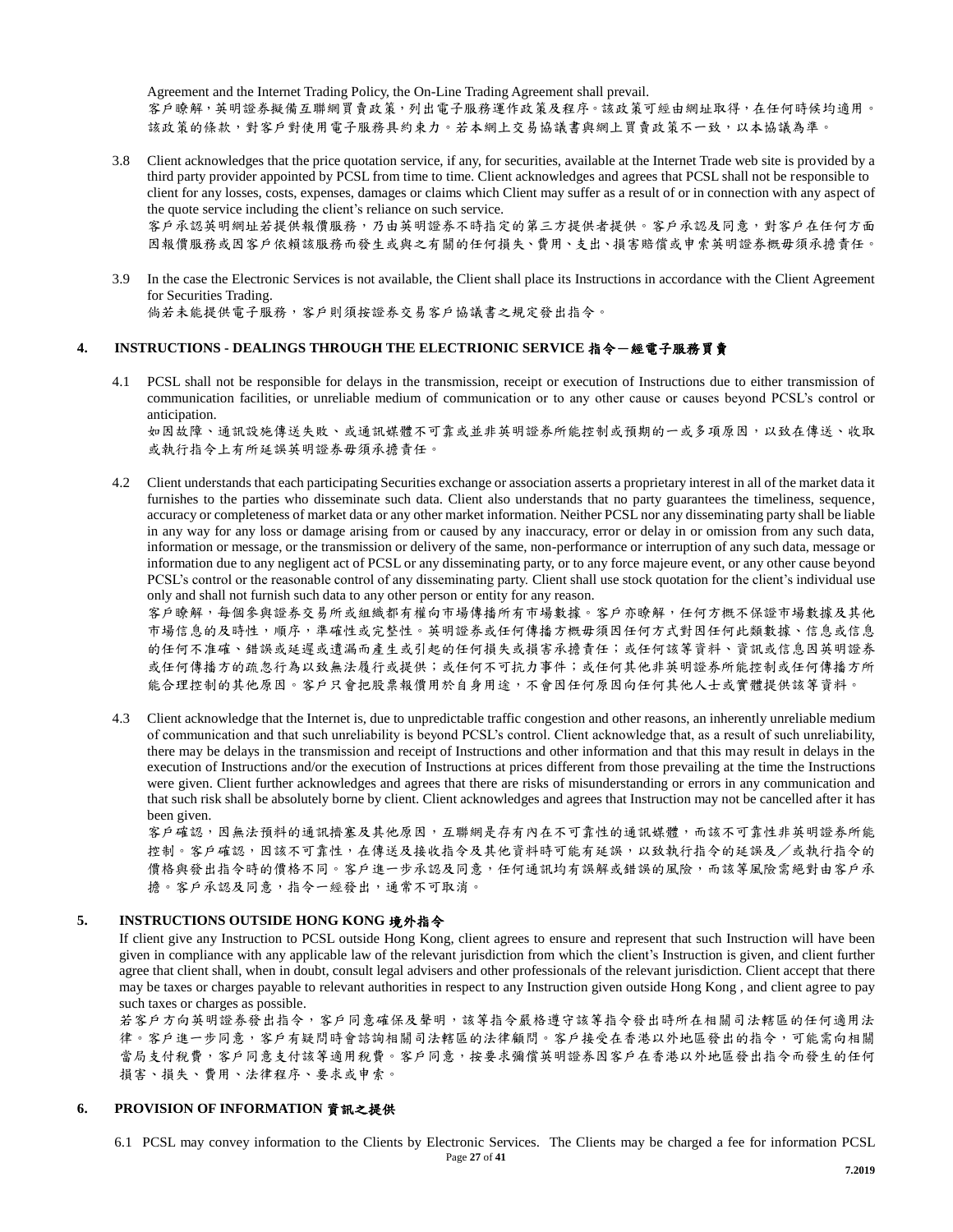provides that has been obtained from any markets and form other third-parties that transmit information (collectively referred to as the "Information providers").

英明證券可透過電子服務向客戶傳遞資訊。客戶或需就英明證券所提供取自任何市場及傳送資訊之其他第三者(統稱為 「資訊供應商」)之資訊而繳付費用。

6.2 Client understands that the Electronic Services may provide, for informational purpose only, data about securities published by third parties. Owing to market volatility and possible delay in the data-transmission process, the data may not be real-time market quotes for the relevant securities or investment. Client understands that whilst PCSL believe such data to be reliable, there is no independent basis for PCSL to verify or contradict the accuracy or completeness of the information provided by third parties. Client understands that no recommendation or endorsement from PCSL shall be inferred from the data provided with respect to any securities or investment.

客戶瞭解,就提供資訊而言,電子服務只提供由第三方刊發的證券資料。因市場波動及資料傳送過程的延誤,該等資料 可能並非有關證券或投資時市場報價。客戶瞭解,雖然英明證券相信該等資料可靠,但沒有獨立基準可茲證實(否 定)所提供資料的準確及完整性。客戶瞭解,不應從所提供的任何證券或投資資料而推斷英明證券作出任何推薦或認可。

6.3 Client understand that information provided in the Electronic Services is provided on an ''as is", ''as available" basis and PCSL do not guarantee the timeliness, sequence, accuracy, adequacy or completeness of such information. PCSL give no express or implied warranties (including but not limited to warranties of merchantability or fitness for a particular use) with respect to such information.

客戶瞭解,在電子服務中提供的資料,以「現狀」及「可提供」基準提供,英明證券並不保證該等資料的及時性、順序、 準確性、足夠性或完整性。英明證券沒有就該等資料作出明示或默示保證(包括但不限於可商售性或就某一用途的適合 性而作出的保證)。

- 6.4 The information is the property of PCSL, the information providers or others and is protected by copyright. The Clients shall not: 資訊乃英明證券、資訊供應商或其他人士之財產,受版權保障。客戶不得:
	- i) upload, post, reproduce or distribute any information, software or other material protected by copyright or other intellectual property right (as well as rights of publicity and privacy) without first obtaining the permission of the owner of such rights; and 未經版權擁有人許可,上載、張貼、複製或分派受版權或其他知識產權(包括公開資料及保持私隱之權利)保障

之任何資訊、軟件或其他材料;及

- ii) use the information or any part thereof other than for its own use or in the ordinary course of its own business. 於其本身用途或其通常業務運作範圍以外使用該等資訊或其任何部分。
- 6.5 The Client agrees not to:

客戶同意不得:

- i) reproduce, retransmit, disseminate, sell, distribute, publish, broadcast, circulate or commercially exploit the information in any manner without the express written consent of PCSL and the relevant information provider(s); 未經英明證券及有關資訊供應以書面明示同意,複製、再傳送、傳播、出售、分派、刊登、廣播、傳閱或使用該 等資訊作任何商業用途;
- ii) use the information for any unlawful purpose; and 使用該等資訊作非法用途;及
- iii) use the information or any part thereof to establish, maintain or provide or to assist in establishing, maintaining or providing a trading floor or dealing service for trading in futures and options contracts trading in difference markets. 用該等資訊或其任何部分以建立、維持或提供或協助建立、維持或提供買賣於不同交易場所之期貨及期權交易服 務。
- 6.6 The Client agrees to comply with reasonable written requests by PCSL to protect the information providers' and PCSL's respective rights in the information and the Electronic Services. 客戶同意遵從英明證券為保障資訊供應商及英明證券在資訊及電子服務各自之權利而提出之合理書面要求。
- 6.7 The Client shall comply with such reasonable directions as PCSL may give from time to time concerning permitted use of the

information.

客戶須遵從英明證券不時發出有關獲准使用資訊之合理指令。

#### **7 INTELLECTUAL PROPERTY RIGHTS** 知識產權

The Clients acknowledges that the Electronic Services, and any software comprised in it, is proprietary to PCSL. The Clients warrants and undertakes that it shall not, and shall not attempt to, tamper with, modify, decompile, reverse engineer or otherwise alter in any way, and shall not attempt to gain unauthorized access to, any part of the Electronic Services or any of the software comprised in it. The Clients agrees that PCSL shall be entitled to terminate this Electronic Service if at any time the Client breaches, or if PCSL at any time reasonably suspects that the Client has breached, this warranty and undertaking.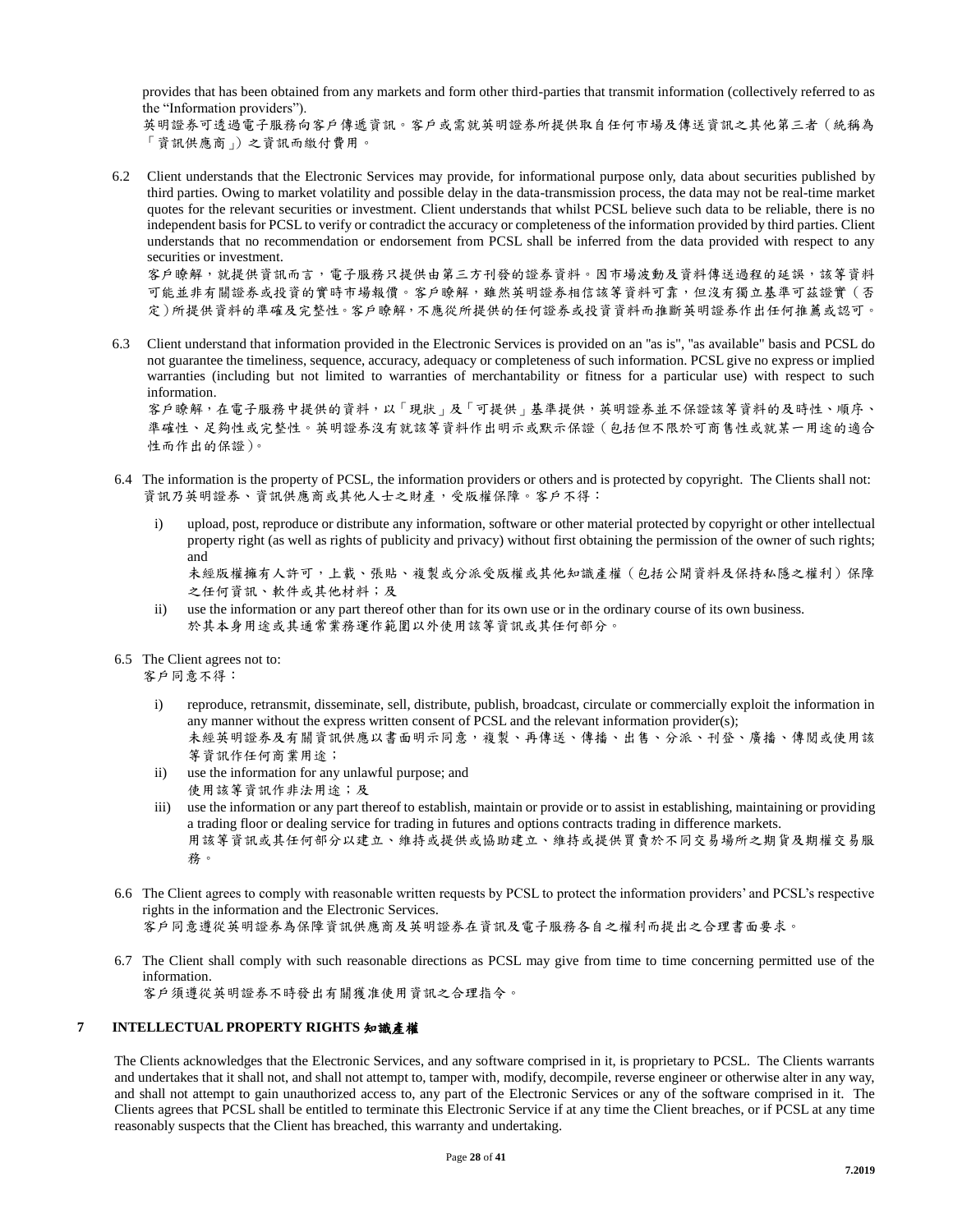客戶承認,電子服務及所包括之任何軟件乃屬英明證券專有。客戶保證及承諾,彼不得及不得試圖竄改、修改、解編、反編 程破壞、策劃或以任何其他方式予以改動,亦不得試圖未經授權進入電子服務之任何部分或所包括之任何軟件。客戶同意, 倘若於任何時候客戶違反或英明證券於任何時候合理懷疑客戶已違反此項保證及承諾,英明證券有權終止本電子交易服務。

#### **8 LIMITATION OF LIABILITY AND INDEMNIFICATION** 法律責任及彌補之上限

- 8.1 PCSL, its Associates, its agents and the information providers shall not be responsible for any losses, costs, expenses, or liabilities suffered by the Client resulting from circumstances beyond their reasonable control including, without limitation: 英明證券、聯絡人士、其代理人及資訊供應商無須就因超出彼等合理控制範圍之情況(包括但不限於以下各項)而令客 戶蒙受之任何損失、費用、開支或負債承擔責任:
	- i) delays, failure or inaccuracies in transmission of communications to or from PCSL through telephone, electronic or other systems that are not under our control;
		- 透過電話、電子或其他不受英明證券採用等等等等等是是可以提延為、故障及不準確情況;
	- ii) delays, inaccuracies or omissions in or unavailability of research, analysis, market data and other information prepared by information providers;
	- 由資訊供應商提供之研究、分析、市場數據及其他資訊出現延誤、不準確、遺漏或無法取用之情況; iii) unauthorized access to communications systems, including unauthorized use of the Client access number(s), password(s)
	- and/or account numbers; and 被未經授權進入通訊系統,包括未經授權使用客戶上網號碼、密碼及/或戶口號碼;及
	- iv) war or military action, government restrictions, labour disputes or closure of or disruption to orderly trading on any market or exchange, severe weather conditions and acts of god. 爆發戰爭或軍事行動、政府限制、勞資糾紛或任何市場或交易所關閉或正常買賣受干擾、天氣情況惡劣及天災。
- 8.2 The Client agree to defend, indemnify and hold PCSL, its Associates, its agents and the information providers harmless from and against any and all claims, losses, liability costs and expenses (including but not limited to attorneys' fees) arising from the Client's violation of the Client Agreement for Securities Trading (including this On-Line Trading Agreement), applicable futures laws or regulations, or any third party's rights, including but not limited to infringement of any copyright, violation of any proprietary right and invasion of any privacy rights. This obligation will survive the termination of this Electronic Service. 客戶同意,就因客戶違反證券交易客戶協議書(包括本網上交易協議書)、適用之期貨法例或規定或任何第三者權利(包 括但不限於侵犯任何版權、違反任何所有權權利及侵犯任何私隱權)而引致之任何及所有索償、損失、負債、費用及開

支(包括但不限於律師費),向英明證券、其相應代理人及資訊供應商作出答辯、彌補及令彼等不受損害而承擔責任(不 論屬侵權行為,合約或其他責任)。中止電子服務後仍需為此負責。

8.3 The Client accepts that while PCSL endeavors to ensure the accuracy and reliability of the information provided, PCSL does not guarantee its accuracy or reliability and accepts no liability (whether in tort, contract or otherwise) for any loss or damage from any inaccuracies or omissions.

客戶承認,儘管英明證券已盡力確保所提供資訊可靠,但英明證券不能擔保其準確性或可靠性,故此不會就因任何不確 或遺漏而引致之損失或損害而承擔責任(不論屬侵權行為、合約或其他責任)。

#### **9 TERMINATION OF ELECTRONIC SERVICES** 電子服務之終止

9.1 PCSL reserves the right to terminate the Client's access to the Electronic Services or any portion of them at its sole discretion, without notice and without limitation, for any reason whatsoever, including but not limited to the unauthorized use of the Client's Login ID, Password and/or account number(s), breach of this On-Line Trading Agreement or Client Agreement for Securities Trading, discontinuance of PCSL's access to any information from any information provider or termination of one or more agreements between PCSL and information providers.

英明證券保留權利,可因以下任何理由,在無須通知及不受限制下全權決定終止客戶取用電子服務或其任何部分、該等 理由包括但不限於被擅自使用客戶之識別碼、密碼及/或戶口號碼,違反本網上交易協議書或證券交易客戶協議書,英明 證券取用資訊供應商之任何資訊中斷,或英明證券與資訊供應商之間之一項或多項協議被終止。

9.2 In the event of termination by PCSL, the information providers, and PCSL shall have no liability to the Client; however, that if the termination is without cause PCSL will refund the pro rata portion of any fee that may have been paid by the Client for the portion of the Electronic Services not furnished to the Client as of the date of such termination. 假如終止乃由英明證券或資訊供應商提出,英明證券無須向客戶承擔責任,但倘若在並無任何理由下終止有關服務,英 明證券須按比例退還客戶就計至終止之日尚未提供之該部分電子服務已繳付之任何費用。

#### 10 **RISK DISCLOSURE** 風險披露

PCSL refers the Client to the Risk Disclosure Statements contained in Schedule 4. 英明證券要求客戶參閱附表4的風險披露聲明。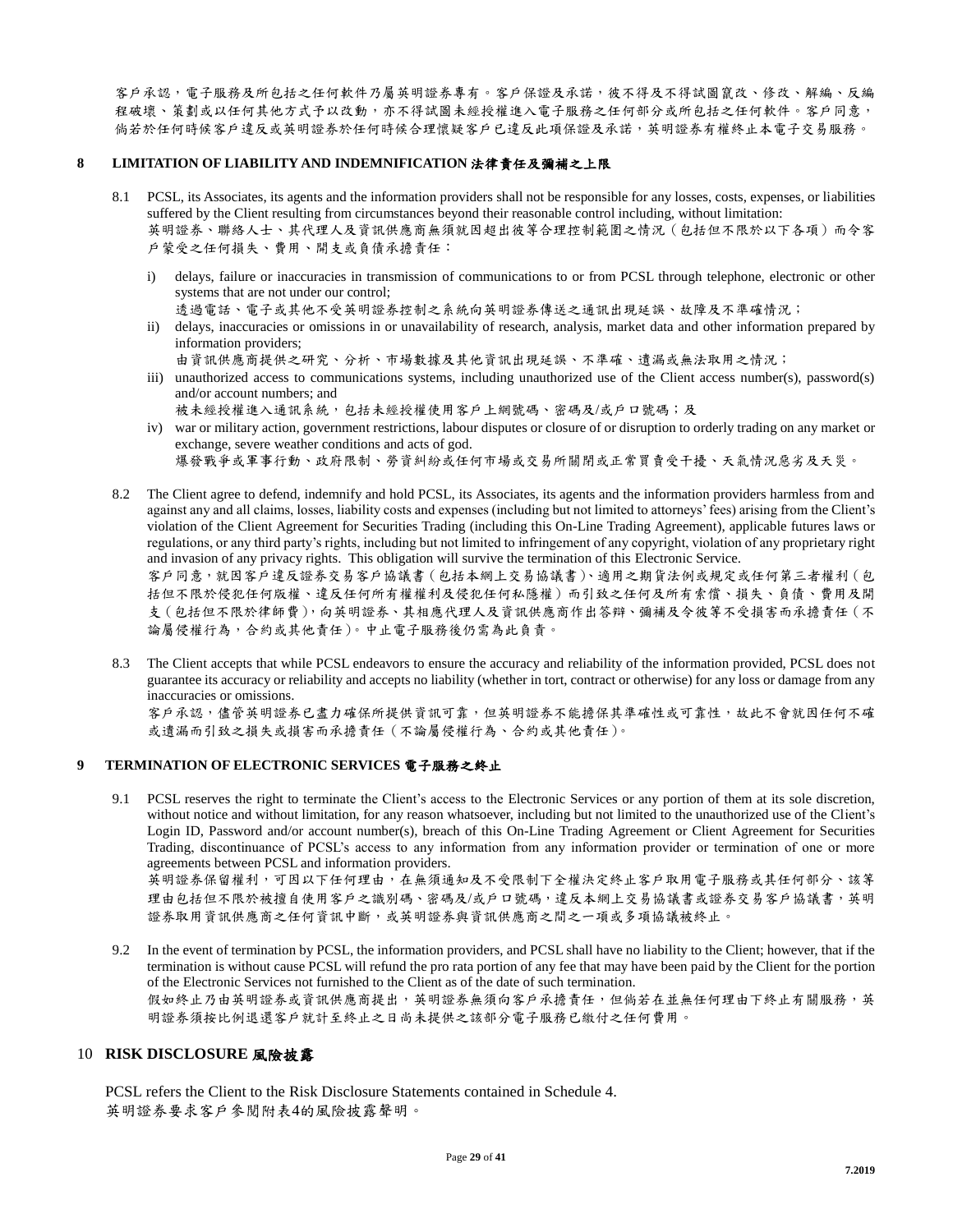## **SCHEDULE 2 PERSONAL INFORMATION COLLECTION STATEMENT PERSONAL DATA (PRIVACY) ORDINANCE (CAP. 486)** 資料收集聲明 -《個人資料(私隱)條例》(香港法例第486章)

This Statement is provided to the Client as an individual Client of PCSL in accordance with the requirements of the Hong Kong Personal Data (Privacy) Ordinance (the "**Ordinance**").Terms defined in this statement have the same meaning as in the Securities Client Agreement 本聲明是根據香港《個人資料(私隱)條例》)(「條例」)之要求而提供予英明證券的個人客戶。本聲明中所提及的術語與証券客戶協 議中的術語具有相同的含義。

#### **1 Disclosure Obligation** 披露義務

Unless otherwise stated the Client must supply the personal data requested on the enclosed Account Opening Form to PCSL. If the Client does not supply this data, it will not be possible for the Client to open an Account with PCSL as PCSL will not have sufficient information to open and administer the Account.

除特別聲明外,客戶必須按開戶表格上的要求,將個人資料提供給英明證券。假如客戶不提供此等資料,英明證券將沒有足夠 資料來為客戶開設及管理帳戶。

#### **2 Use of Personal Data** 個人資料之使用

#### 2.1 **Users** 使用者

AII personal data concerning the Client (whether provided by the Client or any other person, and whether provided before or after the date the Client receives the Securities Client Agreement containing this information) may be used by any of the following companies or persons (each, a "**User**")

有關客戶的所有個人資料(不論是由客戶所提供,還是由其他人士所提供,及不論這些資料是在客戶收到証券客戶協議之前,還 是之後)將可被任何下列之公司或人士使用(各為一「使用者」);

- (i) PCSL and/or any of its Associates (the "**Group**"); 英明証券和/或其任何聯營公司(「集團」)
- (ii) any director, officer or employee or agent of the Group; 集團的任何董事、高級職員、僱員或代理人
- (iii) any person (such as lawyers, advisers, nominee, custodian etc.) authorized by the Group when carrying out the Client's Instructions and/or the business of the Group;

執行客戶指示和/或從事集團業務而由集團授權的任何人士(例如律師、顧問、代名人、托管人等);

- (iv) any actual or proposed assignee of any rights and obligations of the Group in relation to the Client; and 集團持有與客戶相關的任何權利和義務的任何實際或建議的承讓人;及
- (v) any governmental, regulatory or other bodies or institutions, whether as required by law or regulations applicable to any member of the Group;

任何政府機構、監管機構或其他團體或機構(不論是法例或是任何集團成員適用的規例所要求)

(vi) any Correspondent Agent.任何業務代理。

#### 2.2 **Purposes** 目的

All personal data concerning the Client may be used by any User for the following purposes: 客戶的所有個人資料可被任何使用者用於下列目的;

- (i) carrying out new or existing client verification and credit checking procedures and assisting other financial institutions to do so; 執行新的或現有顧客的查核及信用調查程序,以及協助其他金融機構從事此類工作;
- (ii) ongoing Account administration, including the collection of amounts due, enforcement of security, charge or other rights and interests ; 持續帳目管理,包括收取欠款,強制執行擔保、抵押或其他權利和利益;
- (iii) designing further products and services or marketing a Group product to the Client. 設計提供予客戶之新產品和服務,或向客戶推廣集團的產品;
- (iv) transfer of such data to any place outside Hong Kong; 將此等資料轉移到香港以外的任何地方;
- (v) comparison with the Client's personal data (irrespective of the purposes and sources for which such data were collected, and whether collected by a User or any other person) for the purpose of: (A) credit checking; (B) data verification; and/or (C) otherwise producing or verifying data which may be used for the purpose of taking such action that a User or any other person may consider appropriate (including action that may relate to the rights, obligations or interest of the Client or any other person); 為了下列目的而進行客戶個人資料的比較(不論收集此等資料的目的及來源,及不論此等資料是向使用者或任何其他人士

所收集的):(A)信用調查;(B)資料核實;和/或(C)編製或核實資料,以便採取使用者或任何其他人士認為合適的行動(包 括可能與客戶或任何其他人的權利、義務或權益有關的行動);

- (vi) providing on the terms of any other agreements and services relating to the Client;
- 用於與客戶有關的任何其他協議和服務之條款所規定之目的;
- (vii) any purpose relating to or in connection with compliance with any law, regulation, court order or order of any regulatory body; and 有 關遵守任何法律、規例、法院判決或其他任何監管機構之判決的任何目的;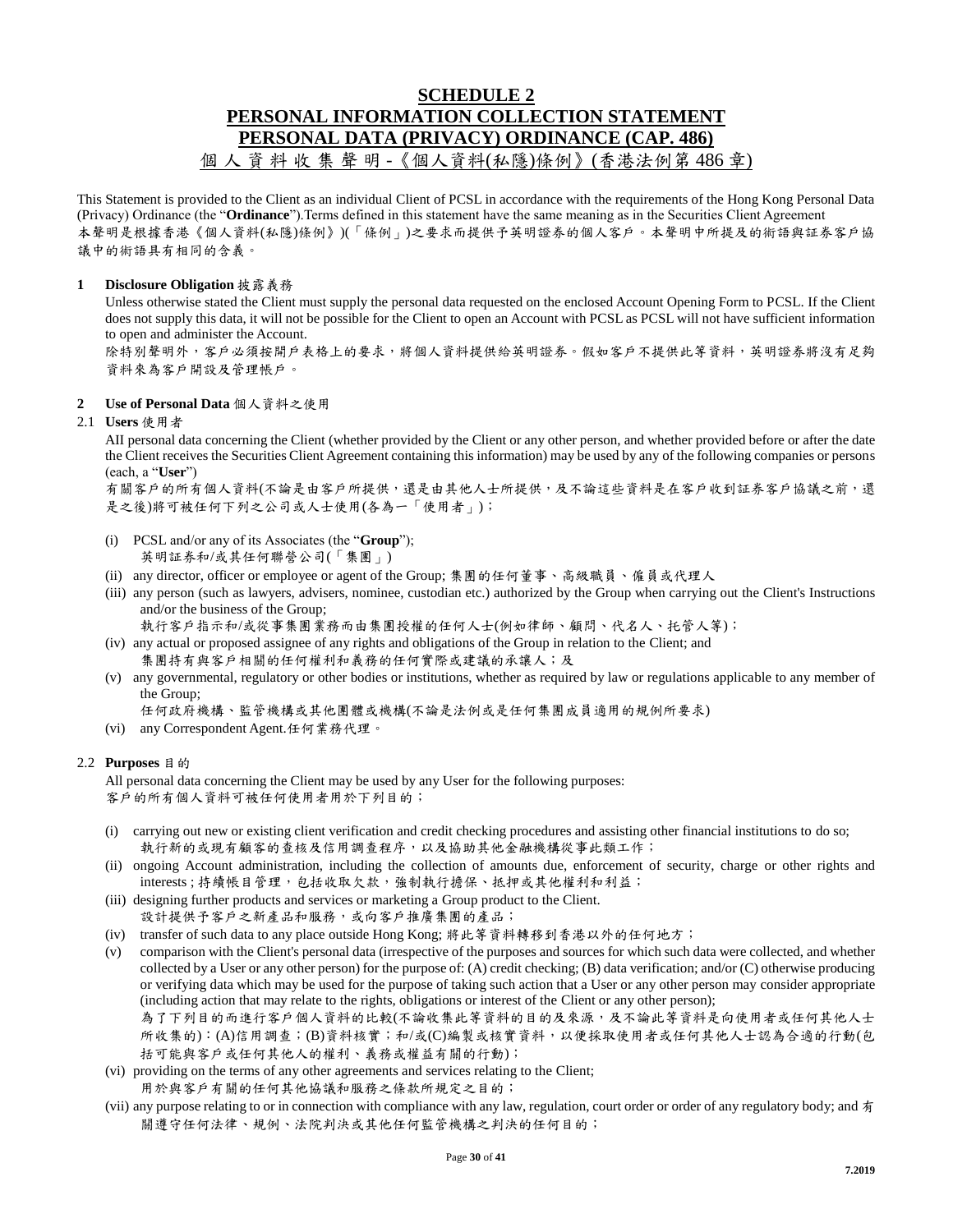(viii)Investigating suspicious transactions; 調查可疑交易;

- (ix) any other purpose relating to the execution of the Client's Instructions or in connection with the business or dealings of the Group.  $#$ 何有關於執行客戶指示或與集團業務或交易有關連的目的。
- 2.3 **Use of Data in Direct Marketing** 使用資料作直接促銷

PCSL intends to use and /or transfer the Client's data to its Associates for direct marketing and PCSL requires the consent (including no objection) of the Client for that purpose. In this connection, please note that: 英明證券可使用及/或轉送客戶的資料給聯繫人士作直接促銷,而英明證券須為此目的取得客戶同意(其包括客戶不反對之表

示)。因此,請注意以下兩點:

- (i) the name, contact details, portfolio information, transaction pattern and financial background of the Client may be used in direct marketing of investment or financial related products and services of the Group; and 客戶的姓名、聯絡詳情、投資組合資料、交易模式及財務背景可被用於直接促銷本集團的投資及有關財務產品及服務; 及
- (ii) If a Client does not wish PCSL to use and /or transfer the Client's data for use in direct marketing, the Client may, without charge, exercise the right to opt-out.

若客戶不願意英明證券使用及/或轉送個人資料作直接促銷,客戶可行使其不同意此安排的權利。

#### **3 Rights of Access and Correction** 查閱和修正的權利

The Client has the right to have access to and correction of the Client's personal data as set out in the Ordinance. In general, and subject to certain exemptions, the Client is entitled to:

根據條例之規定,客戶有權查閱和修正客戶的個人資料。一般來說(除某些豁免外) 權利;

- (i) enquire whether PCSL holds personal data in relation to the Client; 詢問英明証券是否持有與客戶有關的個人資料
- (ii) request access to the Client's personal data within a reasonable time, at a fee which is not excessive, in a reasonable manner and in a form that is intelligible;
	- 在合理的時間內,客戶可查閱其個人資料;公司將以合理的方式及清楚易明的格式回覆客戶,但須收取合理的費用。
- (iii) request the correction of the Client's personal data; and 要求修正客戶的個人資料;及
- (iv) be given reasons if a request for access or correction is refused, and object to any such refusal. 如客戶要求查閱或修正個人資料被拒絕,客戶有權要求說明被拒絕的理由及反對任何該等拒絕。

#### 4. **Contact Person** 聯絡人

The person to whom requests for access to data or correction of data or for information regarding policies and practices and kinds of data held are to be addressed is as follows:-

所有要求取得或更正資料或政策及實務及擁有資料類別的資料,應向以下人士提出:一

Compliance Officer 合規主任 2/F Lee Kum Kee Central, 54-58 Des Voeux Road Central, Central, Hong Kong 香港中環德輔道中 54-58 號中環李錦記 2 樓 Tel 電話: (852) 2541 1833 Fax:傳真: (852) 2541 1022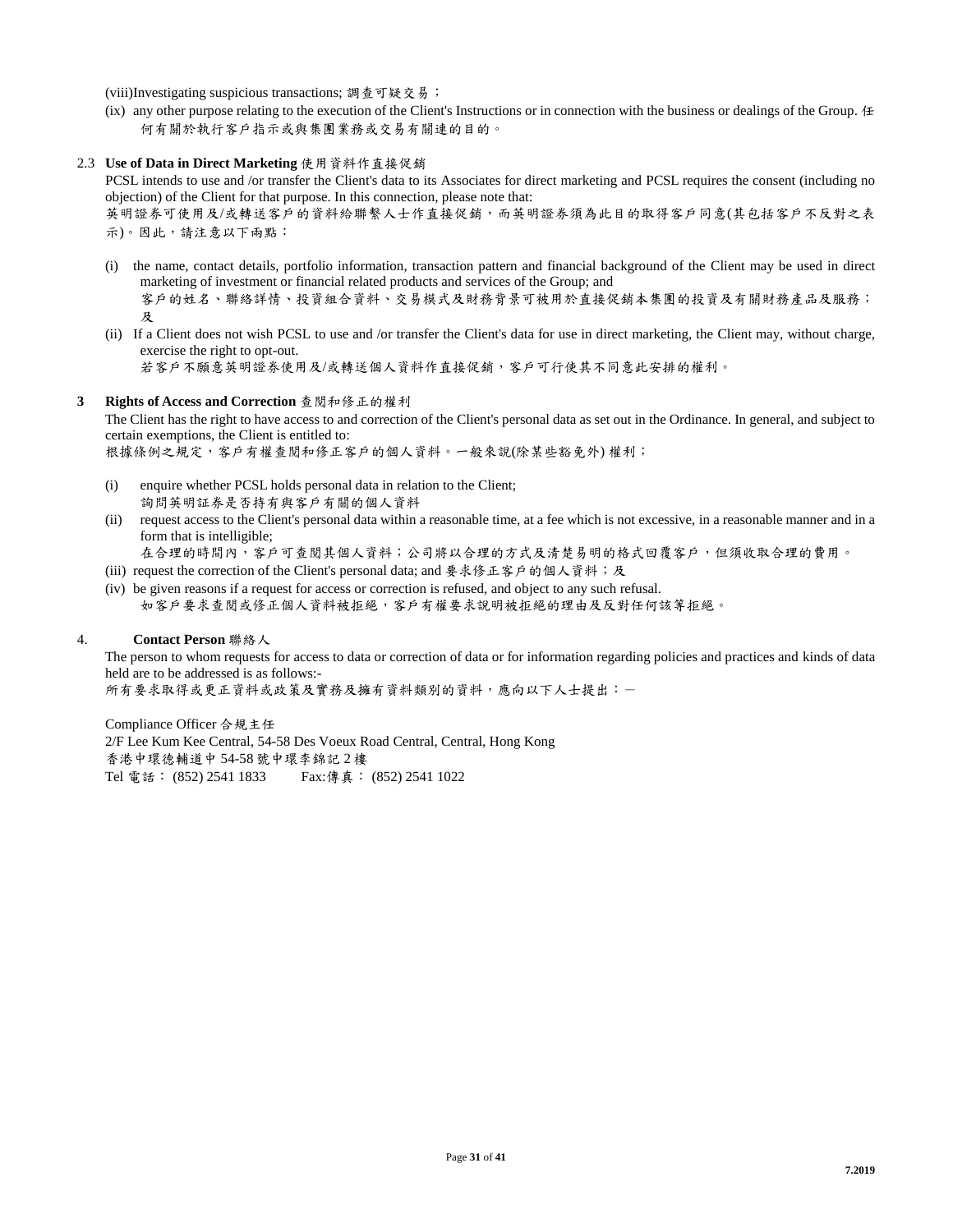## **SCHEDULE 3 RISK DISCLOSURE STATEMENTS** 風險披露聲明

#### **1 RISK OF TRADING FUTURES AND OPTIONS** 期貨及期權交易的風險

The risk of loss in trading futures contracts or options can be substantial. In some circumstance, I/we may sustain losses in excess of my/our initial margin funds. Placing contingent orders, such as "stop-loss" or "stop-limit" orders, will not necessarily achieve the desired results. Market conditions may make it impossible to execute such orders. I/We may be called upon at short notice to deposit additional margin funds. If the required funds are not p rovided within the prescribed time, my/our position may be liquidated. I/We will remain liable for any resulting deficit in my/our account. I/We should therefore study and understand Futures Contracts and Options Contracts before I/we trade and carefully c onsider whether such trading is suitable in the light of my/our own financial position and investment objectives. If I/we trade options, I/w e should inform myself/ourselves of exercise and expiration procedures and my/our rights and obligations upon exerc ise or expiry. If I/we am/are in any doubt about this document, I/we should consult my/our solicitor or other professional adviser. 買賣期貨合約或期權的虧蝕風險可以極大。在若干情況下,本人/我們所蒙受的虧蝕可能會超過最初存入的保證金數 額。即使客戶設定了備用指示,例如"止蝕"或"限價"等指示,亦未必能夠避免損失。市場情況可能使該等指示無法執 行。客戶可能在短時間內被要求存入額外的保證金。假如未能在指定的時間內提供所需數額,客戶的未平倉合約可能 會被平倉。然而,客戶仍然要對客戶的帳戶內任何因此而出現的短欠數額負責。因此,客戶在買賣前應研究及理解期 貨合約及期權,以及根據本身財政狀況及投資目標,仔細考慮這種買賣是否適合你,如果客戶買賣期權,便應熟悉行 使期權及期權到期時的程式,以及客戶在行使期權及期權到期時的權利與責任。如客戶對此文件有任何疑問,客戶應 諮詢客戶之律師或其他專業意見。

## **2 RISK OF CLIENT ASSETS RECEIVED OR HELD OUTSIDE HONG KONG** 香港以外地方收取或持有的「客戶資產的風險」

My / Our assets received or held by PCSL outside Hong Kong are subject to the applicable laws and regulations of the relevant overseas jurisdiction which may be different from the Securities and Futures Ordinance (Cap. 571) and the rules made thereunder. Consequently, such assets may not enjoy the same protection as that conferred on client assets received or held in Hong Kong.

英明證券在香港以外地方收取或持有的客戶資產,是受到有關海外司法管轄區的適用法律及規例所監管的。這些法律及規 例與《證券及期貨條例》( 第 571 章) 及根據該條例制訂的規則可能有所不同。因此,有關客戶資產將可能不會享有賦予在 香港收取或持有的客戶資產的相同保障。

## **3 RISK OF PROVIDING AN AUTHORITY TO HOLD MAIL OR TO DIRECT MAIL TO THIRD PARTIES** 提供代存郵件或將郵件轉交協力廠商的授權書的風險

Where I/we have provided PCSL with an authority to hold mail or to direct mail to third parties, I/we understand and acknowledge that I/we should promptly collect in person all contract notes and statements of PCSL's account and review them in detail to ensure that any anomalies or mistakes can be detected in a timely fashion.

假如客戶向英明證券提供資事,允許英明證券代存郵件或將郵件轉交予協力廠商,那麼客戶便須盡速親身收取所有 關於客戶戶口的成交單據及結單,並加以詳細閱讀,以確保可及時偵察到任何差異或錯誤。

#### **4 ADDITIONAL RISK DISCLOSURE FOR FUTURES AND OPTIONS TRADING** 期貨及期權交易之附加風險聲明

This brief statement does not disclose all of the risks and other significant aspects of trading in futures and options. In light of the risks, I/We should undertake such transactions only if I/we understand the nature of the contracts (and contractual relationships) into which I/we am/are entering and the extent of my/our exposure to risk. Trading in futures and options is not suitable for many members of the public. I/We should carefully consider whether trading is appropriate for me/us in light of my/our experience, objectives, financial resources and other relevant circumstances.

本聲明並不涵蓋買賣期貨及期權的所有風險及其他重要事宜。就風險而言,客戶在進行任何上述交易前,應先瞭解將 訂立的合約的性質(及有關的合約關係)和客戶就此須承擔的風險程度。期貨及期權買賣對很多公眾投資者都並不適合, 客戶應就本身的投資經驗、投資目標、財政資源及其他相關條件,小心衡量自己是否適合參與該等買賣。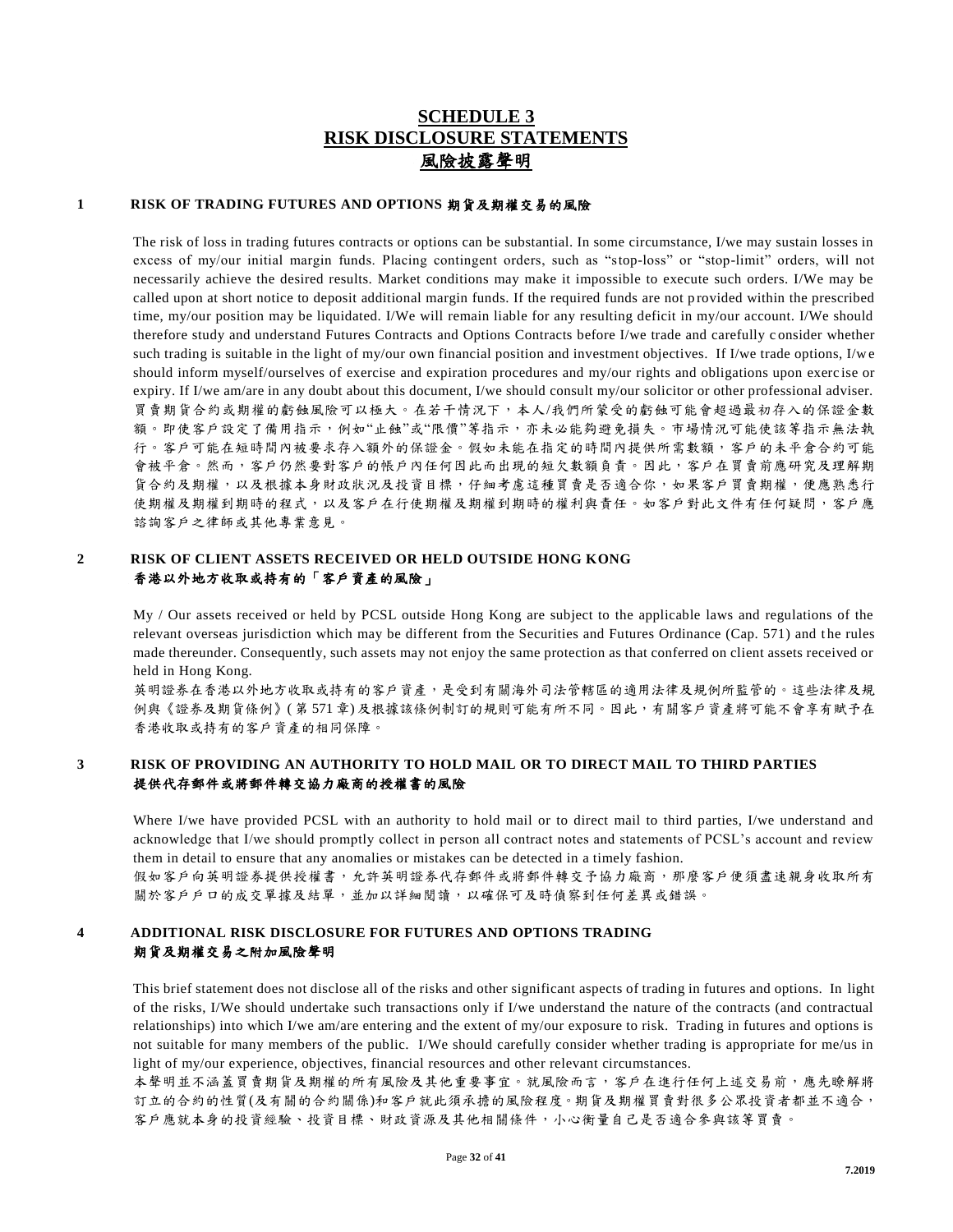#### **A. FUTURES** 期貨

#### **i. EFFECT OF "LEVERAGE" OR "GEARING" "**槓捍**"**效應

Transactions in futures carry a high degree of risk. The amount of initial margin is small relative to the value of the futures contract so that transactions are "leveraged" or "geared". A relatively small market movement will have a proportionately larger impact on the funds I/we have deposited or will have to deposit: this may work against me/us as well as for me/us. I/we may sustain a total loss of initial margin funds and any additional funds deposited with the firm to maintain my/our position. If the market moves against my/our position or margin levels are increased, I/we may be called upon to pay substantial additional funds on short notice to maintain my/our position. If I/we fail to comply with a request for additional funds within the time prescribed, my/our position may be liquidated at a loss and I/we will be liable for any resulting deficit.

期貨交易的風險非常高。由於期貨的開倉保證金的金額較期貨合約本身的價值相對為低,因而能在期貨交易中發 揮"槓捍"作用。市場輕微的波動也會對客戶投入或將需要投入的資金造成大比例的影響。所以,對客戶來說,這 種槓捍作用可說是利弊參半。因此客戶可能會損失全部開倉保證金及為維持本身的倉盤而向有關商號存入額外金 額。若果市況不利客戶所持倉盤或保證金水準提高,客戶會遭追收保證金,即須在短時間內存入額外資金以維持 本身倉盤。假如客戶未有在指定時內繳付額外的資金,客戶可能會被追在虧蝕情況不平倉,而所有因此出現的短 久欠數額一概由客戶承擔。

#### **ii. RISK-REDUCING ORDERS OR STRATEGIES** 減低風險買賣指示或投資策略

The placing of certain orders (e.g. "stop-loss" order, or "stop-limit" orders) which are intended to limited losses to certain amounts may not be effective because market conditions may make it impossible to execute such orders. Strategies using combinations of positions, such as "spread" and "straddle" positions may be as risky as taking simple "long" or "short" positions.

即使客戶採用某些旨在預設虧損限額的買賣指示(如"止蝕"或"止蝕限價"指示)也可能作用不大,因為市況可以 令這些買賣指示無法執行。至於運用不同時倉組合的策略,如"跨期"和"馬鞍式"等組合,所承擔的風險也可能與 持有最基本的"長"倉或"短"倉同樣的高。

#### **B. OPTIONS** 期權

#### **VARIABLE DEGREE OF RISK** 不同風險程度

Transactions in options carry a high degree of risk. Purchasers and sellers of options should familiarize themselves with th e type of option (i.e. put or call) which they contemplate trading and the associated risks. I/We should calculate the extent to which the value of the options must increase for my/our position to become profitable, taking into account the premium and all transaction costs.

期權交易的風險非常高。投資者不論是購入或出售期權,均應先瞭解其打算買賣的期權類別(即認沽期權或認購期權)以 及相關的風險。客戶應計入期權金及所有交易成本,然後計算出期權價值必須增加多少才能獲利。

The purchaser of options may offset or exercise the options or allow the options to expire. The exercise of an option results either in a cash settlement or in the purchaser acquiring or delivering the underlying interest. If the option is on a futures contract, the purchaser will acquire a futures position with associated liabilities for margin (see the section on Futures above). If the purchased options expire worthless, I/we will suffer a total loss of my/our investment which will consist of the option premium plus transaction costs. If I/we am/are contemplating purchasing deep-out-or-the-money options, I/we should be aware that the chance of such options becoming profitable ordinarily is remote.

購入期權的投資者可選擇抵銷或行使期權或任由期權到期。如果期權持有人選擇行使期權,便必須進行現金交收或購入或 交付相關的資產。若購入的是期貨產品的期權,期權持有人將獲得期貨倉盤,並附帶相關的保證金責任(參閱上文"期貨" 一節)。如所購入的期權在到期時已無任何價值,客戶將損失所有投資金額,當中包括所有的期權金及交易費用。假如客 戶擬購入極價外期權,應注意客戶可以從這類期權獲利的機會極微。

Selling ("writing" or "granting") an option generally entails considerably greater risk than purchasing options. Although the premium received by the seller is fixed, the seller may sustain a loss well in excess of that amount. The seller will be lia ble for additional margin to maintain the position if the market moves unfavorably. The seller will also be exposed to the risk of the purchaser exercising the option and the seller will be obligated to either settle the option in cash or to acquire or deliver the underlying interest. If the option is on a futures contract, the seller will acquire a position in a futures contract with associated liabilities for margin (see the section on Futures above). If the option is "covered" by the seller holding a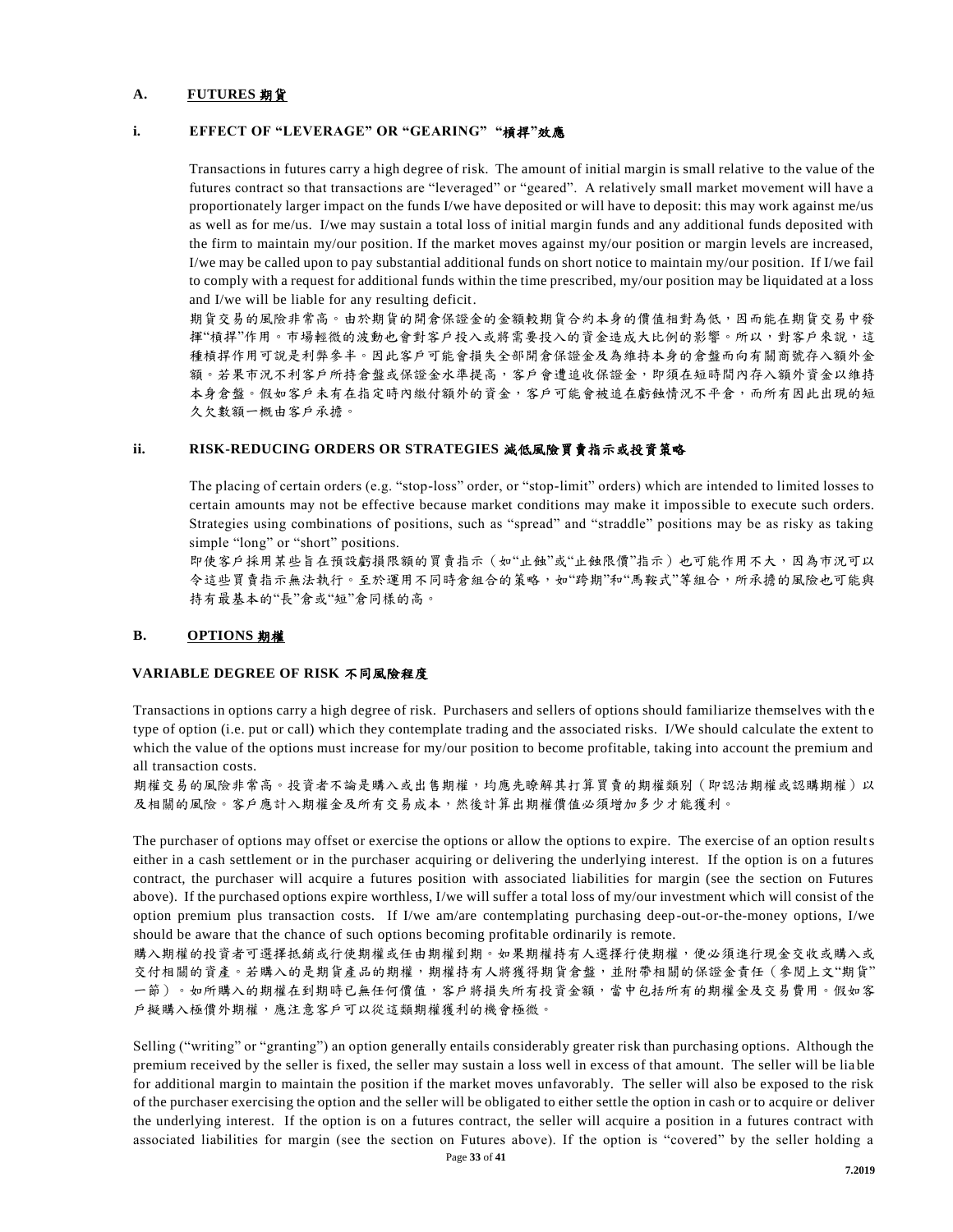corresponding position in the underlying interest or a futures contract or another option, the risk may be reduced. If the option is not covered, the risk of loss can be unlimited.

出售 ("沽出"或"賣出") 期權承受的風險一般較買入期權高得多。賣方雖然能獲得定額期權金,但亦可能會承受遠高於該 筆期權金的損失。倘若市況逆轉。期權賣方便須投入額外保證金來補倉。此外,期權賣方還需承擔買方可能會行使期權的 風險,即期權賣方在期權買方行使時有責任以現金進行交收或買入或交付相關資產。若賣出的是期貨產品的期權,則期權 賣方將獲得期貨倉盤及附帶的保證金責任(參閱上文"期貨"一節)。若期權賣方持有相應數量的相關資產或期貨或其他期 權作"備兌",則所承受的風險或會減少。假如有關期權並無任何"備兌"安排,虧損風險可以是無限大。

Certain exchanges in some jurisdictions permit deferred payment of the option premium, exposing the purchase r to liability for margin payments not exceeding the amount of the premium. The purchaser is still subject to the risk of losing the premium and transaction costs. When the option is exercised or expires, the purchaser is responsible for any unpaid premium outstanding at that time.

某些國家的交易所允許期權買方延遲支付期權金,令買方支付保證金費用的責任不超過期權金。儘管如此,買方最終仍須 承受損失期權金及交易費用的風險。在期權被行使又或到期時,買方有需要支付當時尚未繳付的期權金。

#### **5 ADDITIONAL RISKS COMMON TO FUTURES AND OPTIONS** 期貨及期權的附加常見風險

#### **a. TERMS AND CONDITIONS OF CONTRACTS** 合約的條款及細則

I/We should ask the firm with which I/we deal about the terms and conditions of the specific futures or options which I/we am/are trading and associated obligations (e.g. The circumstances under which I/we may become obliged to make or take delivery of the underlying interest of a futures contract and, in respect of options, expiration dates and restrictions on the time for exercise). Under certain circumstances the specifications of outstanding contracts (including the exercise price of an option) may be modified by the exchange or clearing house to reflect changes in the underlying interest.

客戶應向替客戶進行交易的商號查詢所買賣的有關期貨或期權合約的條款及細則,以及有關責任(例如在什麼情況 下客戶或會有責任就期貨合約的相關資產進行交收,或就期權而言,期權的到期日及行使的時間限制)。交易所或 結算公司在某些情況下,或會修改尚未行使的合約細則(包括期權行使價),以反映合約的相關資產的變化。

## **b. SUSPENSION OR RESTRICTION OF TRADING AND PRICING RELATIONSHIPS** 暫停或限制交易及價格關係

Market conditions (e.g. illiquidity) and/or the operation of the rules of certain markets (e.g. The suspension of trading in any contract or contract month because of price limits or "circuit breakers") may incre ase the risk of loss by making it difficult or impossible to effect transactions or liquidate/offset positions. If I/we have sold options, this may increase the risk of loss.

市場情況(例如市場流通量不足)及/或某些市場規則的施行(例如因價格限制或"停板"措施而暫停任何合約或合 約月份的交易),都可以增加虧損風險,這是因為投資者屆時將難以或無法執行交易或平掉/抵銷倉盤。如果客戶 賣出期權後遇到這種情況,客戶須承受的虧損風險可能會增加。

Further, normal pricing relationships between the underlying interest and the futures, and the underlying interest and the options) may not exist. This can occur when, for example, the futures contract underlying the option is subject to price limits while the option is not. The absence of an underlying reference price may make it difficult to judge "fair value".

此外,相關資產與期貨之間以及相關資產與期權之間的正常價格關係可能並不存在。例如,期貨期權所涉及的期貨 合約須受價格限制所規限,但期權本身則不受其規限。缺乏相關資產參考價格會導致投資者難以判斷"公平價格"。

#### **c. DEPOSITED CASH AND PROPERTY** 存放的現金及財產

I/We should familiarize myself/ourselves with the protections given to money or other property I/we deposit for domestic and foreign transactions, particularly in the event of a firm insolvency or bankruptcy. The extent to which I/we may recover my/our money or property may be governed by specific legislation or local rules. In some jurisdictions, property which had been specifically identifiable as my/our own will be pro -rated in the same manner as cash for purposes of distribution in the event of a shortfall.

如果客戶為在本地或海外進行的交易存放款項或其他財產,客戶應瞭解清楚該等款項或財產會獲得哪些保障,特別 是在有關商號破產或無力償債時的保障。至於能追討多少款項或財產一事,可能須受限於具體法例規定或當地的規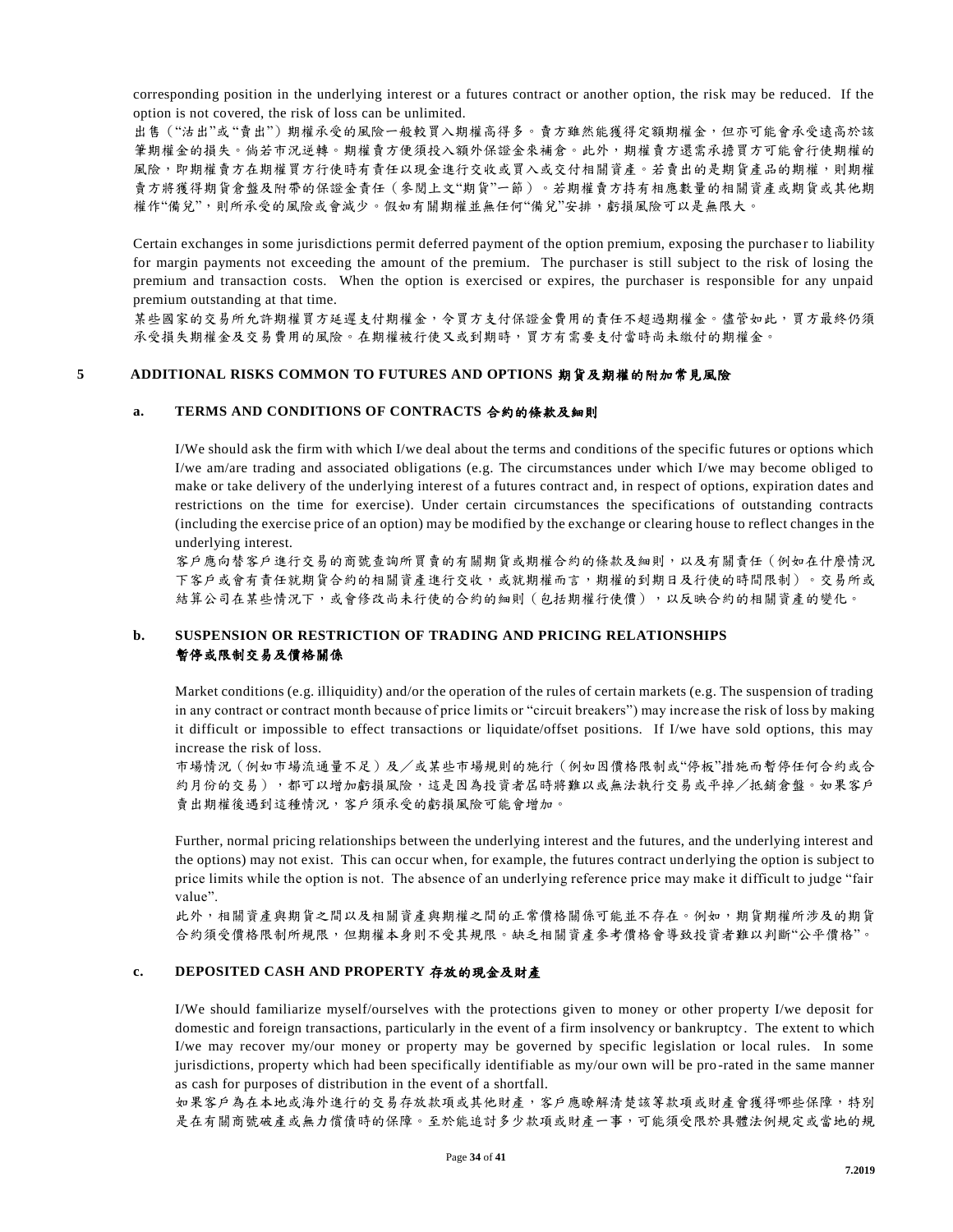則。在某些司法管轄區,收回的款項或財產如有不足之數,則可認定屬於客戶的財產將會如現金般按比例分配予客 戶。

#### **d. COMMISSION AND OTHER CHARGES** 佣金及其他收費

Before I/we begin to trade, I/we should obtain a clear explanation of all commission, fees and other charges for which I/we will be liable. These charges will affect my/our net profit (if any) or increase my/our loss. 在開始交易之前,客戶先要清楚瞭解客戶必須繳付的所有佣金、費用或其他收費。這些費用將直接影響客戶可獲得 的利潤(如有)或增加客戶的虧損。

#### **e. TRANSACTION IN OTHER JURISDICTIONS** 在其他司法管轄區進行交易

Transactions on markets in other jurisdictions, including markets formally linked to a domestic market, may expose me/us to additional risk. Such markets may be subject to regulation which may offer different or diminished investor protection. Before I/we trade I/we should enquire about any rules relevant to my/our particular transactions. My/Our local regulatory authority will be unable to compel the enforcement of the rules of regul atory authorities or markets in other jurisdictions where my/our transactions have been effected. I/We should ask the firm with which I/we deal for details about the types of redress available in both my/our home jurisdiction and other relevant jurisdictio ns before I/we start to trade.

在其他司法管轄區的市場(包括與本地市場有正式連繫的市場)進行交易,或會涉及額外的風險。根據這些市場的 規例,投資者享有的保障程度可能有所不同,甚或有所下降。在進行交易前,客戶應先行查明有關客戶將進行的該 項交易的所有規則。客戶本身所在地的監管機構,將不能迫使客戶已執行的交易所在地的所屬司法管轄區的監管機 構或市場執行有關的規則。有監於此,在進行交易之前,客戶應先向有關商號查詢客戶本身地區所屬的司法管轄區 及其他司法管轄區可提供哪種補救措施及有關詳情。

#### **f. CURRENCY RISKS** 貨幣風險

The profit or loss in transactions in foreign currency-denominated contracts (whether they are traded in my/our own or another jurisdiction) will be affected by fluctuations in currency rates where there is a need to convert from the currency denomination of the contract to another currency.

以外幣計算的合約買賣所帶來的利潤或招致的虧損(不論交易是否在客戶本身所在的司法管轄區或其他地區進 行),均會在需要將合約的單位貨幣兌換成另一種貨幣時受到匯率波動的影響

## **g. TRADING FACILITIES** 交易設施

Electronic trading facilities are supported by computer-based component systems for the order-routing, execution matching, registration or clearing of trades. As with all facilities and systems, they are vulnerable to temporary disruption or failure. My/Our ability to recover certain losses may be subject to limits on liability imposed by the system provider, the market, the clearing house and/or participant firms. Such limits may vary: I/we should ask the firm with which I/we deal for details in this respect.

電子交易的設施是以電腦組成系統來進行買賣盤傳遞、執行、配對、登記或交易結算。然而,所有設施及系統均有 可能會暫時中斷或失靈,而客戶就此所能獲得的賠償或會受制於系統供應商、市場、結算公司及/或參與者商號就 其所承擔的責任所施加的限制。由於這些責任限制可以各有不同,客戶應向為客戶進行交易的商號查詢這方面的詳 情。

#### **h. ELECTRONIC TRADING** 電子交易

Trading on an electronic trading system may differ from trading on other electronic trading systems. If I/we undertake transactions on an electronic trading system, I/we will be exposed to risks associated with the system including the failure of hardware and software. The result of any system failure may be that my/our order is either not executed according to my/our instructions or is not executed at all.

透過某個電子交易系統進行買賣,可能會與透過其他電子交系統進行買賣有所不同。如果客戶透過某個電子交易系 統進行買賣,便須承受該系統帶來的風險,包括有關系統硬體或軟件可能會失靈的風險。系統失靈可能會導致客戶 的買賣盤不能根據指示執行,甚或完全不獲執行。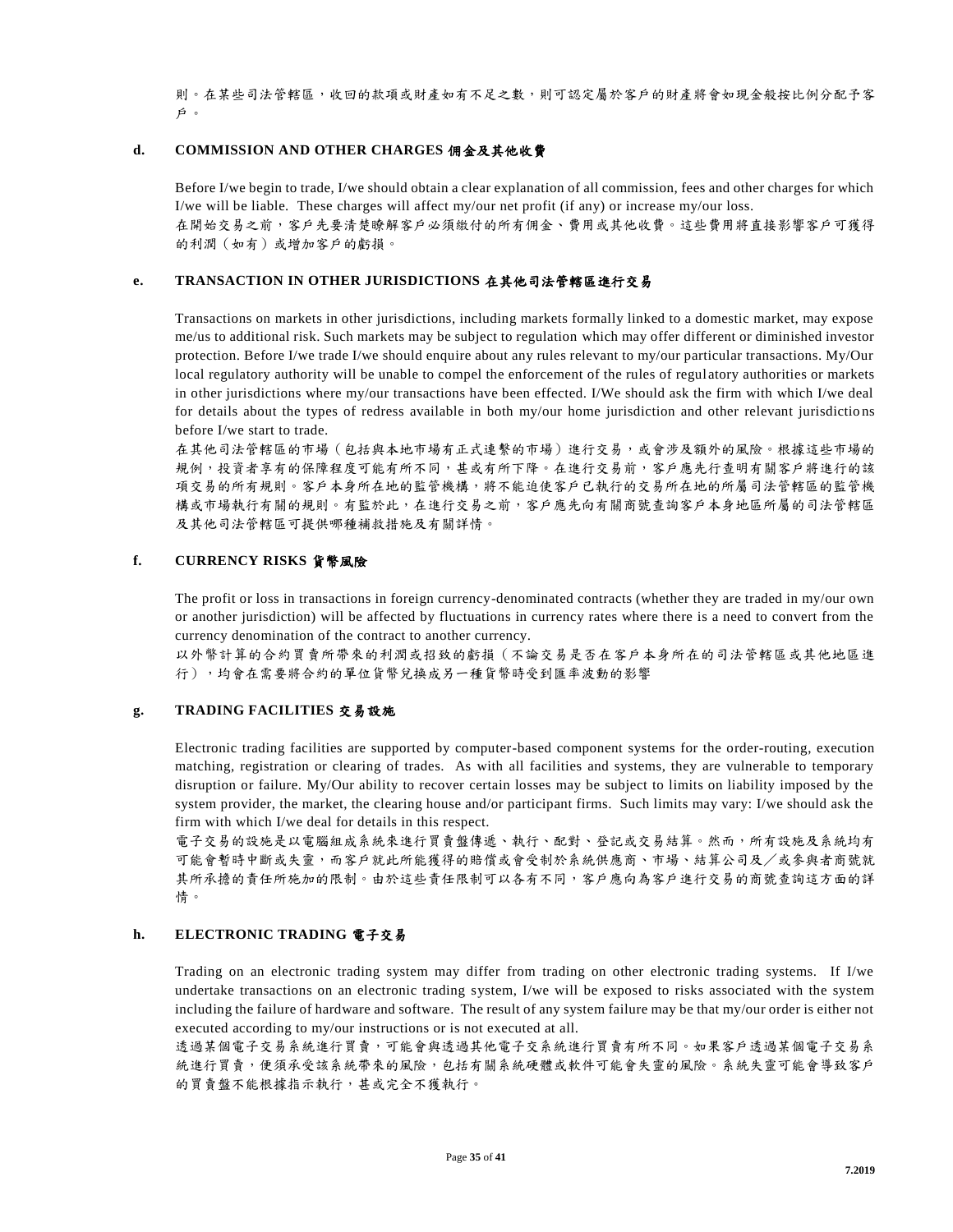#### **i. OFF-EXCHANGE TRANSACTIONS** 場外交易

In some jurisdictions, and only then in restricted circumstances, firms are permitted to effect off- exchange transactions. The firm with which I/we deal may be acting as my/our counterparty to the transaction. It may be difficult or impossible to liquidate an existing position, to assess the value, to determine a fair price or to assess the exposure to risk. For these reasons, these transactions may involve increased risks. Off-exchange transactions may be less regulated or subject to a separate regulatory regime. Before I/we undertake such transactions, I/we should familiarize myself/ourselves with applicable rules and attendant risks.

在某些司法管轄區,及只有在特定情況之下,有關商號獲准進行場外交易。為客戶進行交易的商號可能是客戶所進 行的買賣的交易對手方。在這種情況下,有可能難以或根本無法平掉既有倉盤、評估價值、釐定公平價格又或評估 風險。因此,這些交易或會沙及更大的風險。此外,場外交易的監管或會比較寬鬆,又或需遵照不同的監管制度; 因此,客戶在進行該等交易前,應先瞭解適用的規則和有關的風險。

#### **j. RISK OF TRADING STRUCTURED PRODUCTS** 結構性產品交易的風險

The prices of structured products may fall in value as rapidly as they may rise, I/We would prepare to sustain a significant or total loss of myself/ourselves investment. In respect of listed structured products, the issuer of the structured products may sometimes be the only person quoting prices on the relevant exchange. Client shall understand the nature and risks of structured products.

結構性產品的價格可急升跌,客戶會作好準備有可能嚴重或完全損失客戶的投資。就上市之結構性產品而言,結構 性產品之發行人有時可能是唯一在有關股票交易所提供買賣報價的一方。客戶應明白結構性產品的性質及風險。

#### **k. RISK RELATED TO COMMODITY FUTURES DENOMINATED IN RENMINBI (RMB)** 人民幣計價商品期貨的風險

RMB Commodity Futures are subject to exchange rate fluctuations that may provide both opportunities and risks. The fluctuation in the exchange rate of RMB may result in losses in the event that Client shall convert RMB into Hong Kong dollars ("HKD") or other foreign currencies. RMB is not fully and freely convertible and conversion of RMB through banks is subject to a daily limit and other limitations as applicable from time to time. I/We would take note of the limitations and changes thereof as applicable from time to time and allow sufficient time for exchange of RMB from/to another currency if the RMB amount exceeds the daily limit. Any RMB conversion in relation to a RMB Commodity Futures transaction shown in statements and contract notes is based on the prevailing exchange rate stipulated by the Exchange on the relevant trade day from time to time. However, actual RMB conversion upon settlement or on any other conversion day will be based on an exchange rate determined by PCSL as a principal according to the prevailing exchange rate.

人民幣商品期貨受匯率波動影響,而匯率波動可能產生機會或風險。客戶應明白如將人民幣兌換為港幣或其他 外幣時,可能會受人民幣匯率波動影響而招致損失。目前人民幣並非完全可自動兒換,而通過銀行進行人民幣 兌換亦受每日限額限制及不時適用的其他限制。客戶務須留意不時適用的有關兌換的限制及其變動。如客戶需 兌換人民幣金額超過每日限額,須預留時間以備兌換。結單及成交單據所示任何與人民幣商品期貨交易有關的 人民幣兌換乃基於交易所不時規定的時間就該貨幣所提供的現行匯率而進行。但是,實際於交收或者其他兌現 日進行的人民幣兌換將由英明證券以主事人的身份按市場當時進行兌換時的匯率而決定的匯率進行。

RMB Commodity Futures will be traded and settled in RMB, if I/We provide a settlement sum in a currency other than RMB, PCSL will convert the settlement sum to RMB at the exchange rate determined by PCSL as a principal according to the prevailing exchange rate. I/We should open RMB bank accounts for money settlement purpose if I/We wish to receive payments (such as sales proceeds and dividends) in RMB via banks.

人民幣商品期貨將以人民幣交易及交收。如客戶提供用於交收之款項為人民幣以外之貨幣,英明證券將以主事 人的身份按市場當時通行匯率以其所決定之匯率將交收之款額為人民幣。客戶如希望透過銀行收取人民幣款項 (例如︰售賣收益及股息),應開立人民幣銀行戶口作交收之用。

All trading related fees (including stamp duty, SFC transaction levy and exchange trading fees) shall be payable to Inland Revenue Department, SFC and Exchange as the case may be, by PCSL on behalf of the Client in HKD. Of the settlement sum in RMB, PCSL shall convert an amount equivalent to the trading related fees into HKD to settle the trading related fees. Any gain or loss arising from the currency exchange regarding the trading related fees shall be for the account of PCSL instead me/our. I/Me shall not have any rights to claim any gain arising from such currency conversion.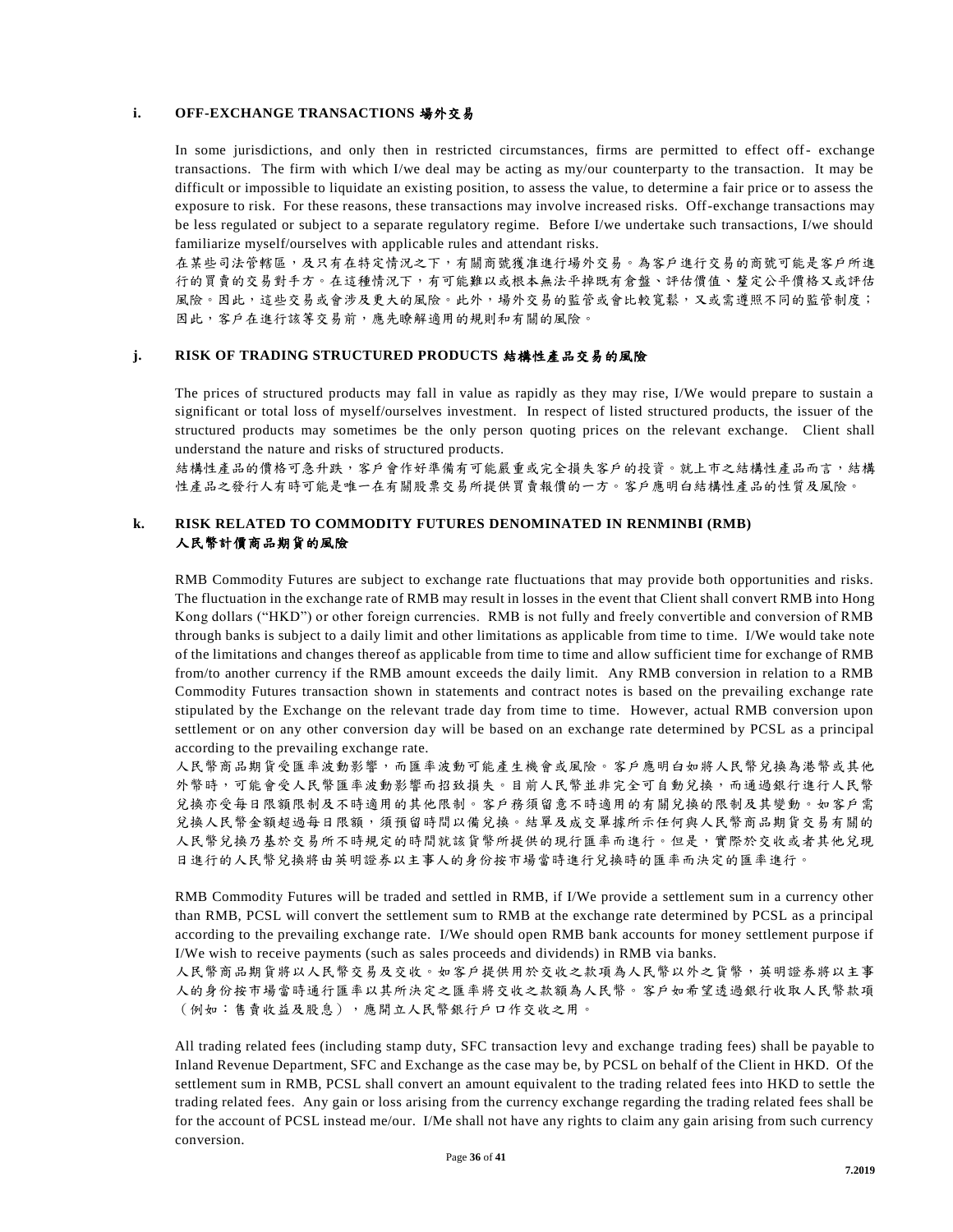所有交易相關費用(包括印花稅,證監會交易徵費及交易所交易費)均會由英明證券代表客戶以港幣支付予稅 務局、證監會及交易所(視情況而定)。在人民幣交收款額中,英明證券會將相當於交易相關費用的款額兌換 成港元以作交收之用。就交易相關費用的外匯兌換所產行的任何收益或虧損應由英明證券(而非客戶)負責。 客戶並沒權利就上述貨幣兌換產生的任何收益任何索償。

#### **l. RISK RELATING TO TRADING IN US EXHCNGAE-LISTED OR OVER-THE-COUNTER (OTC) SECURITIES OR DERIVATIVES** 投資美國交易所上市交易證券或美國衍生工具的風險

I/We understand the US rules applicable to trades in security or security-like instrument in markets governed by US law before undertaking any such trading. US law could apply to trading in US markets irrespective of the law applicable in my/our home jurisdiction.

客戶在投資任何受美國法律規管市場的證券或證券相類的工具前,應先瞭解適用於該等交易的美國規則。美國 法律通常適用於美國市場交易,無論客戶本身地區所屬的司法管轄區的法律是否亦同時適用。

Many (but by no means all) stocks, bonds and options are listed are traded on US stock exchanges. NASDAQ, which used to be an OTC market among dealers, had now also become a US exchange. For exchange -listed stocks , bonds and options, each exchange promulgates rules that supplement the rules of the US Securities & Exchange Commission ("SEC") for the protection of individuals and institutions trading in the securities listed on the exchange.

有眾多(但此非指全部)股票,債券及期權均在美國證券交易所掛牌及交易。納期達克以往是交易商之間的場 外交易市場,現亦已成為一家美國交易所。就在交易所上市的股票,債券及期權而言,每家交易所會發有補充 美國證券交易委員會規例的規例,以保障在該交易所進行買賣證券的個人及機構。

OTC trading among dealers can continue in exchange-listed instruments and in instruments that are not exchange-listed at all. For securities that are not listed on any exchange, trading can continue through the OTC bulletin board or through the inter-dealer "pink sheets" that carry representative (not actual) dealer quotes. These facilities are outside of NASDAQ.

交易商可以繼續利用交易所掛牌或非交易所掛牌的工具進行場外交易。就未有在交易所掛牌的證券,其交易可 以透過在場外電子交易板或載有代理(非真正的)交易商報價之交易商之間的粉紅價單進行。這些交易設施是 在納期達克以外設置。

Options on securities are subject to SEC rules and the rules of any securities exchange on which the options are listed. Options on futures contracts or commodities like wheat or gold are governed by rules of the US Commodity Futures Trading Commission ("CFTC"). There are also commercial options, like options on real estate, that are gove rned neither by SEC nor CFTC rules.

證券期權受美國證券交易委員會及該期權掛牌的證券交易所之規例管轄。期貨合約或商品例如小麥或黃金的期 權受美國商品期貨交易委員會之規例管轄。商業期權例如房地產期權則不受美國證券交易委員會或美國商品期 貨交易委員會之規則限制。

Whether I/We are intending to trade in US exchange-listed securities, OTC securities or derivatives (such as Options or Futures), I/We understand the particular rules that govern the marker in which me/our are intending trade. An investment in any of these instruments tends to increase the risk and the nature of markets in derivatives tends to increase the risk even further.

當客戶意欲投資在美國交易所掛牌的證券、場外交易證券或衍生工具(如期權或期貨),客戶應瞭解監管擬進 行交易之市場的有關規例。投資於沒有須在交易所掛牌要求的衍生工具會傾向使風險增加及衍生工具市場的性 質傾向使風險進一步增加。

Market makers of OTC bulletin board are unable to use electronics means to interact with other dealers to execute trades. They must manually interact with the market, i.e. use standard phone lines to communicate with other dealers to execute trades. This may cause delays in the time it takes to interact with the market place. This, if coupled with increase in trade volume, may lead to wide price fluctuation in OTC bulletin board securities as well as lengthy delays in execution time. I/We would exercise extreme caution when placing market orders and fully understand the risks associated with trading in OTC bulletin board.

場外電子交易板的莊家不能使用電子媒介與其他交易商溝通以執行交易。他們必須以手動方式與市場溝通,即 使用標準電話線與其他交易商溝通以執行交易,比舉可能會引致延遲與市場溝通。若在同時交易量增加,可引 致場外電子交易板的證券價格波幅橫大及遲誤延長執行時間。客戶在市場落盤時應加倍審慎,並完全了解有關 場外電子交易板交易的風險。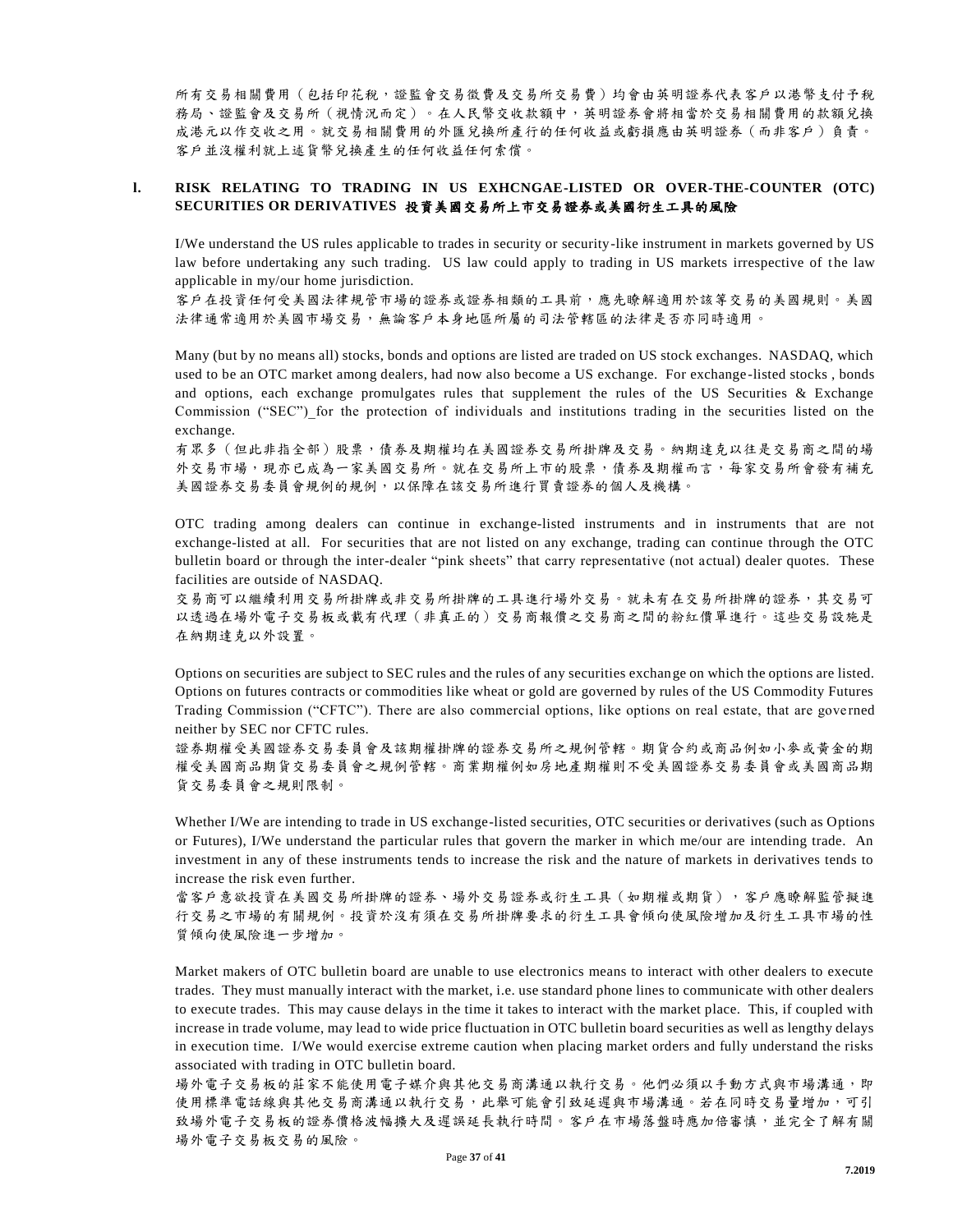Market data such as quotes, volume and market size may or may not be as up-to-date as expected with NASDAQ or listed securities.

市場數據如報價,交易量及市場大小可能或未必與納期達克或掛牌證券預期般一樣保持現況更新。

As there may far fewer market markers participating in OTC securities markets, the liquidity in that security may be significantly less than those in listed markets. At such, I/We may receive a partial execution or the order may not be executed at a ll. Additionally, the price received on a market order may be significantly different from the price quoted at the time of order entry. When fewer shares of a given security are being trade, la rger spread between bid and ask prices and volatile swings in price may result. In some cases, the liquidation of a position in an OTC security may not be possible within a reasonable period of time.

因參與場外證券市場的莊家數目可能較小,該證券的流通量可能大幅較在市場掛牌證券的流通量低。因此,客 戶的指示可能只獲部份執行,甚至全部不獲執行。此外,市場落盤所收到的價格可能與輸入買賣盤時的報價有 明顯的不同。當某一證券的股份交易減少,可引致賣出/買入價的差距增加及造成價格波動。在某些情況下,未 必能在合理時間內為場外證券平倉。

Issuers of OTC securities have no duty to provide any information to me/our, maintain registration with the SEC or provide regular reports to me/us.

場外交易證券的發行商並無責任向客戶提供資訊,與證券交易委員會維持登記或向客戶提供定期報告。

#### **m. DEFAULT RISKS AND COUNTERPARY RISKS** 違責風險及交易對手風險

Every investment products contains default risks and/or counterparty risks. Default risk could come from the issuer's failure to make payments as agreed. At time of market downturn, an issuer may default due to their inability to raise new debt to roll over repay old one. Credit ratings are agency at a particular point of time and may change over time, due to either changes in the financial status of the issuers or changes in market conditions.

所有產品都具有違責風險及/或交易對手風險。違責風險是指發行商未能根據協議繳付。如遇上經濟不景,發行 商未必能成功借貸繼續經營或償還債項。信貸評級是評估結構性產品違約風險最常用的工具。信貸評級代表信 貸評級機構於某一持定時間內的意見,而信貸評級往往會因應發行商的財政狀況或市場情況的改變而作出調整。

Counterparty risk refers to the failure of the trading party in fulfilling their financial contractual obligation. While ratings by credit agencies represented quality assurances, I/We would not only reference to the credit ratings of the products issuers, but also seek full understanding of the product structure and its exposure to the financial derivatives in order to avoid financial loss.

交易對手風險指交易方無力履行其財務合約責任。雖然信貸評級有一定的可靠性,客戶除了參考發行商的信貸 評級外,更要仔細留意產品的結構本身是否涉及衍生工具,以免招致損失。

## **n. GENERAL MAJOR RISKS ASSOCIATED WITH EXCHANGE-TRADED DERIVATIVE PRODUCTS (INCLDUING BUT NOT LIMITED TO THE FOLLOWING)** 交易所買賣衍生工具產品附帶的一般主要風險( 包括但不限於以下所列)

#### **i) Issuer default risk** 發行商違約風險

In the event that an exchange-traded derivative product issue becomes insolvent and defaults on their issued products, I/We will be considered as unsecured creditors and will have no preferential claims to any assets held by the issuer. I/We should therefore pay close attention to the financial strength and credit worthiness of exchange-traded derivative product issuers. Since exchange-traded derivative products are not assets backed, in the event of issuer bankruptcy, I/We can lose my/our entire investment.

倘若交易所買賣衍生產品發行商破產而未能履行其對所發行產品的責任,客戶只會被視為無抵押債權人,對 發行商任何資產均無優先索償權。因此,客戶須特別留意交易所買賣衍生產品發行商的財力及信用。由於交 通所買賣衍生產品並沒有資產擔保,若發生商破產,客戶可能會損失客戶的全部投資。

#### **ii)Gearing risk** 槓桿風險

Exchange-traded derivative products such as derivative warrants and callable bull/bear contracts are leveraged and can change in value rapidly according to the hearing ratio relative to the underlying assets. I/We would be aware that the value of an exchange-traded derivative product may fall to zero resulting in a total loss of the initial investment.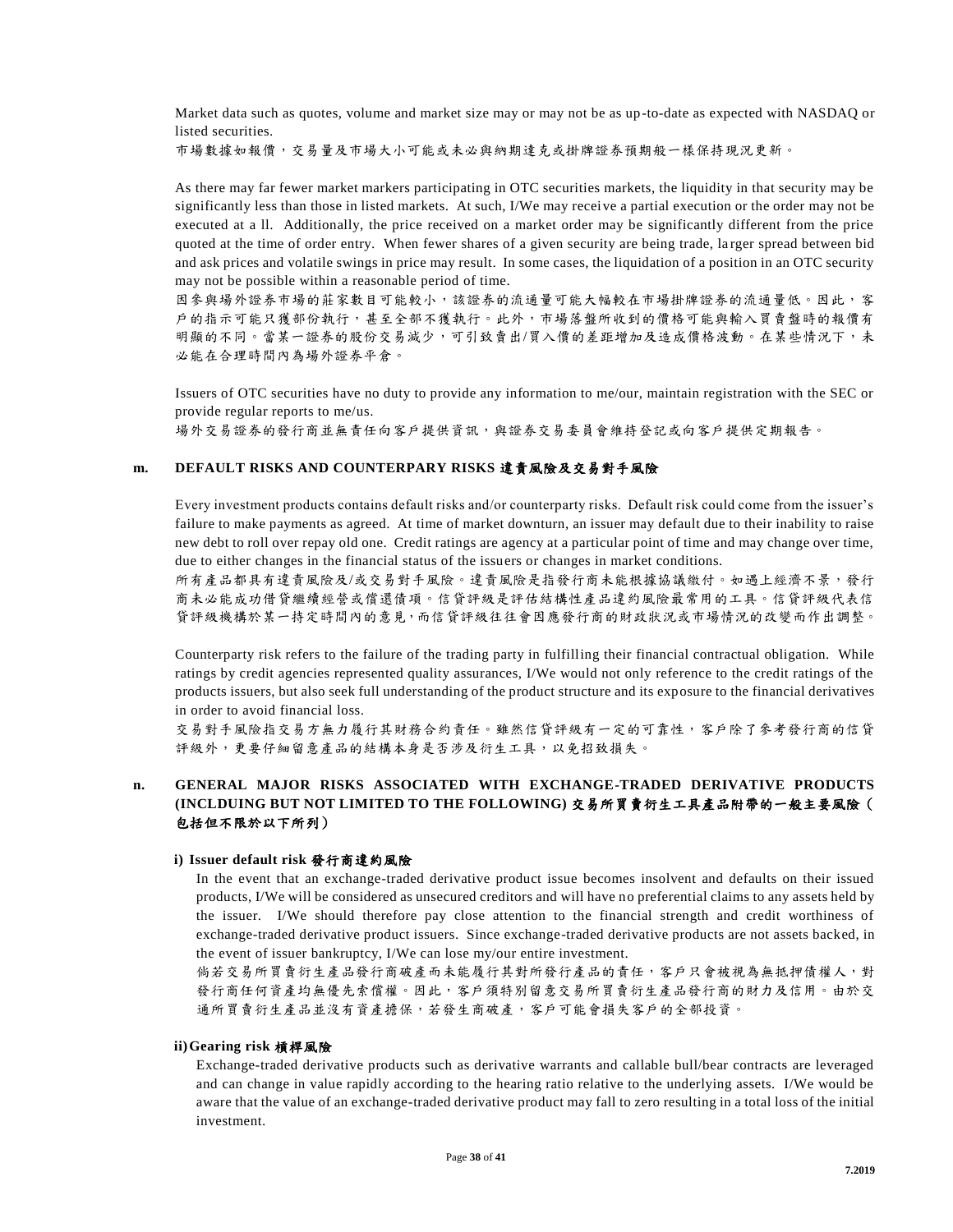交易所買賣衍生工具產品如衍生權證及牛熊證均為槓桿產品,其價值可按其相對於相關資產的槓桿比率而快 速改變。客戶須留意交易所買賣衍生工具產品的價值可以趺到零,令當初的資金盡失。

#### **iii) Limited Life** 有效期限

Most of the exchange-traded derivative product issuer has an expiry date after which the products may become worthless. I/We would be aware of the expiry time horizon and choose a product with an appropriate lifespan for my/our trading strategy.

大部份交易所買賣衍生產品均設有到期日,到期後產品將會變得亳無價值。客戶須留意產品的到期時間,確 保所選產品倘餘的有效期能配合客戶的交易策略。

#### **iv) Extraordinary price movements** 異常價格變動

The price of an exchange-traded derivative product may not match its theoretical price due to outside influences such as market supply and demand factors. As a result, actual traded prices can be higher or lower than the theoretical price.

交易所買賣衍生產品的價格或會因為外來因素(如市場供求)而有別於其理論價格。因此,實際成交價格可 以高/低於其理論價格。

#### **HKFE Disclaimer** 香港期交所免責聲明

Stock indices and other proprietary products upon which contracts traded on Hong Kong Futures Exchange limited (the "Exchange ") may be based may from time to time be developed by the Exchange. The HKFE Taiwan Index is the first of such stock indices developed by the Exchange. The HKFEE Taiwan Index and-such other indices or proprietary products as may from time to time be developed by the Exchange (the "Exchange Indices") are the property of the Exchange. The process of compilation and computation of each of the Exchange Indices is and will be the exclusive property of any proprietary to the Exchange. The process and ba sis of compilation and computation of the Exchange Indices may at any time require that trading in and settlement of such futures or options contracts based on any of the Exchange Indices as the Exchange may designate be conducted by reference to an alternative inde x to be calculated. The Exchange does not warrant or represent or guarantee to any Member or any third party the accuracy or completeness of any of the Exchange Indices or their compilation and computation or any information related thereto and no such warranty o r representation or guarantee of any kind whatsoever relating to any of the exchange Indices is give or may be implied. Further, no responsibility or liability whatsoever is accepted by the Exchange in respect of the use of any of the Exchange Indices or for any inaccuracies, omissions, mistakes, errors, delays, interruptions, suspensions, changes or failures (including but not limited to those resulting from negligence) of the Exchange or any other person or persons appointed by the Exchange to compile and compute an y of the Exchange Indices in the compilation and computation of any of the Exchange Indices or for any economic or other losses which may be directly or indirectly sustained as a result thereof by any Member or any third party dealing with futures or options contracts based on any of the Exchange Indices. No claims, actions or legal proceedings may be brought by any Member or any third party against the Exchange in connection with or arising out of matters referred to in this disclaimer. Any Member or any third party engages in transactions in futures and options contracts based on any of the Exchange Indices in full knowledge of this discla imer and can place no reliance on the Exchange in respect of such transactions.

作為在香港期貨交易所有限公司(「交易所」)買賣合約基準之股份指數及其他專利產品可由交易所不時發展。香港期交所台灣指 數為交易所發展之首個該等股份指數。可由交易所不時發展之香港期交所台灣指數及該等其他指數或專利產品(「交易所指數」) 為交易所之財產。編製及計算各交易所指數之程式屬及將屬交易所之獨家財產及專利品。編製及計算交易所指數之程式及基準可在 無須通知之情況下由交易所隨時作出變動或更改,而交易所亦可隨時要求以交易所可能指定之任何交易所指數為基準之該等期貨或 期權合約在買賣及結算時參考一項將會計算之替代指數。交易所概無就任何交易所指數或其編製及計算或其任何有關資料之準確性 或完整性而向任何會員或任何第三者作出保證或聲明或擔保,亦無就與任何交易所指數相關之任何事宜作出或暗示任何該等保證或 聲明或任何類別之擔保。此外,交易所亦不會就任何交易所指數之使用或交易所或其委任以編製及計算任何交易所指數之任何一名 或多名人士在編製及計算任何交易所指數時出現之任何不確、遺漏、錯誤、出錯、延誤、中斷、暫停、變動或故障(包括但不限於 因疏忽所引致之事宜)或任何會員或任何第三者因買賣以任何交易所指數為基準之期貨及期權合約而直接或間接導致之任何經濟或 其他損失承擔任何責任或債務。任何會員或任何第三者概不得就與本免責聲明所述有關或因而產生之事宜向交易所提出索償、法律 行動或法律訴訟。任何參與買賣以任何交易所指數為基準之期貨及期權合約之會員或任何第三者均完全明瞭本免責聲明,並不會就 該等交易而對交易所作任何依賴。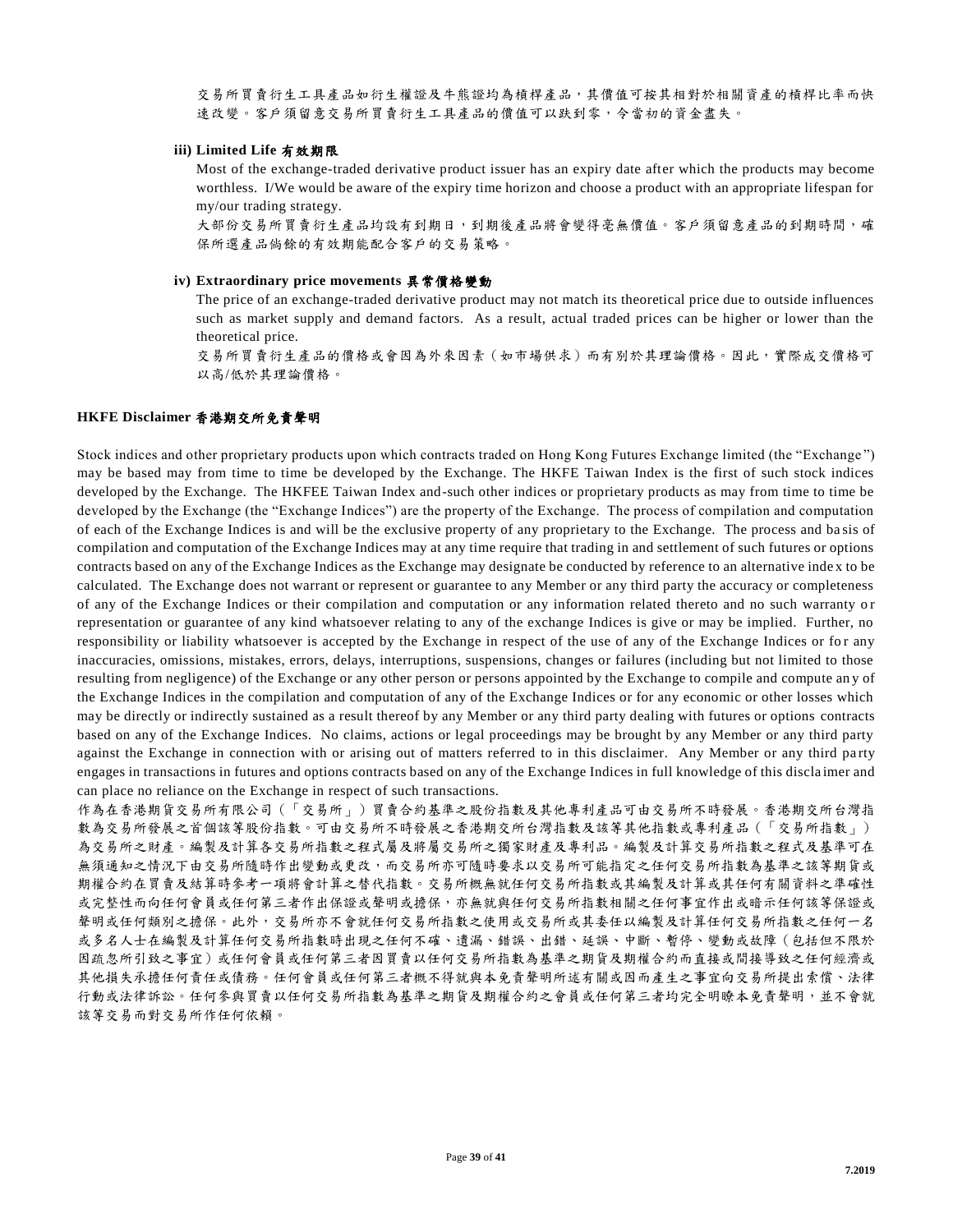#### **Disclaimer – HSI and Sub-Index Futures** 免責聲明-恆生指數及分類指數期貨

The Hang Seng Index and each of the four Sub-indices of the Hang Seng Index (namely Hang Seng Finance Sub-index, Hang Seng Utilities Sub-index, Hang Seng Properties Sub-index and Hang Seng Commerce & Industry Sub-index (collectively "**the Hang Seng Sub-indices**")), their respective marks, names and processes of compilation and computation are the exclusive property of and proprietary to Hang Seng Data Services Limited and are published, compiled and computed by HSI Services Limited. HSI Services Limited has granted to the SEHK by way of licence the use of the Hang Seng Index and the Hang Seng Sub -indices solely for the purposes of and in connection with the creation, marketing and trading of futures contracts based on the Hang Seng Index and the Hang Seng Sub-indices (collectively "**the Futures Contracts**"). The process and basis of compilation and computation of Hang Seng Index and each of the Hang Seng Sub-indices and any of the related formula or formulae, constituent stocks and factors may at any time be changed or altered by HSI Services Limited without notice and the HKFE may at any time require that trading in and settlement of such of the Futures Contracts as the HKFE may designate be conducted by reference to an alternative index or alterna tive indices to be calculated. Neither the HKFE nor Hang Seng Data Services Limited nor HSI Services Limited warrants or represents or guarantees to any Exchange Participant or any third party the accuracy or completeness of the Hang Seng Index and/or any of the Hang Seng Sub-indices and its compilation and computation or any information related thereto and no such warranty or represe ntation or guarantee of any kind whatsoever relating to the Hang Seng Index and/or any of the Hang Seng Sub -indices is given or may be implied. Further, no responsibility or liability whatsoever is accepted by the HKFE, Hang Seng Data Services Limited or H SI Services Limited in respect of the use of the Hang Seng Index and/or any of the Hang Seng Sub -indices for the purposes of and in connection with the Futures Contracts and/or dealings therein, or for any inaccuracies, omissions, mistakes, errors, delays, interruptions, suspension, changes or failures (including but not limited to those resulting from negligence) of HSI Services Limited in the compilation and computation of the Hang Seng Index and/or any of the Hang Seng Sub -indices or for any economic or other losses which may be directly or indirectly sustained as a result thereof by any Exchange Participant or any third party dealing with the Futures Contracts. No claims, actions or legal proceedings may be brought by any Exchange Participant or any thir d party against the HKFE and/or Hang Seng Data Services Limited and/or HSI Services Limited in connection with or arising out of matters referred to in this disclaimer. Any Exchange Participant or any third party deals in the Futures Contracts in full knowledge of this disclaimer and can place no reliance whatsoever on the HKFE, Hang Seng Data Services Limited and/or HSI Services Limited.

恆生指數及恆生指數之四種分類指數(即恆生金融分類指數、恆生公用事業分類指數、恆生地產分類指數及恆生工商業分類指數(合 稱「恆生分類指數」))、其各自之標記、名稱及編製及計算方法為恆生資訊服務有限公司之獨有產權,並由恆指服務有限公司刊 印、編製及計算。恆指服務有限公司以特許方式,允許香港聯交所使用恆生指數及恆生分類指數,純粹分別用作設立、推廣及買賣 以恆生指數及恆生分類指數為基準之期貨合約(合稱「期貨合約」)之基準。編製及計算恆生指數及恆生分類指數之程式及基準及 任何有關公式或各項公式、成份股及系數可在無須通知之情況下由恆指服務有限公司不時作出變動或更改,而香港期交所可不時要 求香港期交所可能指定之該等期貨合約之買賣及結算參考一項或多項將會計算之替代指數進行。香港期交所或恆生資訊服務有限公 司或恆指服務有限公司概無就恆生指數及/或任何恆生分類指數及其編製及計算或其任何有關資料之正確性或完整性而給予任何 交易所參與者或任何第三者保證或聲明或擔保,亦無就有關恆生指數及/或任何恆生分類指數給予或暗示任何該等保證或聲明或任 何類別之擔保。此外,香港期交所、恆生資訊服務有限公司或恆指服務有限公司亦不會就有關期貨合約及/或買賣期貨合約而使用 恆生指數及/或任何恆生分類指數,或恆指服務有限公司編製及計算恆生指數及/或任何恆生分類指數之任何不正確、遺漏、錯誤、 出錯、延誤、中斷、暫停、變動或故障(包括但不限於由於疏忽所引致之事宜)或任何交易所參與者或任何第三者買賣期貨合約而 直接或間接導致任何經濟或其他損失承擔任何責任或債務。任何交易所參與者或任何第三者概不得就本免責聲明所述所產生之事宜 向香港期交所及/或恆生資訊服務有限公司及/或恆指服務有限公司提出索償、法律行動或法律訴訟。任何買賣期貨合約之交易所 參與者或任何第三者均完全明瞭本免責聲明,並不會對香港期交所、恆生資訊服務有限公司及/或恆指服務有限公司作任何依賴。